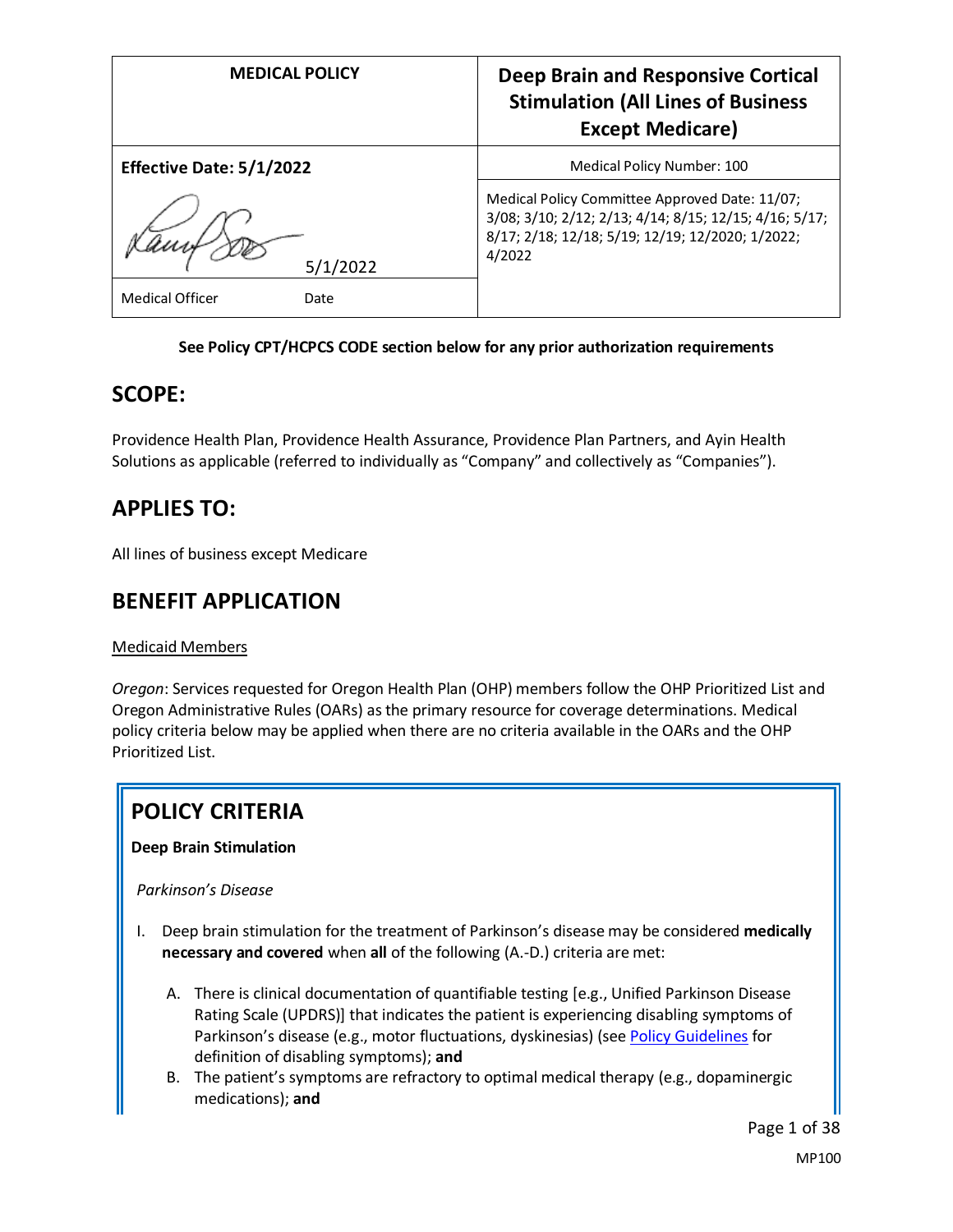- C. The patient does not have dementia and/or any major psychiatric illness; **and**
- D. The patient has undergone evaluation by a multidisciplinary team and is determined to be an appropriate candidate for deep brain stimulation.
- II. Deep brain stimulation for the treatment of tremors secondary to Parkinson's disease is considered **investigational and is not covered** when criterion I. above is not met.

# *Essential Tremor*

- III. Deep brain stimulation for the treatment of essential tremor may be considered **medically necessary and covered** when **all** of the following (A.-C.) criteria are met:
	- A. There is clinical documentation of quantifiable testing [e.g., The Essential Tremor Rating Scale (TETRAS)] that indicates the patient is experiencing disabling symptoms of essential tremor; **and**
	- B. The patient's symptoms are refractory to optimal medical therapy (e.g., pharmacological treatments); **and**
	- C. The patient has undergone evaluation by a multidisciplinary team and is determined to be an appropriate candidate for deep brain stimulation.
- IV. Deep brain stimulation for the treatment of essential tremor is considered **investigational and is not covered** when criterion III. above is not met.

# *Primary Dystonia*

- V. Deep brain stimulation for the treatment of primary dystonia (including generalized and/or segmental dystonia, hemidystonia, and cervical dystonia) may be considered **medically necessary and covered** when **all** of the following (A.-D.) criteria are met:
	- A. The patient is 7 years of age or older; **and**
	- B. There is clinical documentation of quantifiable testing [e.g., The Fahn-Marsden Dystonia Rating Scale (FMDRS)] that indicates the patient is experiencing disabling symptoms of dystonia; **and**
	- C. The patient's symptoms are refractory to optimal medical therapy (e.g., anticholinergic medications); **and**
	- D. The patient has undergone evaluation by a multidisciplinary team and is determined to be an appropriate candidate for deep brain stimulation.
- VI. Deep brain stimulation for the treatment of primary dystonia (including generalized and/or segmental dystonia, hemidystonia, and cervical dystonia) is considered **investigational and is not covered** when criterion V. above is not met.
- VII.Deep brain stimulation is considered **investigational and is not covered** for treating conditions other than those listed above, including, but not limited to, the following: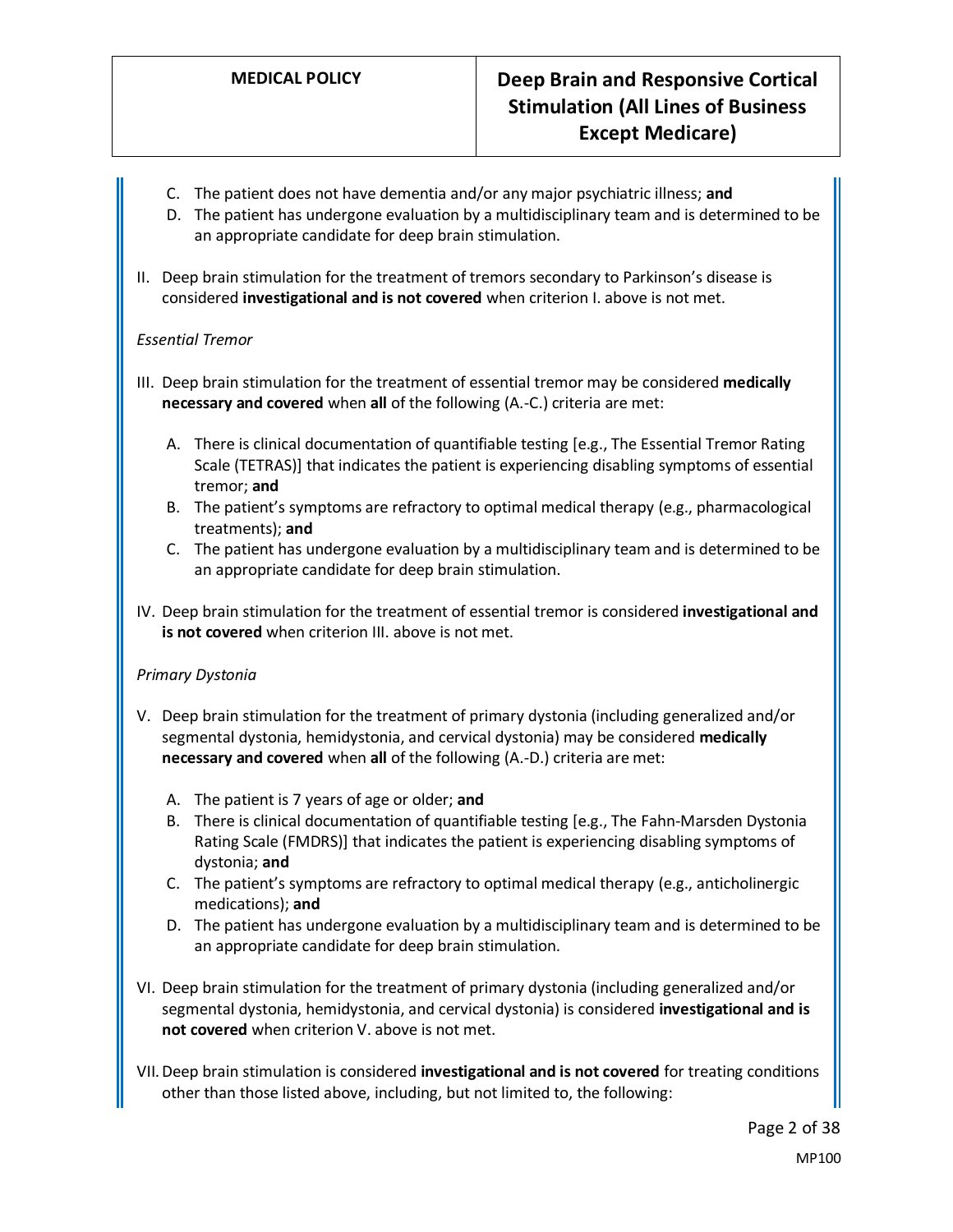- Chronic Pain
- Multiple Sclerosis
- Epilepsy
- Depression
- Obsessive Compulsive Disorder
- Tourette's Syndrome

#### **Responsive Cortical Stimulation**

VIII. Responsive neurostimulation (RNS) (e.g. NeuroPace) **may be considered medically necessary and covered** for the treatment of epilepsy when **all** of the following criteria are met (A.-E.):

- A. Patient is 18 years of age or older; **and**
- B. Patient has undergone diagnostic testing that localized no more than 2 epileptogenic foci; **and**
- C. Patient has experienced an average of 3 or more disabling seizures (e.g. motor partial seizures, complex partial seizures and/or secondarily generalized seizures) per month over the prior 3 months; **and**
- D. Patient's symptoms are refractory to 2 or more antiepileptic medications; **and**
- E. Patient is not a candidate for focal resection epilepsy surgery (e.g. have an epileptic focus near eloquent cerebral cortex; have bilateral temporal epilepsy).
- IX. Responsive neurostimulation (RNS) (e.g. NeuroPace) is considered **investigational and not covered** when criterion IX. above is not met.

Link t[o Policy Summary](#page-24-0)

# **POLICY GUIDELINES**

The replacement/revision of a deep brain stimulator generator/battery and/or lead/electrode and/or patient programmer may be considered medically necessary for an individual who meets initial placement criteria, and the existing generator/lead/programmer is no longer under warranty and cannot be repaired.

#### Unified Parkinson's Disease Rating Scale (UPDRS)

For the 2019 revised MDS-UPDRS scale, visit [https://www.movementdisorders.org/MDS/MDS-Rating-](https://www.movementdisorders.org/MDS/MDS-Rating-Scales/MDS-Unified-Parkinsons-Disease-Rating-Scale-MDS-UPDRS.htm)[Scales/MDS-Unified-Parkinsons-Disease-Rating-Scale-MDS-UPDRS.htm](https://www.movementdisorders.org/MDS/MDS-Rating-Scales/MDS-Unified-Parkinsons-Disease-Rating-Scale-MDS-UPDRS.htm)

#### <span id="page-2-0"></span>*Definitions*

Disabling symptoms of Parkinson's disease may be defined as a minimal of 30 points on the motor portion of the UPDRS when the member has been without medication for 12 hours. This definition is based on the inclusion criteria in the pivotal trial for deep brain stimulation in Parkinson's disease.<sup>1</sup>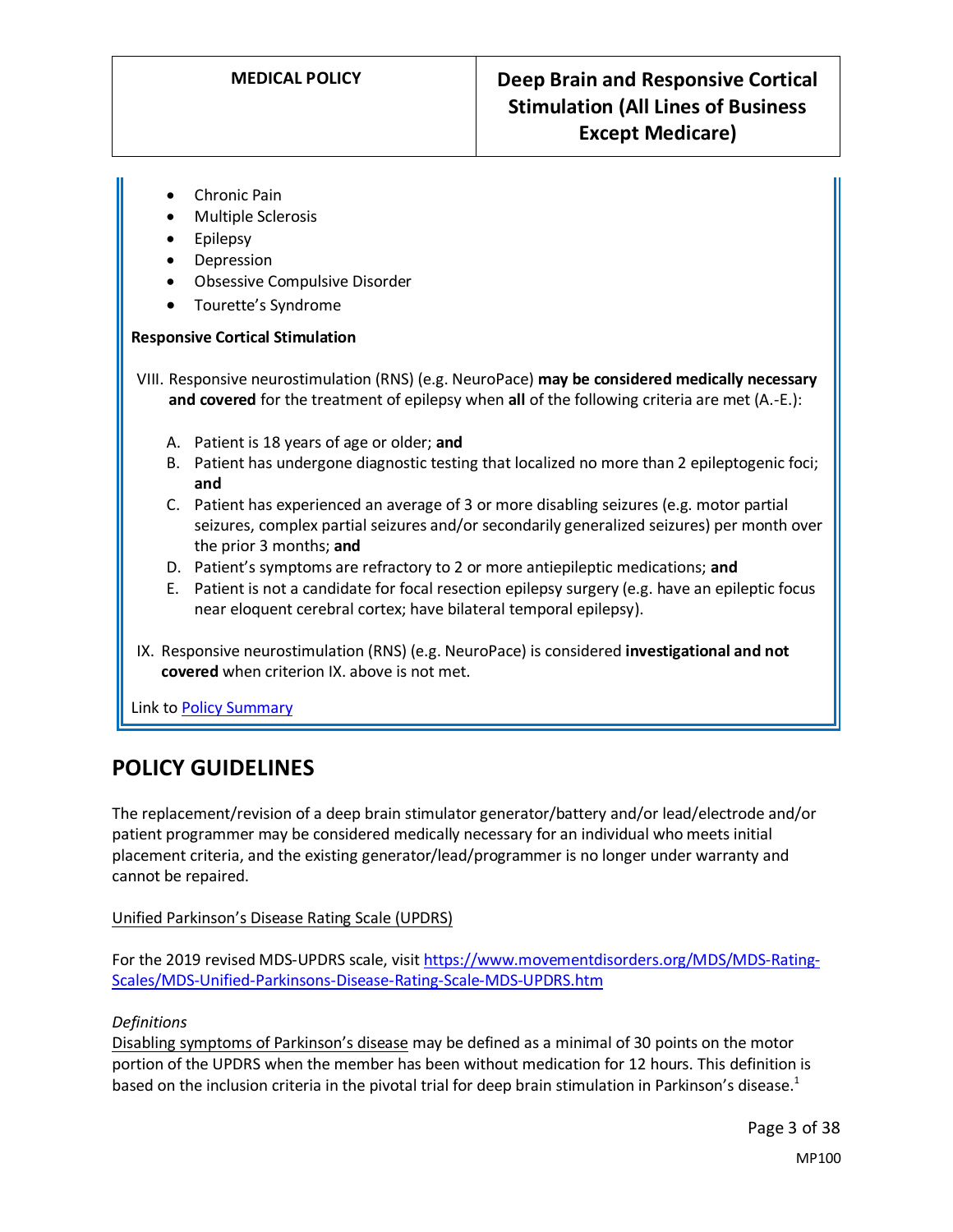# **CPT/HCPCS CODES**

| <b>All Lines of Business Except Medicare</b> |                                                                                                                                                                                                                                                                                                                                                                                   |  |
|----------------------------------------------|-----------------------------------------------------------------------------------------------------------------------------------------------------------------------------------------------------------------------------------------------------------------------------------------------------------------------------------------------------------------------------------|--|
|                                              | <b>Prior Authorization Required</b>                                                                                                                                                                                                                                                                                                                                               |  |
| 61850                                        | Twist drill or burr hole(s) for implantation of neurostimulator electrodes, cortical                                                                                                                                                                                                                                                                                              |  |
| 61860                                        | Craniectomy or craniotomy for implantation of neurostimulator electrodes, cerebral,<br>cortical                                                                                                                                                                                                                                                                                   |  |
| 61863                                        | Twist drill, burr hole, craniotomy, or craniectomy with stereotactic implantation of<br>neurostimulator electrode array in subcortical site (eg, thalamus, globus pallidus,<br>subthalamic nucleus, periventricular, periaqueductal gray), without use of<br>intraoperative microelectrode recording; first array                                                                 |  |
| 61864                                        | Twist drill, burr hole, craniotomy, or craniectomy with stereotactic implantation of<br>neurostimulator electrode array in subcortical site (eg, thalamus, globus pallidus,<br>subthalamic nucleus, periventricular, periaqueductal gray), without use of<br>intraoperative microelectrode recording; each additional array (List separately in<br>addition to primary procedure) |  |
| 61867                                        | Twist drill, burr hole, craniotomy, or craniectomy with stereotactic implantation of<br>neurostimulator electrode array in subcortical site (eg, thalamus, globus pallidus,<br>subthalamic nucleus, periventricular, periaqueductal gray), with use of intraoperative<br>microelectrode recording; first array                                                                    |  |
| 61868                                        | Twist drill, burr hole, craniotomy, or craniectomy with stereotactic implantation of<br>neurostimulator electrode array in subcortical site (eg, thalamus, globus pallidus,<br>subthalamic nucleus, periventricular, periaqueductal gray), with use of intraoperative<br>microelectrode recording; each additional array (List separately in addition to primary<br>procedure)    |  |
| 61880                                        | Revision or removal of intracranial neurostimulator electrodes                                                                                                                                                                                                                                                                                                                    |  |
| 61885                                        | Insertion or replacement of cranial neurostimulator pulse generator or receiver, direct<br>or inductive coupling; with connection to a single electrode array                                                                                                                                                                                                                     |  |
| 61886                                        | Insertion or replacement of cranial neurostimulator pulse generator or receiver, direct<br>or inductive coupling; with connection to 2 or more electrode arrays                                                                                                                                                                                                                   |  |
| 61888                                        | Revision or removal of cranial neurostimulator pulse generator or receiver                                                                                                                                                                                                                                                                                                        |  |
| 95836                                        | Electrocorticogram from an implanted brain neurostimulator pulse<br>generator/transmitter, including recording, with interpretation and written report, up<br>to 30 days                                                                                                                                                                                                          |  |
| C1767                                        | Generator, neurostimulator (implantable), non-rechargeable                                                                                                                                                                                                                                                                                                                        |  |
| C1778                                        | Lead, neurostimulator (implantable)                                                                                                                                                                                                                                                                                                                                               |  |
| C1787                                        | Patient programmer, neurostimulator                                                                                                                                                                                                                                                                                                                                               |  |
| C1816                                        | Receiver and/or transmitter, neurostimulator (implantable)                                                                                                                                                                                                                                                                                                                        |  |
| C1820                                        | Generator, neurostimulator (implantable), with rechargeable battery and charging<br>system                                                                                                                                                                                                                                                                                        |  |
| C1822                                        | Generator, neurostimulator (implantable), high frequency, with rechargeable battery<br>and charging system                                                                                                                                                                                                                                                                        |  |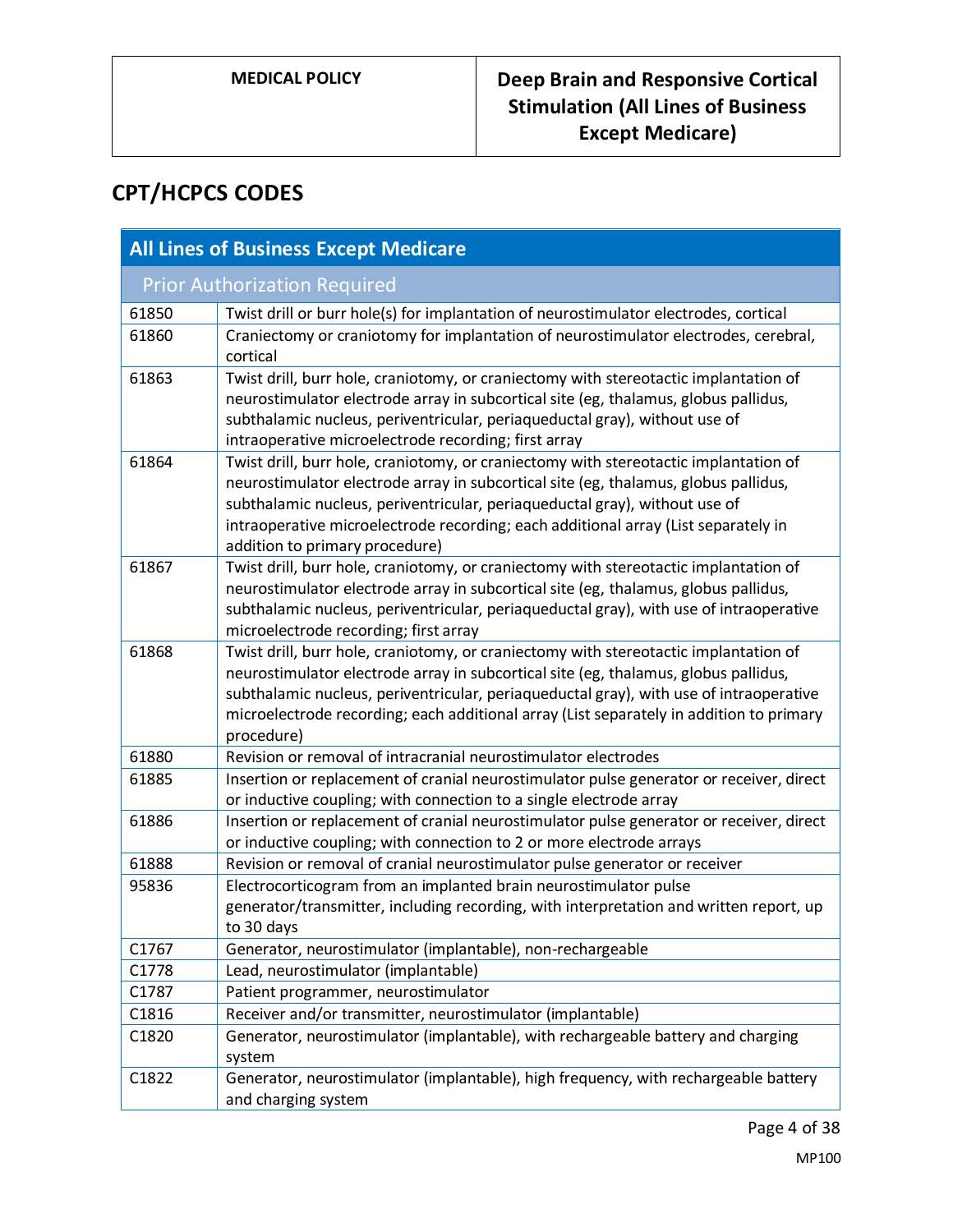| C1823                           | Generator, neurostimulator (implantable), non-rechargeable, with transvenous                                                                       |  |
|---------------------------------|----------------------------------------------------------------------------------------------------------------------------------------------------|--|
|                                 | sensing and stimulation leads                                                                                                                      |  |
| C1883                           | Adapter/extension, pacing lead or neurostimulator lead (implantable)                                                                               |  |
| C1897                           | Lead, neurostimulator test kit (implantable)                                                                                                       |  |
| L8679                           | Implantable neurostimulator, pulse generator, any type                                                                                             |  |
| L8680                           | Implantable neurostimulator electrode, each                                                                                                        |  |
| L8681                           | Patient programmer (external) for use with implantable programmable                                                                                |  |
|                                 | neurostimulator pulse generator, replacement only                                                                                                  |  |
| L8682                           | Implantable neurostimulator radiofrequency receiver                                                                                                |  |
| L8683                           | Radiofrequency transmitter (external) for use with implantable neurostimulator<br>radiofrequency receiver                                          |  |
| L8685                           | Implantable neurostimulator pulse generator, single array, rechargeable, includes<br>extension                                                     |  |
| L8686                           | Implantable neurostimulator pulse generator, single array, non-rechargeable, includes<br>extension                                                 |  |
| L8687                           | Implantable neurostimulator pulse generator, dual array, rechargeable, includes<br>extension                                                       |  |
| L8688                           | Implantable neurostimulator pulse generator, dual array, non-rechargeable, includes<br>extension                                                   |  |
| L8689                           | External recharging system for battery (internal) for use with implantable<br>neurostimulator, replacement only                                    |  |
| No Prior Authorization Required |                                                                                                                                                    |  |
| 95970                           | Electronic analysis of implanted neurostimulator pulse generator system (eg, rate,                                                                 |  |
|                                 | pulse amplitude, pulse duration, configuration of wave form, battery status, electrode                                                             |  |
|                                 | selectability, output modulation, cycling, impedance and patient compliance                                                                        |  |
|                                 | measurements); simple or complex brain, spinal cord, or peripheral (ie, cranial nerve,                                                             |  |
|                                 | peripheral nerve, sacral nerve, neuromuscular) neurostimulator pulse                                                                               |  |
|                                 | generator/transmitter, without reprogramming                                                                                                       |  |
| 95971                           | Electronic analysis of implanted neurostimulator pulse generator/transmitter (eg,                                                                  |  |
|                                 | contact group[s], interleaving, amplitude, pulse width, frequency [Hz], on/off cycling,                                                            |  |
|                                 | burst, magnet mode, dose lockout, patient selectable parameters, responsive                                                                        |  |
|                                 | neurostimulation, detection algorithms, closed loop parameters, and passive                                                                        |  |
|                                 | parameters) by physician or other qualified health care professional; with simple spinal                                                           |  |
|                                 | cord or peripheral nerve (eg, sacral nerve) neurostimulator pulse<br>generator/transmitter programming by physician or other qualified health care |  |
|                                 | professional                                                                                                                                       |  |
| 95976                           | Electronic analysis of implanted neurostimulator pulse generator/transmitter (eg,                                                                  |  |
|                                 | contact group[s], interleaving, amplitude, pulse width, frequency [Hz], on/off cycling,                                                            |  |
|                                 | burst, magnet mode, dose lockout, patient selectable parameters, responsive                                                                        |  |
|                                 | neurostimulation, detection algorithms, closed loop parameters, and passive                                                                        |  |
|                                 | parameters) by physician or other qualified health care professional; with simple                                                                  |  |
|                                 | cranial nerve neurostimulator pulse generator/transmitter programming by physician                                                                 |  |
|                                 | or other qualified health care professional                                                                                                        |  |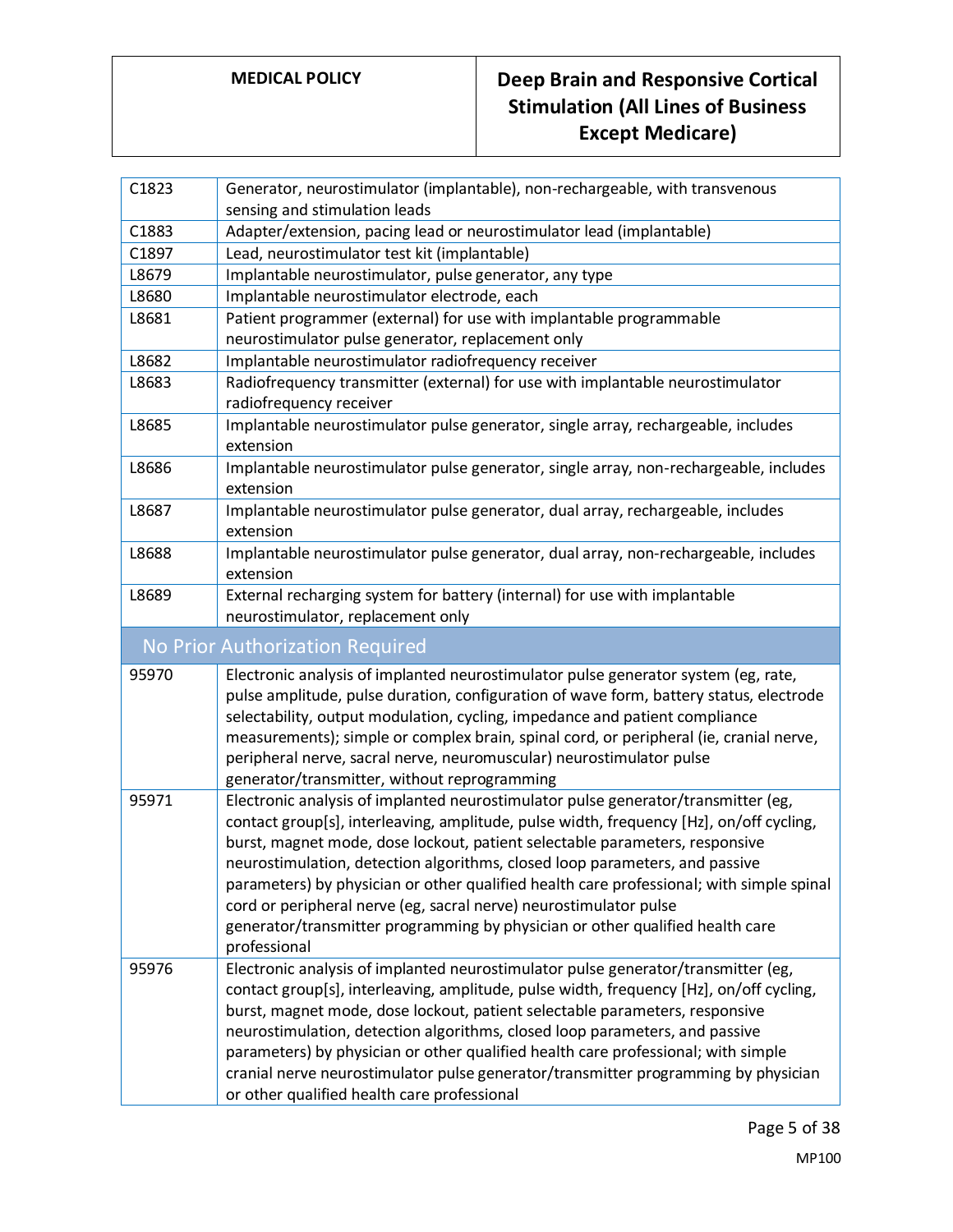| 95977                 | Electronic analysis of implanted neurostimulator pulse generator/transmitter (eg,<br>contact group[s], interleaving, amplitude, pulse width, frequency [Hz], on/off cycling,<br>burst, magnet mode, dose lockout, patient selectable parameters, responsive<br>neurostimulation, detection algorithms, closed loop parameters, and passive<br>parameters) by physician or other qualified health care professional; with complex<br>cranial nerve neurostimulator pulse generator/transmitter programming by physician<br>or other qualified health care professional                                                                                                |
|-----------------------|----------------------------------------------------------------------------------------------------------------------------------------------------------------------------------------------------------------------------------------------------------------------------------------------------------------------------------------------------------------------------------------------------------------------------------------------------------------------------------------------------------------------------------------------------------------------------------------------------------------------------------------------------------------------|
| 95983                 | Electronic analysis of implanted neurostimulator pulse generator/transmitter (eg,<br>contact group[s], interleaving, amplitude, pulse width, frequency [Hz], on/off cycling,<br>burst, magnet mode, dose lockout, patient selectable parameters, responsive<br>neurostimulation, detection algorithms, closed loop parameters, and passive<br>parameters) by physician or other qualified health care professional; with brain<br>neurostimulator pulse generator/transmitter programming, first 15 minutes face-to-<br>face time with physician or other qualified health care professional                                                                         |
| 95984                 | Electronic analysis of implanted neurostimulator pulse generator/transmitter (eg,<br>contact group[s], interleaving, amplitude, pulse width, frequency [Hz], on/off cycling,<br>burst, magnet mode, dose lockout, patient selectable parameters, responsive<br>neurostimulation, detection algorithms, closed loop parameters, and passive<br>parameters) by physician or other qualified health care professional; with brain<br>neurostimulator pulse generator/transmitter programming, each additional 15<br>minutes face-to-face time with physician or other qualified health care professional<br>(List separately in addition to code for primary procedure) |
| <b>Unlisted Codes</b> |                                                                                                                                                                                                                                                                                                                                                                                                                                                                                                                                                                                                                                                                      |
|                       | All unlisted codes will be reviewed for medical necessity, correct coding, and pricing at the                                                                                                                                                                                                                                                                                                                                                                                                                                                                                                                                                                        |
|                       | claim level. If an unlisted code is billed related to services addressed in this policy then                                                                                                                                                                                                                                                                                                                                                                                                                                                                                                                                                                         |
|                       | prior-authorization is required.                                                                                                                                                                                                                                                                                                                                                                                                                                                                                                                                                                                                                                     |
| 64999                 | Unlisted procedure, nervous system                                                                                                                                                                                                                                                                                                                                                                                                                                                                                                                                                                                                                                   |
|                       |                                                                                                                                                                                                                                                                                                                                                                                                                                                                                                                                                                                                                                                                      |

# **DESCRIPTION**

# **Parkinson's Disease (PD)**

PD is a progressive, chronic neurodegenerative disorder that affects an estimated 1 million Americans. Common symptoms of PD include resting tremor, bradykinesia (slowness of movement), and rigidity. As PD advances it can lead to dementia and death. Currently, there is no cure for PD, but medication and surgical therapy are used to treat its symptoms. Dopaminergic medications (help replenish dopamine in the brain) can reduce muscle rigidity and improve motor function. Surgical therapy of PD includes thalamotomy, pallidotomy, or subthalamotomy, all of which destruct a section of the brain. Deep brain stimulation is another surgical therapy that helps treat PD symptoms while preserving brain structure.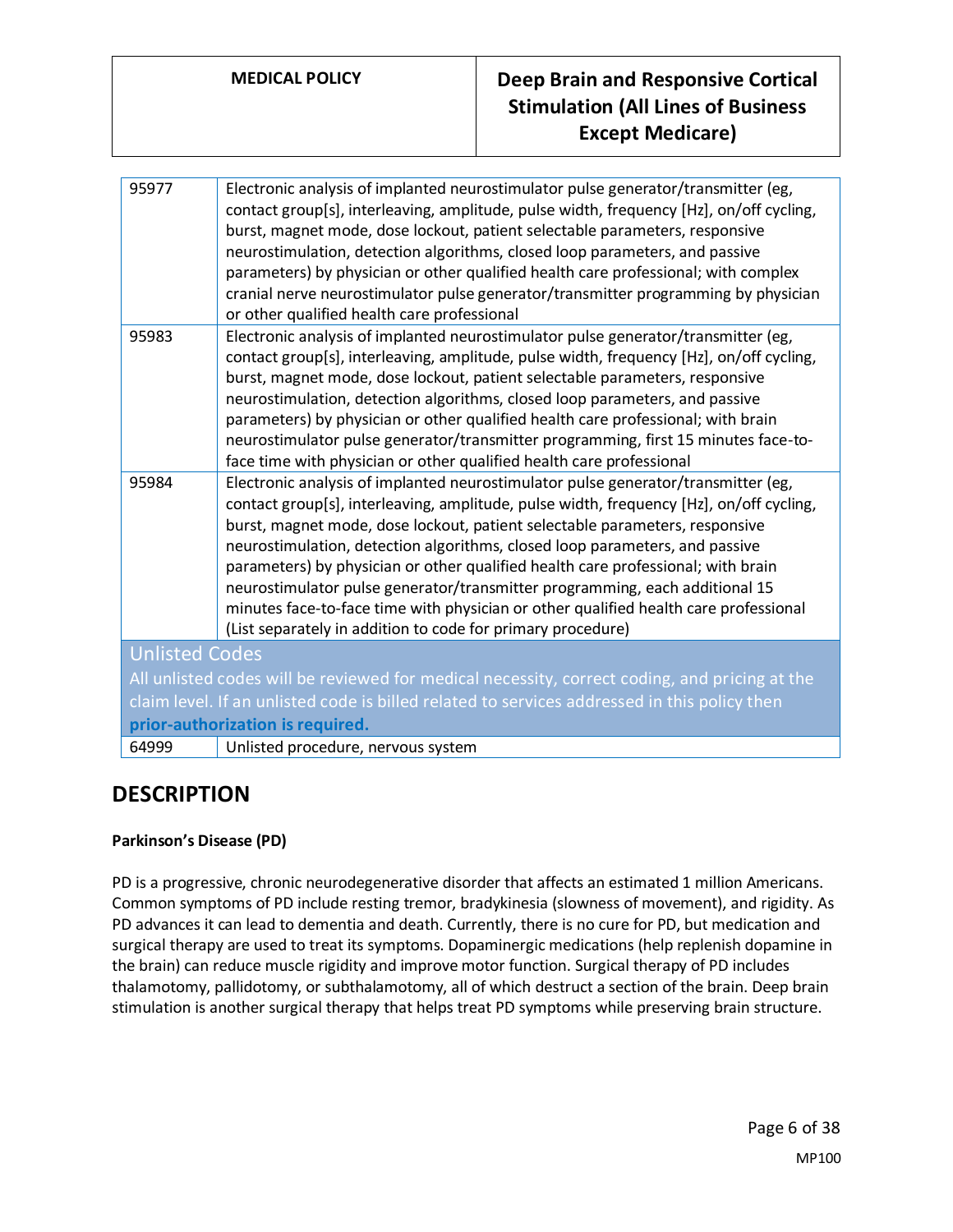# **Essential Tremor (ET)**

Essential tremor (ET), a common movement disorder, affects more than 1 million Americans and at least 1% of the adult population over the age of 40 years." The onset of ET is insidious, commonly in early adulthood, and varies in progression over time. The typical symptoms of ET are a postural tremor of the upper limbs that is absent at rest and not worsened by movement (unlike Parkinson tremor).<sup>2</sup> Currently, there is no cure for ET, but medication and surgical therapy can be used to reduce symptoms. Common pharmacological therapies for ET include the use of propranolol and botulinum toxin injections. Surgical therapies include thalamotomy (destruction/removal of the thalamus) or deep brain stimulation.

### **Primary Dystonia**

"Primary dystonia comprises a group of idiopathic, incurable movement disorders that vary with respect to age at onset, body distribution, and genetic association."<sup>3</sup> Dystonia causes involuntary muscle contractions which results in twisting, repetitive movements or abnormal postures. Currently, there is no cure for dystonia, but medication and surgical therapy are available to help treat the symptoms. Common pharmacological therapies for dystonia include botulinum toxin injections, anticholinergic medications, and muscle relaxants or antispastic agents.<sup>4</sup> The only surgical therapy for dystonia is deep brain stimulation.

#### **Deep Brain Stimulation (DBS)**

"Deep brain stimulation (DBS) involves constant, high-frequency electrical stimulation of specific sites in the brain with implanted electrodes as a means to reduce the symptoms of movement disorders."<sup>5</sup> Instead of damaging brain tissue by destroying nerve cells (like thalamotomy, pallidotomy, or subthalamotomy), the DBS device blocks electrical signals from targeted areas of the brain.<sup>6</sup> If needed, this also allows the procedure to be reversed. The DBS device consists of implanted electrodes in the ventral intermediate nucleus (VIM) of the pallidus, internal globus pallidus (GpI), or subthalamic nucleus (STN) of the brain that are connected to a pulse generator implanted in the chest. After implantation of the DBS device, the stimulation parameters, frequency, pulse width, and voltage can be adjusted to maximize symptom improvement and decrease side effects.

#### **Responsive Cortical Stimulation**

According to Hayes, "responsive neurostimulation for the treatment of epilepsy involves the use of 1 or more implantable electric leads that serve as seizure monitors (24 hours/day), neurostimulators, and recorders of brain activity for physician review. The device is programmed to recognize seizure patterns from electrocorticography (ECoG) output and to deliver electrical stimulation with the goal of terminating a seizure. Generally, individuals who are candidates for RNS are severely debilitated and have few other treatment options."<sup>7</sup>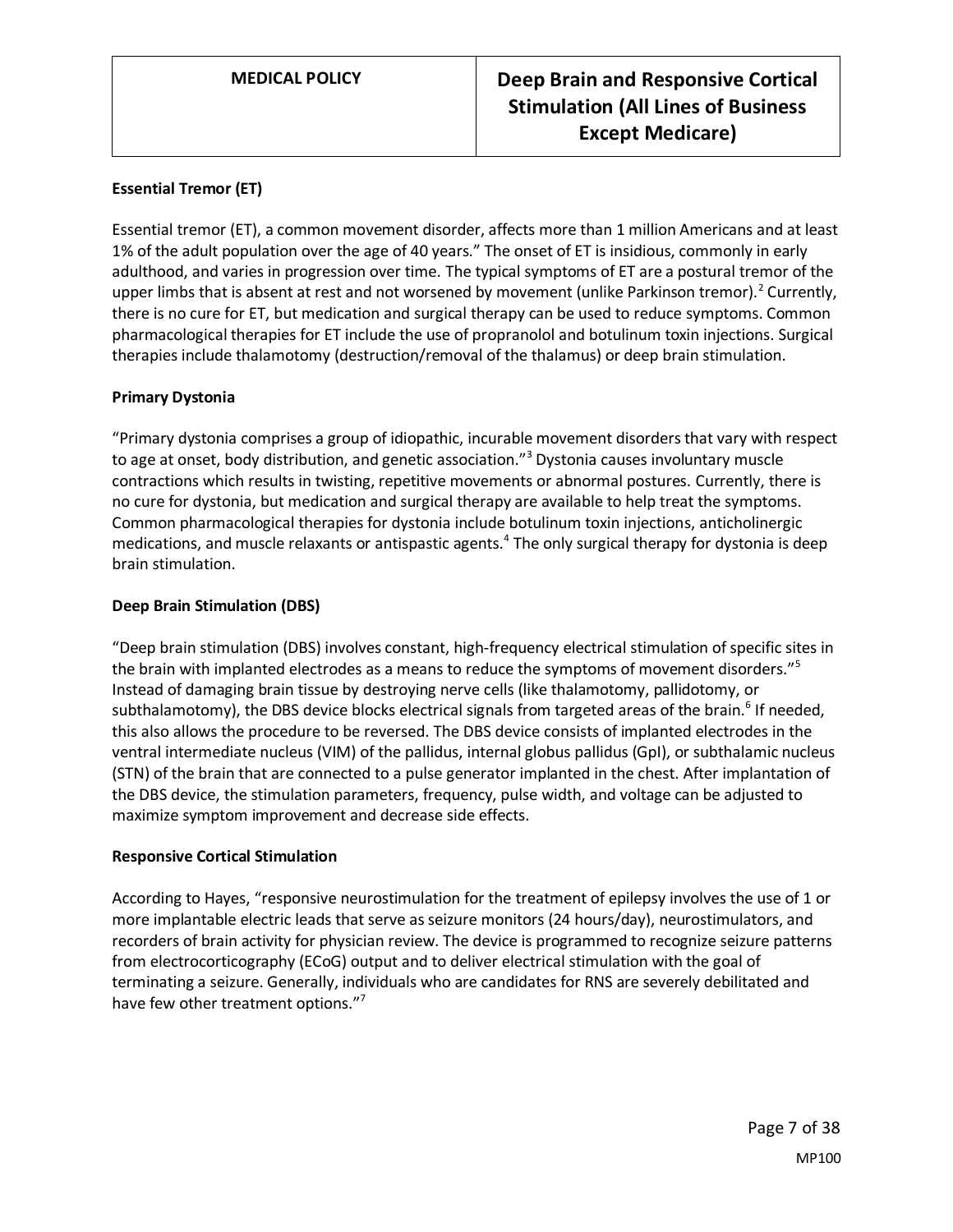# **REVIEW OF EVIDENCE**

A review of the ECRI, Hayes, Cochrane, and PubMed databases was conducted regarding the use of responsive cortical stimulation for the treatment of epilepsy and deep brain stimulation as a treatment for Parkinson's disease, essential tremor, and dystonia. Below is a summary of the available evidence identified through November 2021.

### **Deep Brain Stimulation**

*Parkinson's Disease (PD)*

### Systematic Reviews

- In 2018, Peng and colleagues conducted a systematic review and meta-analysis to evaluate the long-term efficacy of deep brain stimulation (DBS) of the subthalamic nucleus (STN) and globus pallidus interna (GPi) for the treatment of Parkinson's Disease (PD).<sup>8</sup> Investigators independently searched the literature through 2016, identified eligible studies, assessed study quality, and pooled results. Outcomes of interest were unified PD rating scale section (UPDRS) III offmedication score, PD questionnaire score and levodopa-equivalent dosage after DBS. In total, 5 studies met inclusion criteria and were included for review (n= 890). During the off-medication state, pooled weighted mean difference (WMD) of UPDRS III score was .69 (95% CI =1.77 to 3.16, p =.58). In subgroup analysis, WMD of UPDRS III off-medication scores from baseline to 2 years and 3 years post-DBS were .61 (95% CI=2.97 to 1.75, p =.61) and 2.59 (95% CI=2.30 to 7.47, p =.30). Pooled WMD of changes in tremor, rigidity, and gait scores were 1.12 (95% CI=0.05 to 2.28, p =.06), 1.22 (95% CI=0.51 to 2.94, p =.17) and .37 (95% CI=0.13 to 0.87, P=.15), respectively. After DBS, pooled WMD of PDQ-39 ADL and LED were 3.36 (95% CI=6.36 to 0.36, P=.03) and 194.89 (95% CI=113.16 to 276.63, p <.001). Investigators concluded that both forms of deep brain stimulation improved motor function and activities of daily living for PD, without differences between the two groups.
- In 2018, ECRI assessed the efficacy of three deep brain stimulation systems Activa neurostimulators,<sup>9</sup> the Infinity DBS System,<sup>10</sup> and the Vercise DBS System.<sup>11</sup> ECRI found that the evidence bases of both Activa neurostimulators and the Vercise DBS System were "somewhat favorable," whereas data for the efficacy of the Infinity DBS system were "inconclusive." $^{12}$

For Activa, results from 2 RCTs (n=389) and 3 case series (n=703) reported improvements in symptoms and quality of life. Although serious adverse advents were common and some patients' cognitive decline worsened, ECRI concluded that benefits may outweigh these risks in patients who do not respond to more conservative treatments. ECRI called for additional studies to assess outcomes in patient with early and late symptoms, outcomes beyond 4 years, and comparator groups using other DBS systems. Limited evidence with short-term follow-up (1 RCT, n=160; 1 prospective case series (n=40)) indicated that subthalamic DBS with Vercise improves motor symptoms and quality of life in patients who have had advanced PD for more than 5 years. For the Infinity DBS System, a single RCT (n=136) reported improvements in symptoms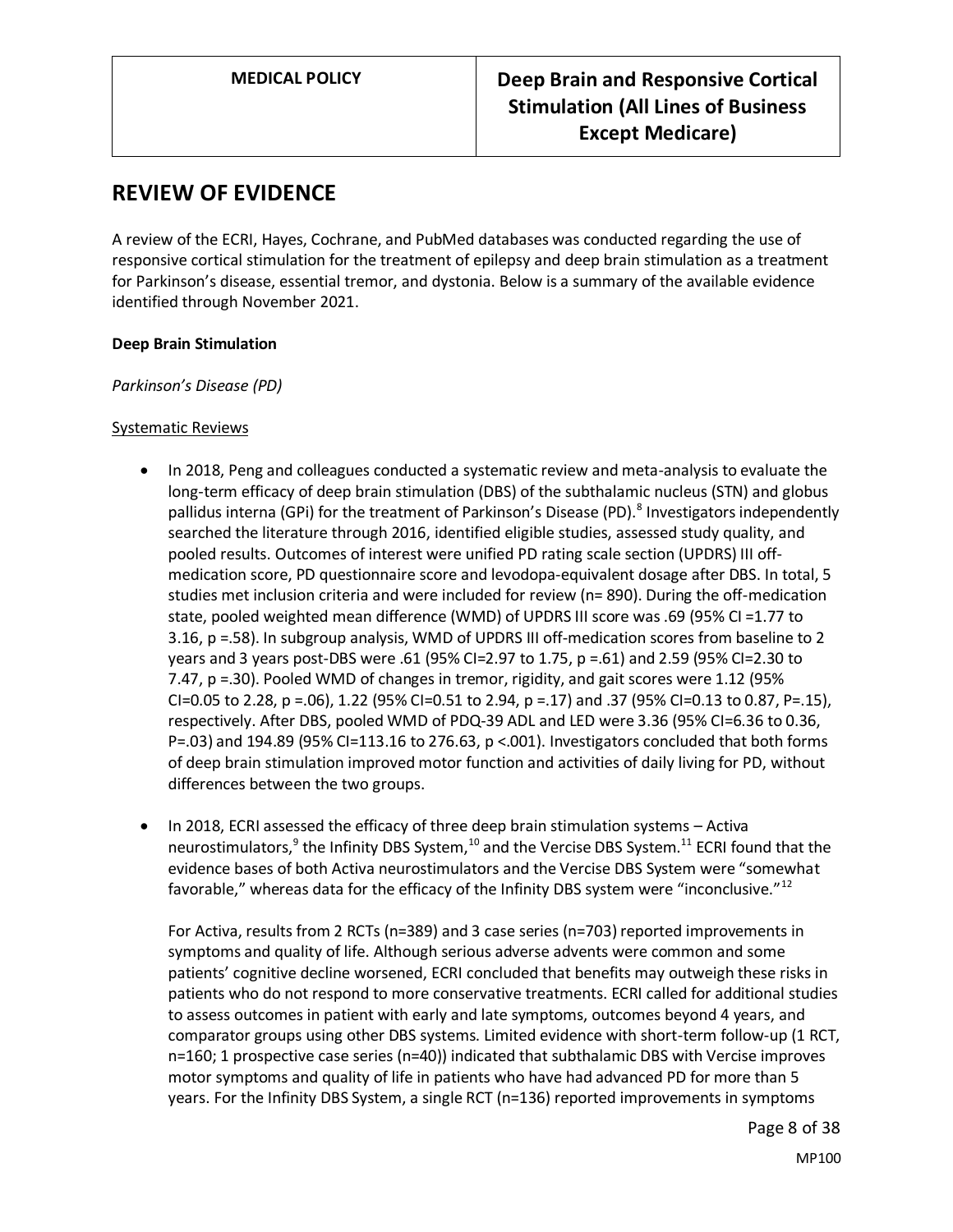but was assessed to be at high risk of bias because investigators and patients were not blinded. Two ongoing studies (n=520) are scheduled for completion in 2020 and may partially address this evidence gap.

• In 2014, Perestelo-Pérez and colleagues published a systematic review and meta-analysis of randomized controlled trials (RCTs) to evaluate deep brain stimulation (DBS) in Parkinson's disease (PD).<sup>13</sup> Independent reviewers systematically identified eligible studies, assessed quality, and extracted data. Study authors were also contacted, if necessary, for additional information or data. The outcomes of interest were motor function [as assessed by the Unified Parkinson's Disease Rating Scale-III (UPDRS)], waking time on good functioning without troublesome dyskinesias, levodopa-equivalent dose reduction, medication-induced complications, activities of daily living, health-related quality of life, and neurocognitive and psychiatric effects.

After systematic review, the authors identified 6 RCTs reported in 7 publications that were eligible for inclusion; thus giving a total sample size of 1,184. A total of 5 studies included data on UPDRS-III in the off-medication phase, and all showed a statistically significant effect in favor of DBS. In the on-medication phase, the difference remained statistically significant in favor of DBS. A total of 4 studies assess waking time in good function without troublesome dyskinesias. All studies showed a statistically significant effect in favor of DBS. There were also statistically significant differences between groups in favor of DBS for levodopa-equivalent dose reduction and medication-induced complications. A total of 4 studies assed activities of daily living and health-related quality of life and all indicated statistically significant effects in favor of DBS. The two studies that evaluated psychiatric effects reported a statistically significant difference in favor of DBS. The results of neurocognitive effects were mixed.

Strengths of this systematic review include the gathering of evidence, assessment of quality, and extraction of data by several independent reviewers, large sample size, contacting study authors for additional information, assessment of heterogeneity, and sensitivity analyses. Limitations were present in the heterogeneity present between studies for some outcomes and the small number of selected studies (possible publication bias). Ultimately, the authors concluded, "Although the number of RCTs obtained is small, the total sample size is relatively large, confirming the efficacy of DBS in the control of motor signs and improvement of patients' functionality and quality of life. More controlled research is required on the neurocognitive and psychiatric effects of DBS."<sup>13</sup>

• In 2016, Xie et al. published a multiple-treatments meta-analysis of randomized controlled trials (RCTs) to evaluate the effects of neurostimulation for advanced Parkinson's disease (PD) patients on motor symptoms.<sup>14</sup> Independent reviewers systematically identified eligible studies, assessed quality, and extracted data. The authors aimed to compare internal globus pallidus deep brain stimulation (GPi-DBS) versus subthalamic nucleus deep brain stimulation (STN-DBS) versus medical therapy in advanced PD patients. The outcomes of interest were Unified Parkinson's Disease Rating Scale scores, quality of life (measured using the PDQ-39 Parkinson's disease Questionnaire), and medication usage.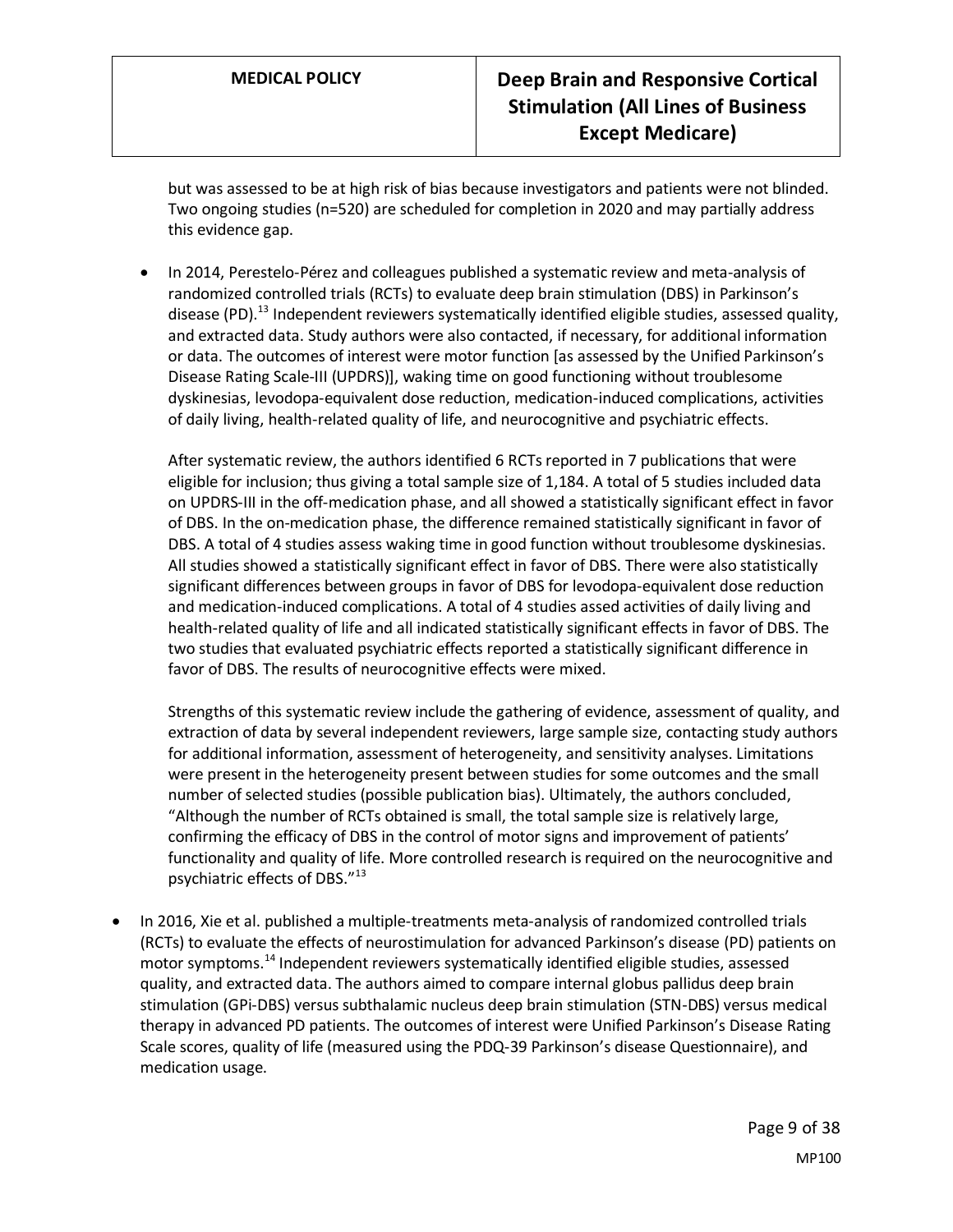After systematic review of the available literature, the authors identified 16 RCTs eligible for inclusion giving a total sample size of 2,186 participants. Based on the randomization and analysis methodology, all studies were deemed to have a low risk of bias. After pooling the data, the authors found a significant difference between groups for GPi-DBS compared with medical therapy on the UPDRS score. There was also a significant difference between groups for STN-DBS compared with medical therapy in regards to the UPDRS score. When comparing GPi-DBS with STN-DBS, both had similar efficacy on the UPDRS scores. When comparing GPi-DBS with STN-DBS, results were mixed regarding quality of life and medication usage. Quality of life showed greater improvement in the GPi-DBS patients while STN-DBS appeared to be more effective for medication reduction.

Strengths of this systematic review include the evaluation of literature by independent authors following a pre-defined protocol, the large sample size, assessment of bias inclusion of a large number of studies (reduced publication bias), and the assessment of heterogeneity. Limitations were identified in the heterogeneity observed between some studies and the inclusion of papers only published in English (possible publication bias). The authors concluded, "overall, either GPi-DBS or STN-DBS is an effective technique to control PD patients' symptoms and improve their functionality and quality of life."<sup>14</sup>

• In 2016, Tan and colleagues conducted a systematic review and meta-analysis of randomized controlled trials (RCTs) to evaluate the efficacies of globus pallidus (GPi) stimulation and subthalamic nucleus (STN) deep brain stimulation (DBS) for advanced Parkinson's disease.<sup>15</sup> Independent reviewers systematically identified eligible studies, assessed quality, and extracted data. The outcomes of interest were motor and nonmotor function (both measured using the Unified Parkinson's Disease Rating Scale [UPDRS]), medication usage, neurocognitive and psychiatric effects, and quality of life (QOL).

After systematic review, the authors identified 10 RCTs that were eligible for inclusion; thus producing a total sample size of 1,034 patients. According to the varying follow-up periods of selected RCTs, the authors conducted subgroup analyses at 6, 12, and 24 months postoperatively. No significant difference in the off-medication/on-stimulation phase was found between GPi-DBS and STN-DBS at 6 months follow-up; however, at 12 months a statistically significant effect in favor of GPi-DBS was observed. This significant effect was not observed at 24 months. In the onmedication/on-stimulation phase, the effect was reduced to a non-significant level when GPi-DBS was compared to STN-DBS at 6 months and 12 months; however, STN-DBS showed a statistically significant effect compared to GPi-DBS at 24 months. In regards to levodopa usage, the GPi-DBS group required increased levodopa compared to STN-DBS group. The four studies evaluating depression in DBS patients demonstrated that DBS-STN has a better performance on the depression inventory questionnaire. Results were mixed between studies regarding neurocognitive status. The use of GPi-DBS appeared to be associated with a greater effect in 8 of the 9 subscales of QOL.

Strengths of this study include the systematic review of literature by independent authors following a pre-defined protocol, inclusion of a large number of high quality studies, large sample size, and no language restriction (decrease publication bias). Limitations were present in the heterogeneity present between studies and the short follow-up time (6 months) of some included studies.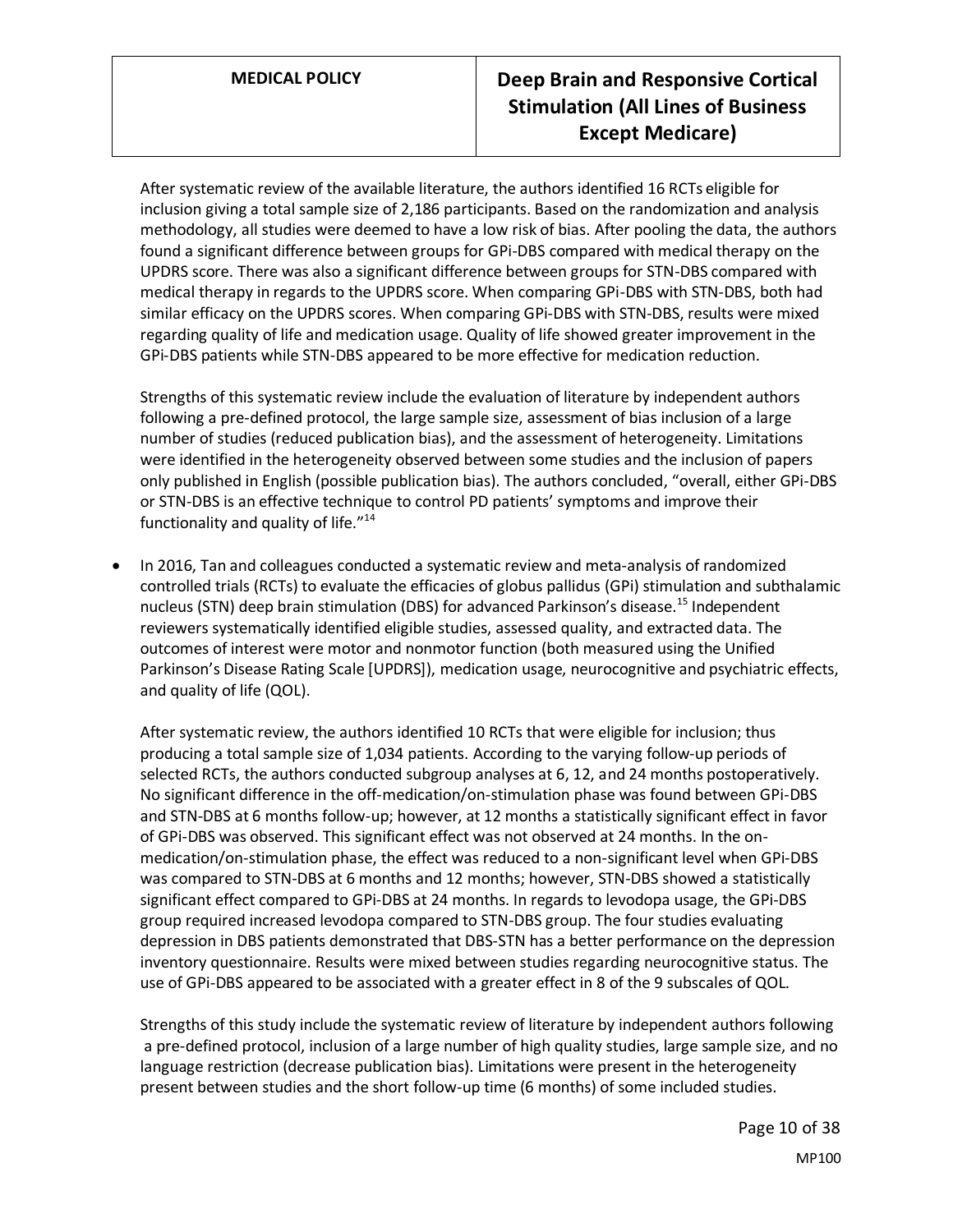Ultimately, the authors concluded, "GPi- and STN-DBS significantly improve advanced Parkinson's patients' symptoms, functionality, and quality of life."<sup>15</sup>

### Randomized Controlled Trials (RCTs)

Four RCTs were identified in the review of evidence that evaluated deep brain stimulation for treatment of Parkinson's disease.<sup>16-19</sup> However, all studies were included in one or more of the systematic reviews described above and will not be reviewed here.

*Essential Tremor (ET)*

### Systematic Reviews

• In 2013, Zappia et al. published a systematic review to evaluate treatment options for essential tremor (ET).<sup>20</sup> Independent reviewers systematically identified eligible studies, assessed quality, and extracted data. The outcomes of interest were patient motor dysfunction due to tremor severity, adverse events (AEs), and quality of life.

After systematic review, the authors identified 39 studies eligible for inclusion. Of these, there was only one randomized controlled trial (RCT) and the remaining 38 were case series. The one RCT reported statistically significant improvements in disability after 6 months in both thalamotomy and thalamic-DBS; however, thalamic-DBS produced superior results. Several other studies also reported statistically significant disability reduction in the "on state". Other studies also reported that thalamic-DBS not only reduced limb tremor, but also head and voice tremor. Only one case series evaluated STN-DBS versus thalamic-DBS and reported STN was more effective than thalamic for controlling the long-term treatment of ET (through 9 years of follow-up). Safety events reported in the RCT included 27.5% parasthesias, 18.5% gait or balance disorder, 11% dysarthria, and 10.6% death. It is important to note these safety events included both ET patients and Parkinson's disease patients and the deaths were not considered a consequence of the surgery. Strengths of this study included the systematic review of literature by independent authors following a pre-defined protocol, quality assessment of selected studies, and no language restriction (decreased publication bias). However, the poor methodological quality of included studies and the paucity of RCTs was a significant limitation. The authors indicated the lack of RCTs evaluating DBS for ET might be due to ethical reasons. Ultimately, the authors concluded, "thalamic deep brain stimulation is recommended for refractory essential tremor."<sup>20</sup>

• In 2010, Flora et al. published a systematic review to evaluate deep brain stimulation (DBS) for essential tremor (ET).<sup>21</sup> Independent reviewers systematically identified eligible studies, assessed quality, and extracted data. The outcomes of interest were tremor improvement (commonly measured using the Fahn-Tolosa-Marin [FTM] tremor rating scale), adverse events (AEs), and quality of life. After systematic review, a total of 17 studies were identified as eligible for inclusion; thus producing a sample size of 430 patients. The identified studies were analyzed in two separate groups based on how the studies evaluated the treatment effect: outcomes of DBS treatment when stimulation was switched on versus off and outcomes of DBS before and after treatment.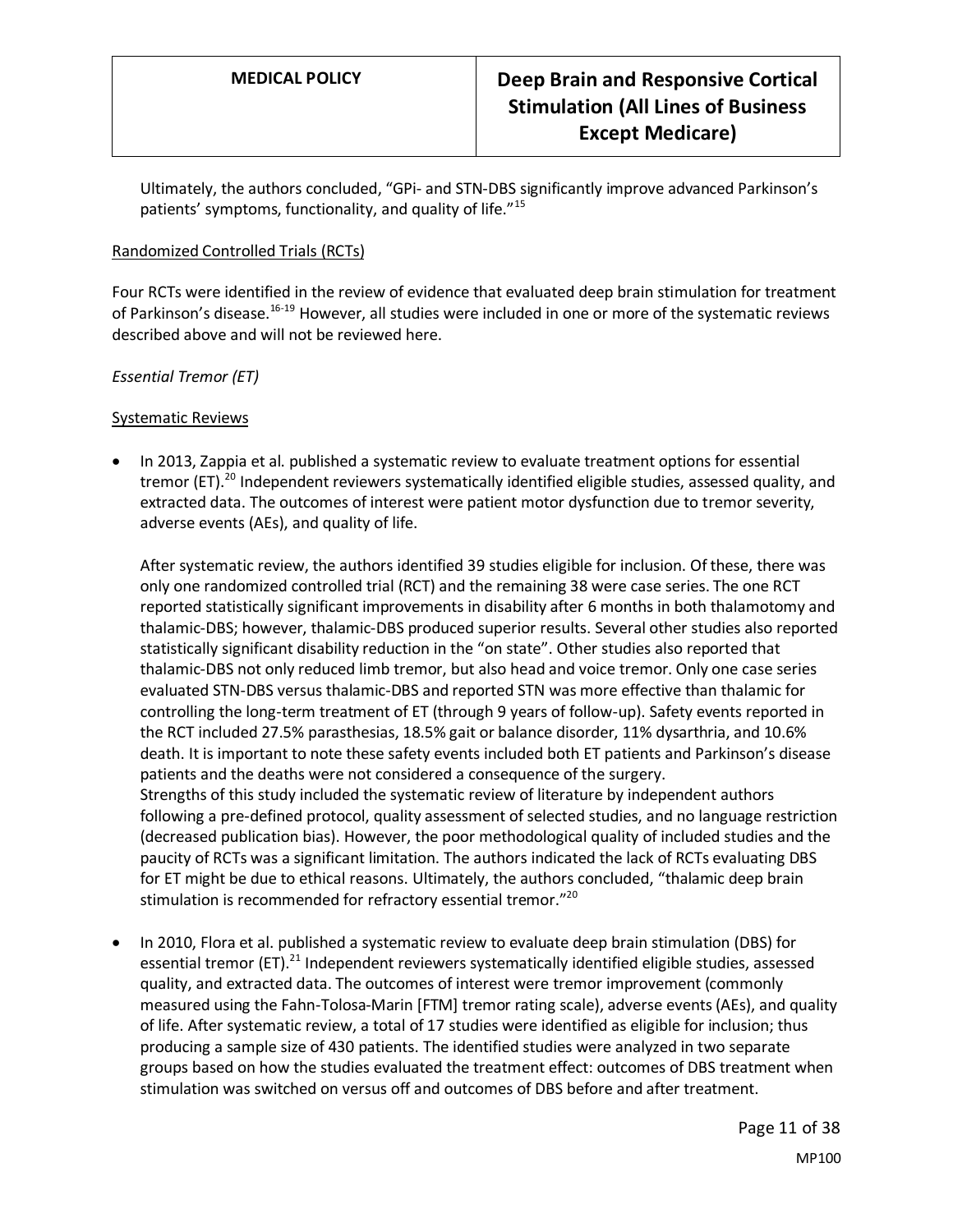A total of 12 studies reported outcomes for DBS switched on versus off. All studies indicted a consistently significant improvement when the DBS was switched on compared to off. Out of the 12 studies, 3 followed-up patients for 3 years and all reported continued significant improvements in tremors when the stimulator was turned on versus off. A total of 10 studies also reported improved activities of daily living scores when the DBS was turned on. A total of 5 studies reported outcomes for patients before and after receiving DBS. All studies showed statistically significant improvements in tremor scores after DBS treatment (p-values ranged from P<0.001 to P<0.0001). The study with the longest follow-up also reported significant tremor improvement throughout 27 months. In regards to AEs, most reported events were mild and could be treated by changing the stimulation settings. The most common AEs were paresthesia, dysarthria, and headache. The more severe AEs reported were stroke, syncope, dystonia, lead breakage, and electrode migration.

Strengths of this study include the systematic review of literature by independent authors following a pre-defined protocol, quality assessment of selected studies, and larger sample size. Limitations were identified in the small number of included studies and the limited quality of available evidence. The authors attributed this to the lack of high-quality studies evaluating DBS for ET. The authors concluded, "DBS is possibly a safe and effective therapy for essential tremor." $^{21}$ 

# Randomized Controlled Trials

An RCT was identified in the evidence review that evaluated deep brain stimulation for the treatment of essential tremor.<sup>22</sup> However, this RCT was included in the systematic review described above so it will not be further reviewed.

# Nonrandomized Controlled Trials

Two clinical trials reported improvements in tremor, activities of daily living and speech for patients with essential tremor receiving DBS.<sup>23,24</sup> While validity may be limited by small sample sizes (n= 12 to 127), a lack of comparator groups and inadequate follow-up, investigators from both studies concluded that DBS was a safe and effective therapy for patients with severe, medically refractory essential tremors.

# *Primary Dystonia*

# Systematic Reviews

• In 2019, Cochrane conducted a systematic review evaluating the safety, tolerability and efficacy of deep brain stimulation (DBS) for the treatment of dystonia.<sup>25</sup> Independent investigators systematically searched the literature through May 2018, identified eligible studies, assessed study quality, and extracted data. In total, 2 double-blind, parallel RCTs (n=102) were included for review. The primary outcome of interest was the effect of DBS on the internal globus pallidus nucleus, assessed at 3- and 6-months follow-up.

Investigators found low‐quality evidence at three months that DBS of the internal globus pallidus nucleus may improve overall cervical dystonia‐related symptoms (mean difference (MD) 9.8 units,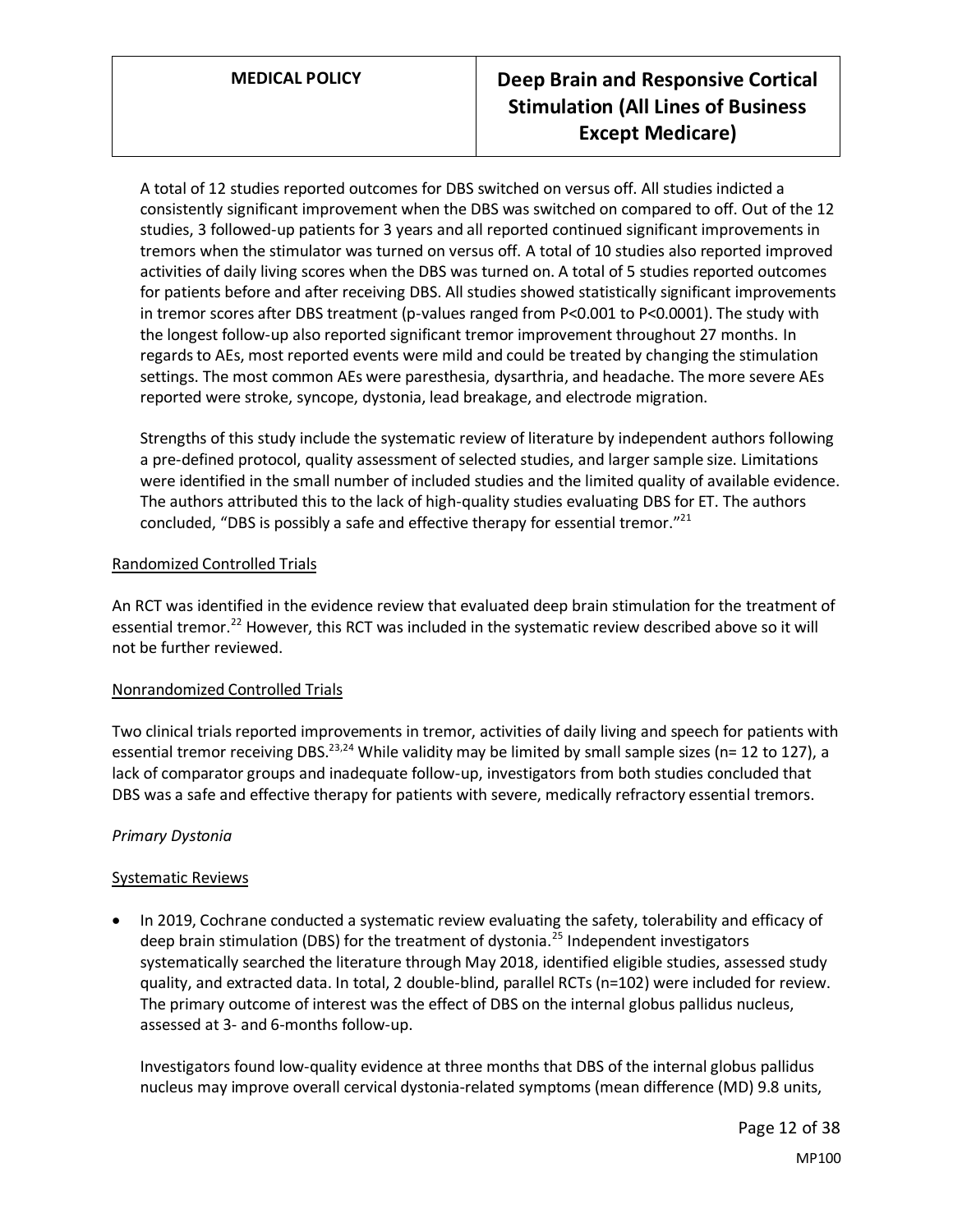95% CI 3.52 to 16.08 units), cervical dystonia‐related functional capacity (MD 3.8 units, 95% CI 1.41 to 6.19); mood (MD 3.1 units, 95% CI 0.73 to 5.47; 1 RCT, 61 participants) and overall clinical status (MD 2.3 units, 95% CI 1.15 to 3.45). Evidence was inconclusive on whether DBS improved quality of life in cervical dystonia (MD 3 units, 95% CI -7.71 to 13.71; 1 RCT), or emotional state (MD 2.4 units, 95% CI -6.2 to 11.00; 1 RCT).

Studies evaluating DBS of the internal globus pallidus nucleus found low-quality evidence indicating improvements at three months in generalized or segmental dystonia-related symptoms (MD 14.4 units, 95% CI 8.0 to 20.8), overall clinical status (MD 3.5 units, 95% CI 2.33 to 4.67), physical functioning-related quality of life (MD 6.3 units, 95% CI 1.06 to 11.54), and overall dystonia-related functional capacity (MD 3.1 units, 95% CI 1.71 to 4.48). Evidence was inconclusive as to whether DBS improved physical functioning-related quality of life (MD 5.0 units, 95% CI -2.14 to 12.14), or mental health-related quality of life (MD -4.6 units, 95% CI -11.26 to 2.06) in generalized or segmental dystonia. Very low‐quality evidence rendered risk of adverse events (RR 1.58, 95% CI 0.98 to 2.54) and tolerability (RR 1.86, 95% CI 0.16 to 21.57) indeterminate.

The overall quality of evidence for neck, limb and trunk dystonia was assessed as ranging from "low to very low." Investigators concluded that DBS of the internal globus pallidus nucleus may reduce symptom severity and improve functional capacity in adults with cervical, segmental or generalized moderate to severe dystonia and may improve quality of life in adults with generalized or segmental dystonia. Investigators stated that further research with longer follow-up was necessary to better establish treatment safety, tolerability and efficacy.

- In 2019, Ravindran and colleagues conducted a systematic review evaluating and meta-analysis evaluating the safety and efficacy of DBS compared to peripheral denervation for the treatment of cervical dystonia.<sup>26</sup> Independent investigators systematically searched the literature through November 2017, identified eligible studies, assessed study quality, extracted data, and pooled results. In total, 18 articles were included for review, of which 15 studies assessed DBS (n=180) and 3 studies assessed peripheral denervation (n=690). The mean follow-up time was 31.5 months (range: 12 to 38 months). Forest plots revealed significant absolute reduction in total postoperative Toronto Western Spasmoid Torticollis Rating Scale (TWSTRS) scores for both peripheral denervation (MD 1.54; 95% CI 1.42-1.66) and DBS (MD 2.07; 95% CI 1.43-2.71). On subgroup analysis, DBS therapy was significantly associated with improvement in postoperative TWSTRS severity (MD 2.08; 95% CI 1.66-2.50) and disability (MD 2.12; 95% CI 1.57-2.68) but not pain (MD 1.18; 95% CI 0.80- 1.55). Study limitations included the largely single-arm or retrospective design, heterogeneous outcome measures, and small sample sizes of most individual studies. Investigators concluded that both peripheral denervation and DBS were associated with significant reduction in TWSTRS total score, but no significant difference between the two. Investigators called for additional, larger trials to better evaluate patient selection criteria and the long-term safety efficacy of DBS.
- In 2017, Moro and colleagues conducted a systematic review and meta-analysis to evaluate the efficacy of globus pallidus (GPi) deep brain stimulation (DBS) in isolated dystonia.<sup>27</sup> Independent reviewers systematically identified eligible studies, assessed quality, and extracted data. Study authors were also contacted, if necessary, for additional information or data. The outcomes of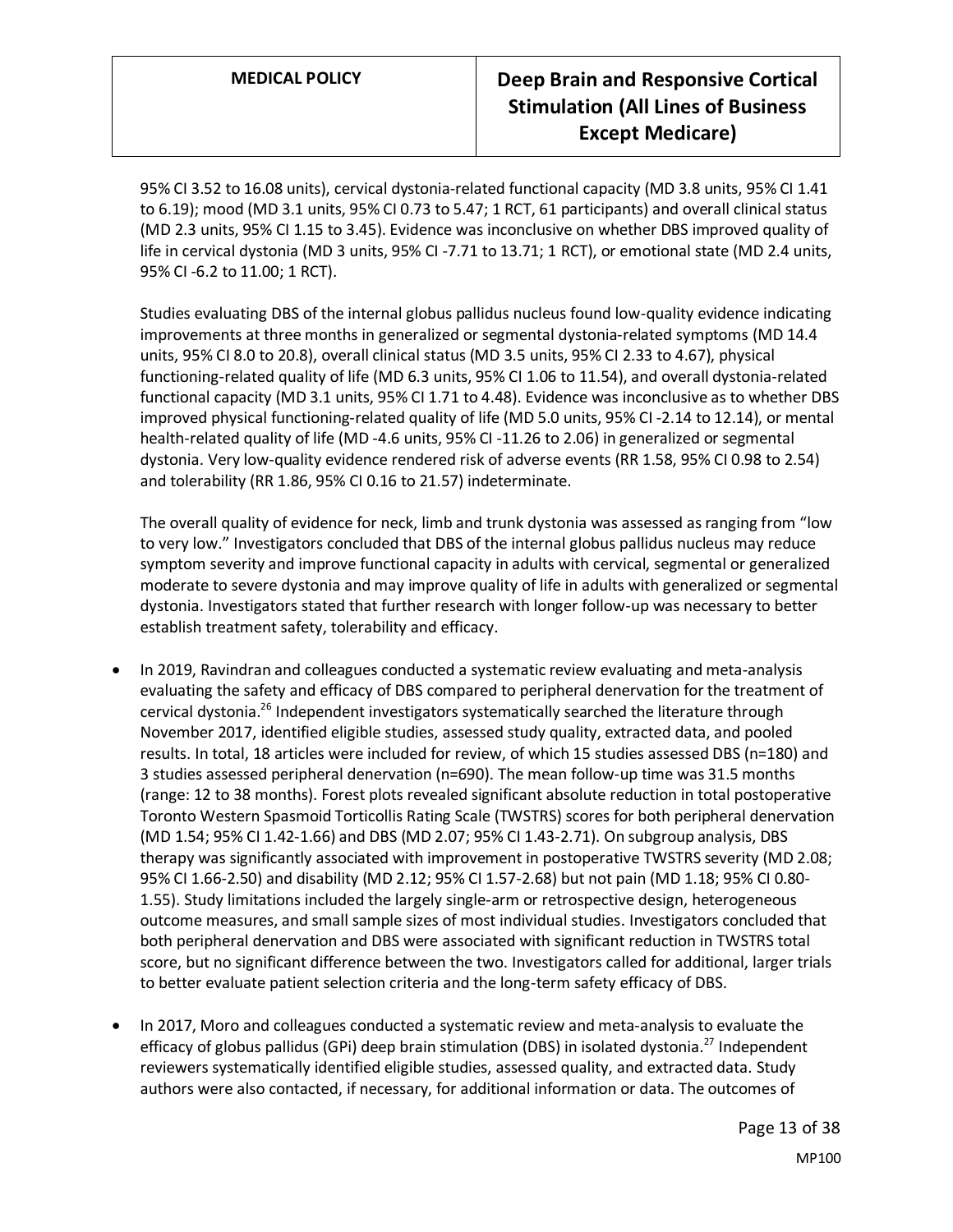interest were improvement in the Bruke-Fahn-Marsden Dystonia Rating Scale (BFMDRS) motor and disability scores and adverse events.

After systematic review, the authors identified 24 studies eligible for inclusion producing a sample size of 523 patients. The absolute and percentage changes from baseline in the BFMDRS motor and disability scores were pooled. The authors also evaluated associations between treatment effect and patient characteristics (e.g., age) using meta-regression. The mean absolute improvement in BFMDRS motor and disability score at the last follow-up (average 32.5 months) was 26.6 points, and the mean percentage improvement was 65.2%. In regards to disability score at the last follow-up, the mean absolute improvement was 6.4 points and the mean percentage improvement was 58.6%. The multivariate meta-regression analysis did reveal that higher baseline BFMDRS motor and disability scores together with younger age at the time of surgery were associated with significantly better DBS outcomes. Due to inconsistencies in data reporting, the authors could not conduct metaanalysis for the safety outcome.

There were several strengths of this systematic review:

- $\circ$  The gathering of evidence, assessment of quality, and extraction of data by several independent reviewers
- o Contacting authors of selected studies for additional information or data
- o Assessment of heterogeneity and publication bias
- $\circ$  Meta-analyses only being conducted when studies were determined to be homogeneous with respect to population, treatment, and outcome measures

Study limitations included the low quality of data reported in the available publications; therefore, the authors had to exclude 38% of identified studies leading to potential publication bias. Limitations were also due to discrepancies in reported data and lack of consistency across studies for the safety outcomes. The authors concluded that, "patients with isolated inherited or idiopathic dystonia significantly improved after GPi-DBS."<sup>27</sup>

# Randomized Controlled Trials (RCTs)

Two RCTs were identified that were not included in the systematic review by Moro et al. described above.

• In 2014, Volkmann et al. published a randomized sham-controlled trial to evaluate pallidal neurostimulation in patients with medication-refractory cervical dystonia.<sup>28</sup> Patients with cervical dystonia were recruited from health care centers in three different countries (Germany, Norway, and Austria). Eligible patients were then randomized 1:1 to receive active neurostimulation (n=32) or sham neurostimulation (n=30) and were postoperatively followed-up at 3 months and 6 months. The sham group had the neurostimulator implanted, but the amplitude was set to zero volts. The study was single-blinded, as only the participants were masked to treatment allocation (physician blinding was not possible due to the nature of the procedure and device). The primary outcomes of interest were change in the Toronto Western Spasmodic Torticollis Rating Scale (TWSTRS) severity score from baseline and adverse events (AEs).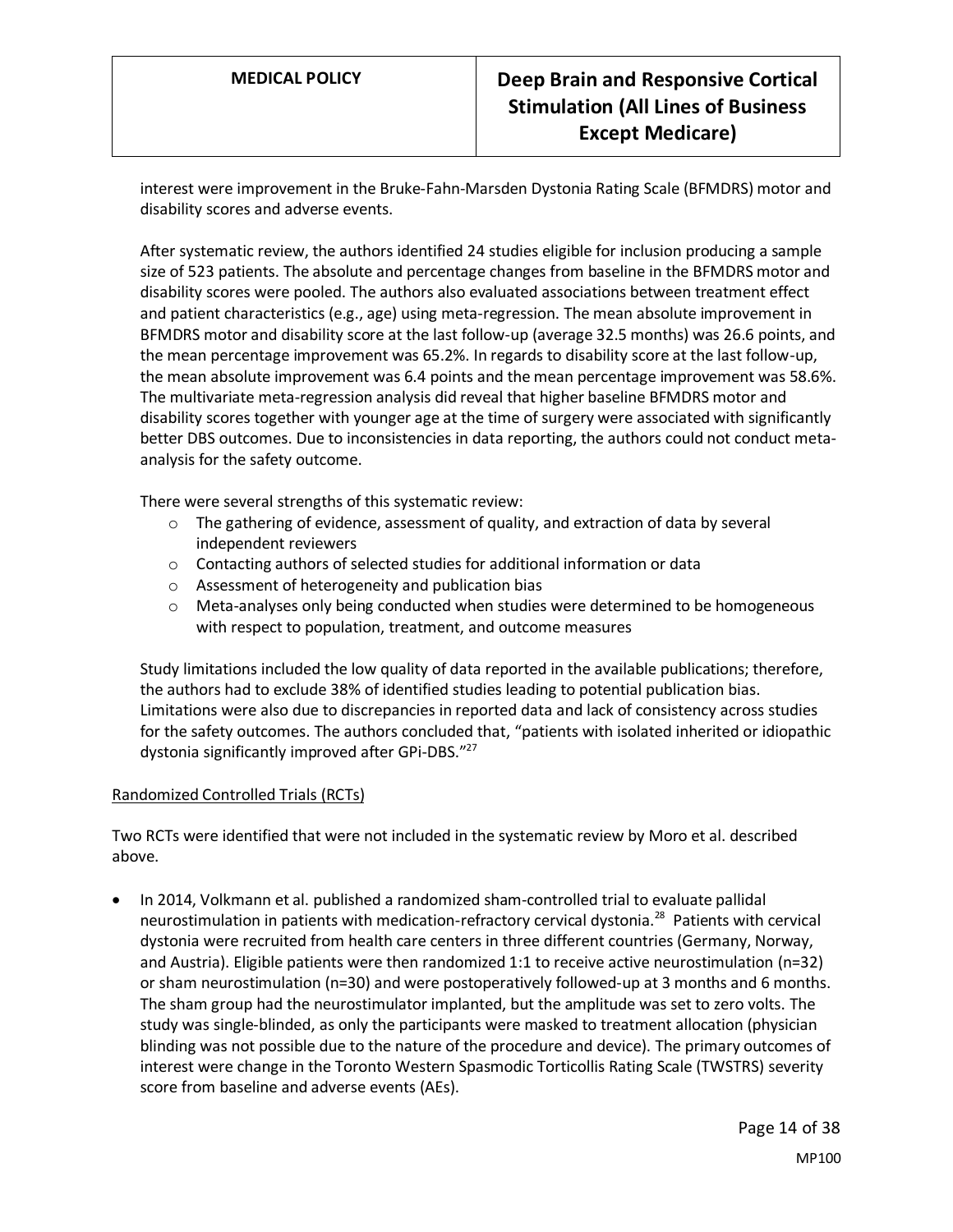A total of 60 patients (97%) had outcome data at 3 months, and 56 patients (90%) had outcome data at 6 months. Statistically significant differences in favor of active neurostimulation were present for reduction in dystonia severity at 3 months (P=0.0024). Also at the 3-month follow-up, the TWSTRS severity score improved by 26% in the active neurostimulation group versus 6% in the sham group. At the 6-month follow-up, sham patients had improved by 26% on the TWSTRS severity score since the 3 month follow-up; whereas the active stimulation group only showed minor additional benefit from an extra 3 months of treatment. In regards to AEs, 21 (5 serious) were reported in 11 patients in the active neurostimulation group compared with 20 events (11 serious) in 9 patients in the sham group. The serious AEs were typically related to the implant procedure or the device, and 11 of the 16 were resolved. Common non-serious AEs included dysarthria, involuntary movements, and depression.

Strengths of this study include the randomized controlled design, recruitment from multiple health care centers in different countries, blinding, power analyses, similar characteristics between groups at baseline, and the use of intention to treat analysis. Limitations were identified in the small sample sizes, short follow-up period, and the losses to follow-up. The authors concluded, "pallidal neurostimulation for 3 months is more effective than sham stimulation at reducing symptoms of cervical dystonia. Extended follow-up is needed to ascertain the magnitude and stability of chronic neurostimulation effects before this treatment can be recommended as routine for patients who are not responding to conventional medical therapy."<sup>28</sup>

• In 2006, Kupsch and colleagues conducted a randomized sham-controlled trial to evaluate pallidal deep brain stimulation in patients with severe primary dystonia.<sup>3</sup> Patients were recruited from 10 academic centers in three different countries (Germany, Norway, and Austria). After surgical implantation of the device, eligible patients were then randomized 1:1 to receive active neurostimulation (n=20) or sham neurostimulation (n=20) and were postoperatively followed-up at 3 months and 6 months. The sham group had the neurostimulator implanted, but the pulse generator was set to no stimulation. Both the physicians and patients were blinded to treatment allocation. The outcomes of interest were change in the movement score and the effect of neurostimulation on the activities of daily living, the disability score on the Burke-Fahn-Marsden Dystonia Rating Scale (BFMDRS), and the quality of life (assed with the SF-36), and adverse events.

At three months' follow-up, severity scores were statistically significantly lower in the neurostimulation group compared to the sham group (P<0.001). The movement score improved by an average of 15.8 points in the neurostimulation group compared to 1.6 points in the sham group. Disability scores also improved significantly in the neurostimulation by an average of 3.9 points versus 0.8 points in the sham group. The neurostimulation group also showed significant improvements in quality of life when compared to the sham group (29.8% vs. 11.4%). At 3 months post-operatively, the study became open-label and sham patients were allowed to cross-over. During the open-label period, the improvements in movement, disability, and quality of life were sustained in the neurostimulation group. The sham stimulation group also had similar benefits when they switched to active treatment. At 6 months' post-operative, the combined analysis of all patients indicated substantial improvement in movement, disability, and quality of life when compared to baseline. In regards to safety, 22 AEs occurred in 19 patients. Of these, 5 were severe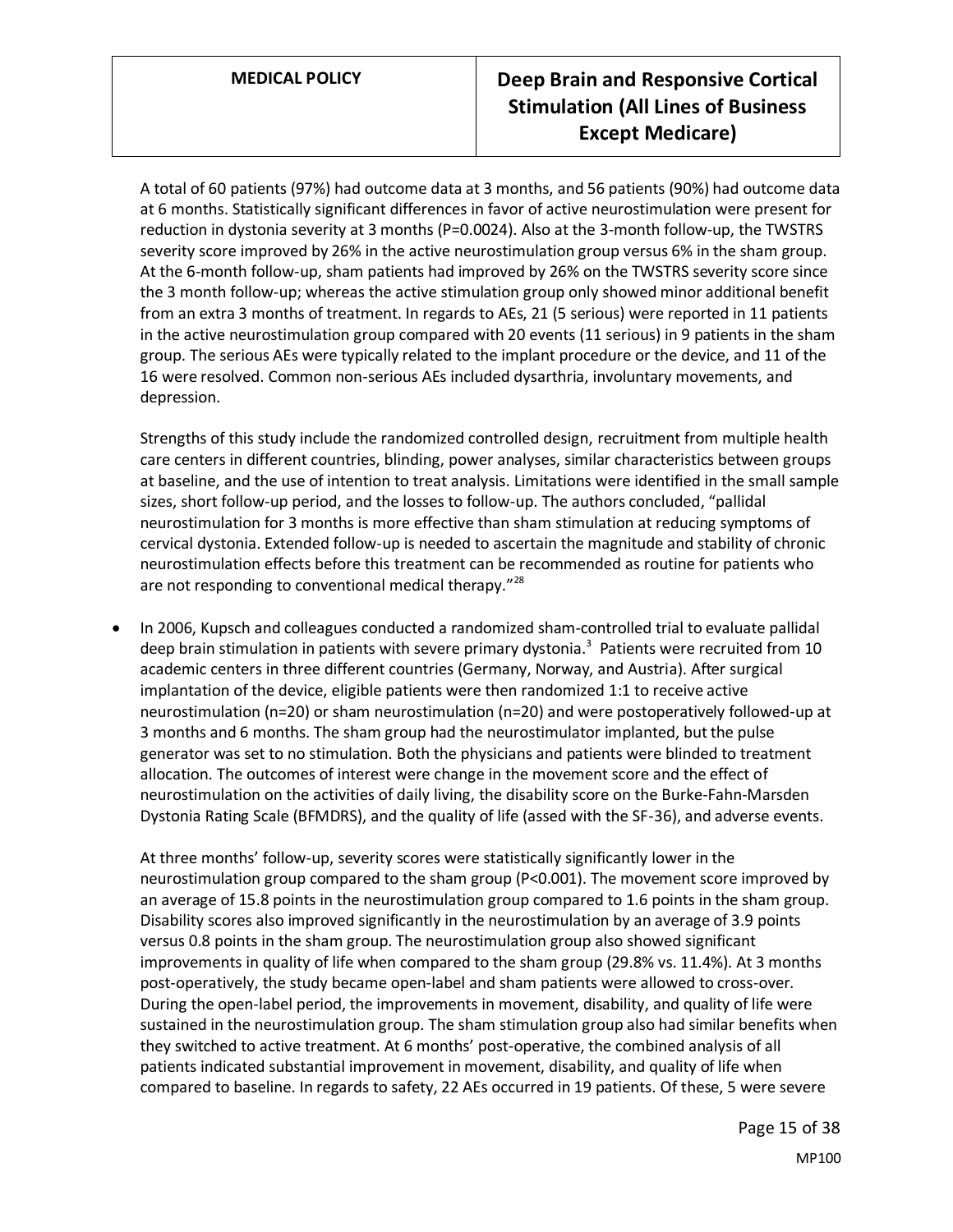and were due to infection at the stimulator site (4) and lead dislodgement (1). The most frequent mild adverse event was dysarthria.

Strengths of this study include the randomized controlled design, recruitment from multiple health care centers in different countries, double blinding, power analyses, similar characteristics between groups at baseline, and the use of intention to treat analysis. However, significant limitations were present in the small sample size and short follow-up period. Ultimately, the authors concluded, "bilateral pallidal neruostimulation for 3 months was more effective than sham stimulation in patients with primary generalized or segmental dystonia."<sup>3</sup>

#### **Investigational Conditions for Deep Brain Stimulation**

A review of the ECRI, Hayes, Cochrane, and PubMed databases was conducted regarding the use of deep brain stimulation as a treatment for chronic pain, multiple sclerosis, epilepsy, major depressive disorder, obsessive compulsive disorder, and Tourette's syndrome. Below is a summary of the available evidence identified through October 2020.

### Chronic Pain

### *Systematic Reviews*

In 2019, Frizon and colleagues conducted a systematic review evaluating the efficacy of DBS for intractable pain syndromes.<sup>29</sup> Independent investigators systematically searched the literature through July 2017, identified eligible studies, assessed study quality and extracted data. In total, 22 articles were included for review (n=228; range = 3 to 85), representing results from 17 treatment centers across 6 countries. In included studies, DBS was targeted at either the peraqueductal/periventricular gray matter region, ventral posterior lateral/posterior medial thalamus, or both. The most common pain indications treated were poststoke pain, phantom limb pain, and brachial plexus injury. Outcomes of interest and chronic pain diagnoses varied between studies. Two studies demonstrated significant improvements in quality of life among DBS patients, but no significant reductions in pain scores. The heterogeneity of outcome measures prevented meta-analysis. Other limitations included the lack of specific pain diagnoses among studies and the small sample sizes of individual studies. To substantiate the purported benefits of the therapy, investigators called for standardized outcome measures evaluating success, in addition to further RCTs that focus on a specific, well-defined diagnosis.

# *Randomized Controlled Trials*

In 2017, Lempka and colleagues conducted a double-blind, randomized placebo-controlled RCT evaluating the efficacy of DBS for the treatment of poststroke pain syndrome (PSPS).<sup>30</sup> In total, 9 patients were randomized to active DBS or sham stimulation for 3 months, followed by crossover for another 3-month period. This 6-month blinded phase was then followed by an 18-month open stimulation phase. The primary outcome of interest was a ≥50% improvement on the Pain Disability Index in 50% of patients compared to sham treatment. Results were negative for the primary outcome, although significant improvements in multiple secondary outcome measures were reported (i.e. depression, anxiety and quality of life). Study limitations include the small sample size, lack of long-term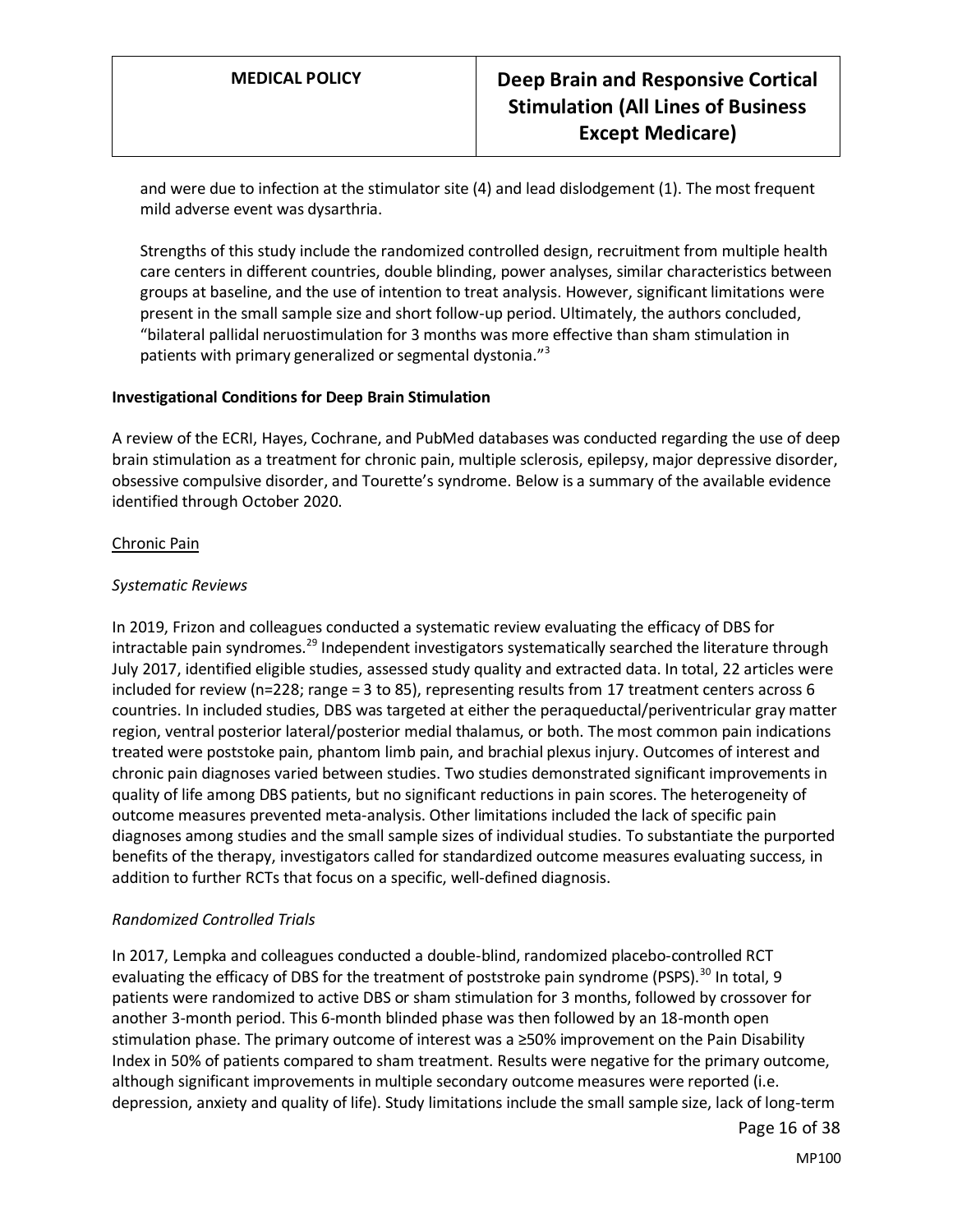follow-up and frequency of serious adverse events (14 events in 9 patients). Investigators concluded that DBS was safe and effective in improving affective components of pain in PSPS patients, although not in reducing disability.

## *Nonrandomized Studies*

Two non-systematic literature reviews endorsed the use of DBS for chronic pain conditions patients who have failed medication and conservative care, despite noting a lack of controlled trials, inconsistent results, and unclear patient selection criteria.<sup>31,32</sup>

### Multiple Sclerosis (MS)

### *Systematic Reviews*

No systematic reviews were identified for the evaluation of DBS for the treatment of tremors in MS patients.

### *Randomized Controlled Trials (RCTs)*

In 2017, Oliveira and colleagues conducted a single-blind randomized pilot trial evaluated the safety and efficacy of dual-lead thalamic DBS for the treatment of multiple sclerosis tremor.<sup>33</sup> In total, 12 patients were randomized to receive 3 months of optimized singled-lead DBS, targeting either the ventralis intermedius-ventralis oralis posterior nucleus border (VIM) or the ventralis oralis anterior-ventralis oralis posterior border (VO). Follow-up was 6 months. The primary outcome of interest was mean change in Tolosa-Fahn-Marin Tremor Rating Scale (TRS) scores. Compared with the mean baseline TRS score of 57·0 (SD 10·2), the mean score at 6 months decreased to 40·1 (17·6), -29·6% reduction; t=-0·28, p=0·03. Three of 11 patients did not respond to surgical intervention. Limitations include the study's small sample size, lack of comparator group receiving sham stimulation, inadequate follow-up, and the lead investigator's conflict of interest with the device's manufacturer. Investigators concluded that while dual lead thalamic DBS may improve severe, refractory multiple sclerosis tremor, larger studies with long term follow-up are necessary to establish the therapy's safety and efficacy.

# *Nonrandomized Studies*

Six nonrandomized studies were identified that evaluated DBS for the treatment of tremors in MS patients.<sup>2,4,6,34-37</sup> All studies were determined to be of poor quality due to their study design (case series), very small sample sizes (n=5 to n=16), short follow-up periods, lack of statistical analysis, and subjective outcome measures.

The results of these studies are conflicting. Four studies suggest DBS may reduce severe, disabling tremors in patients with MS; in contrast, two studies found short-lived tremor reduction and an overall diminished effect of DBS on MS-associated tremors. Only two studies evaluated functional ability after DBS, and both found improvement (one study did not report statistical significance).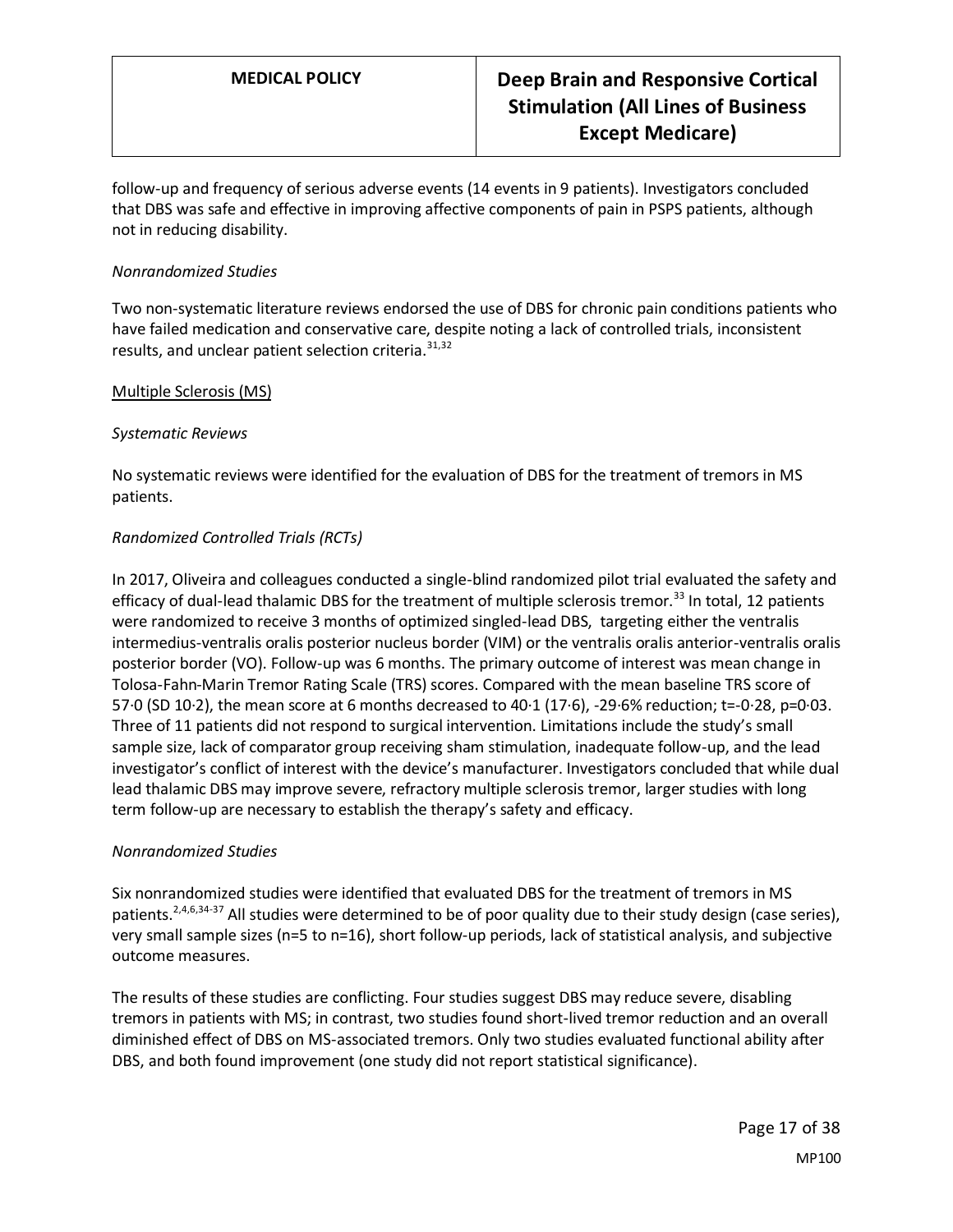Due to the significant methodological limitations of these aforementioned studies, it is difficult to reach conclusions regarding the efficacy of DBS for treating tremors in MS patients. Long-term randomized controlled trials are needed to establish the clinical utility and safety of DBS for tremors secondary to MS.

### Epilepsy

### *Systematic Reviews*

• In 2021, Hayes conducted a systematic review evaluating the safety and efficacy of deep brain stimulation of the thalamus for treatment of refractory epilepsy.<sup>38</sup> Systematically searching the literature through July 2019, investigators identified 8 studies with results published across 10 publications (2 RCTs, 1 retrospective comparative cohort study, 3 retrospective pretest/posttest studies, 1 registry study and 1 retrospective case series. Samples sizes varied from 11 to 109 patients; follow-up ranged from 1 to 7 years. Outcomes of interest included reduction in seizure frequency, response rates, seizure freedom, seizure severity, quality of life and adverse events.

Results from 2 RCTs comparing active and shame DBS reported mixed findings. One study found significantly greater seizure frequency reduction among patients receiving active DBS, whereas the second study reported no significant differences between groups. Treatment response rate (≥ 50% reduction in seizure frequency) varied considerably, ranging from 22% to 85%. In the largest trial, an RCT with 5-year follow-up, response rates remained as high as 68%. None of the 4 studies assessing freedom from seizures observed patients who achieved complete freedom from seizures over the trial duration, with 3.6% to 5% remaining seizure free for at least 2 years. One RCT reported a significant improvement in QOL during the open-label period through 5-year follow-up. Safety concerns raised in 2 studies included memory loss in a range of 13%-26% of patients, and depression in a range of 15% to 37% of patients, although most participants had a previous history of depression.

The overall strength of evidence supporting findings was assessed as "low." Generalizability is limited by the lack of well-deigned controlled or comparative studies and the small sample size evaluated in the majority of studies (< 35 in 6 of 8 studies). Hayes ultimately assigned a "C" rating (potential but unproven benefit) for use of DBS in epilepsy patients who have uncontrolled, partialonset seizures (with or without secondary generalization) after ≥ 3 antiepileptic drugs. While studies to date have reported durable reductions in seizure frequency, Hayes concluded that "additional well-designed and controlled studies are needed to verify" findings.  $38$ 

• In 2021, Hayes published an evolving evidence review of the NeuroPace RNS System for the treatment of drug-resistant epilepsy.<sup>39</sup> Authors wrote that a review of 1 good quality randomized controlled trial suggests greater seizure reduction than with sham at 3 to 4 months follow-up, and that long-term open-label follow-up suggest enduring benefits, but without a control group this evidence does not evaluate long-term safety or efficacy compared with active treatment alternatives. Hayes concluded that studies suggested "minimal support" for the NeuroPace RNS System.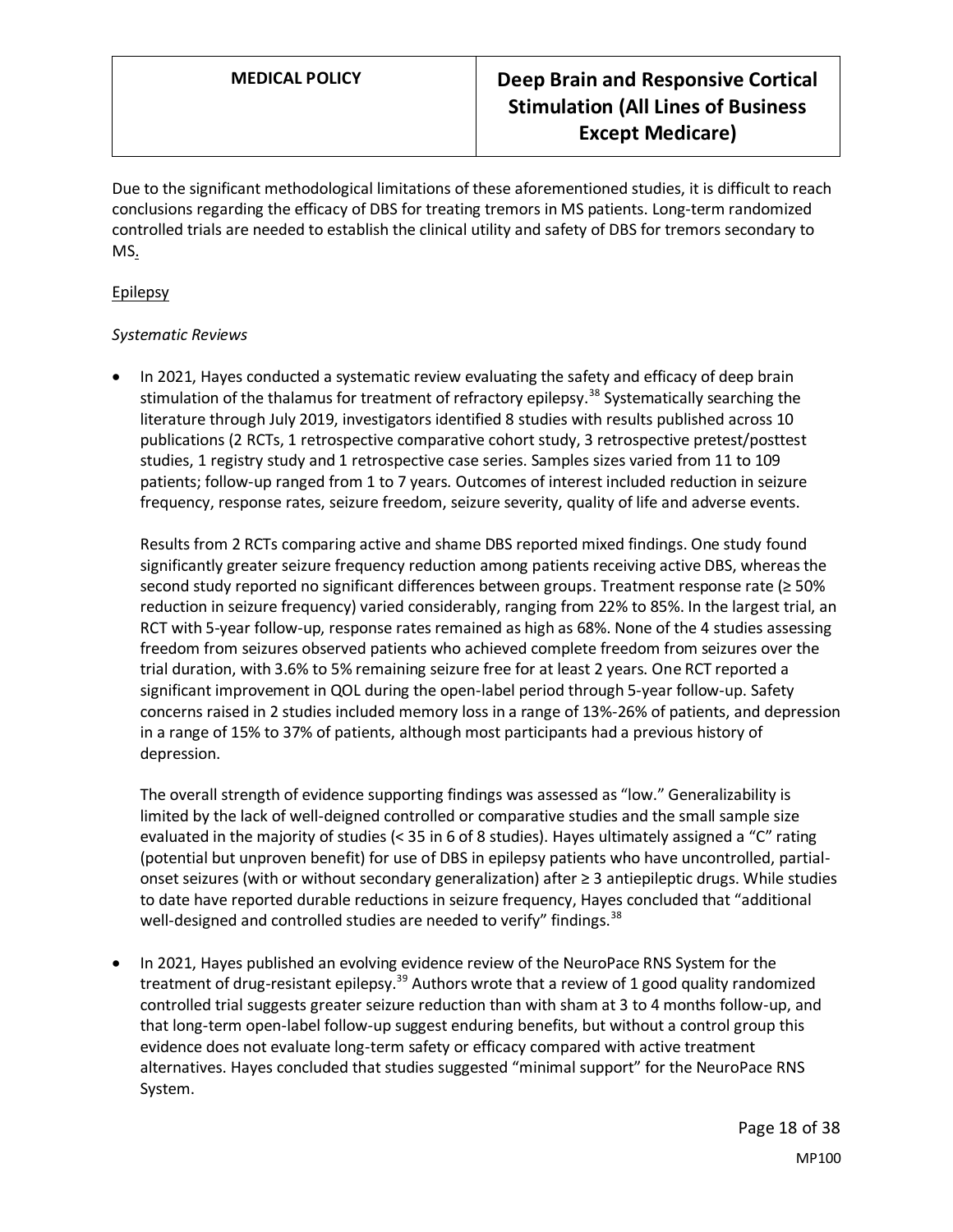- Three recent systematic reviews evaluated the efficacy of DBS for the treatment of medically refractory epilepsy and found mixed results.<sup>40-42</sup> Two studies<sup>40,41</sup> reported significant improvements in seizure frequency, particularly when the anterior nucleus of the thalamus and the hippocampus were stimulated. However, an update to the Cochrane review discussed below,<sup>43</sup> reported that moderate-quality evidence could not demonstrate statistically or clinically significant changes in the proportion of patients who were seizure free after 3 months of treatment.<sup>42</sup> Two of the three studies called for additional, larger RCTs to establish efficacy and optimize treatment parameters.<sup>41,42</sup>
- In 2014, a Cochrane systematic review by Sprengers and colleagues assessed deep brain stimulation (DBS) for epilepsy.<sup>43</sup> Independent reviewers systematically identified eligible studies, assessed quality, and extracted data. Study authors were also contacted, if necessary, for additional information or data. The outcomes of interest were seizure freedom, responder rate (proportion of patients with at least a 50% seizure frequency reduction compared to baseline), seizure frequency reduction, adverse events, and quality of life.

The authors identified 10 randomized controlled trials (RCTs) comparing intracranial neurostimulation to sham stimulation as eligible for inclusion. Of the selected trials, "one trial was on anterior thalamic DBS (n = 109; 109 treatment periods); two trials on centromedian thalamic DBS  $(n = 20; 40$  treatment periods), but only one of the trials  $(n = 7; 14$  treatment periods) reported sufficient information for inclusion in the quantitative meta-analysis; three trials on cerebellar stimulation (n = 22; 39 treatment periods); three trials on hippocampal DBS (n = 15; 21 treatment periods); and one trial on responsive ictal onset zone stimulation (n = 191; 191 treatment periods)."<sup>43</sup>

There were no statistically significant or clinically significant changes in the proportion of patients who were seizure-free or experienced a 50% or greater reduction in seizure frequency after 1 to 3 months of thalamic DBS, responsive ictal onset zone DBS, and hippocampal DBS. A statistically significant reduction in seizure frequency was identified for anterior thalamic DBS, responsive ictal onset zone DBS, and hippocampal DBS. No significant changes in quality of life were identified for anterior thalamic DBS and responsive ictal onset zone DBS. In regards to safety, electrode implantation resulted in asymptomatic intracranial hemorrhage in 3-4% of patients. Soft tissue infection occurred in 5-13% of patients.

This Cochrane systematic review was of very good quality and had several strengths, including:

- 1. the gathering of evidence, assessment of quality, and extraction of data by several independent reviewers
- 2. contacting authors of selected studies for additional information or data
- 3. assessment of heterogeneity and publication bias
- 4. sensitivity analyses to evaluate the influence of studies with a high risk of bias or high losses to follow-up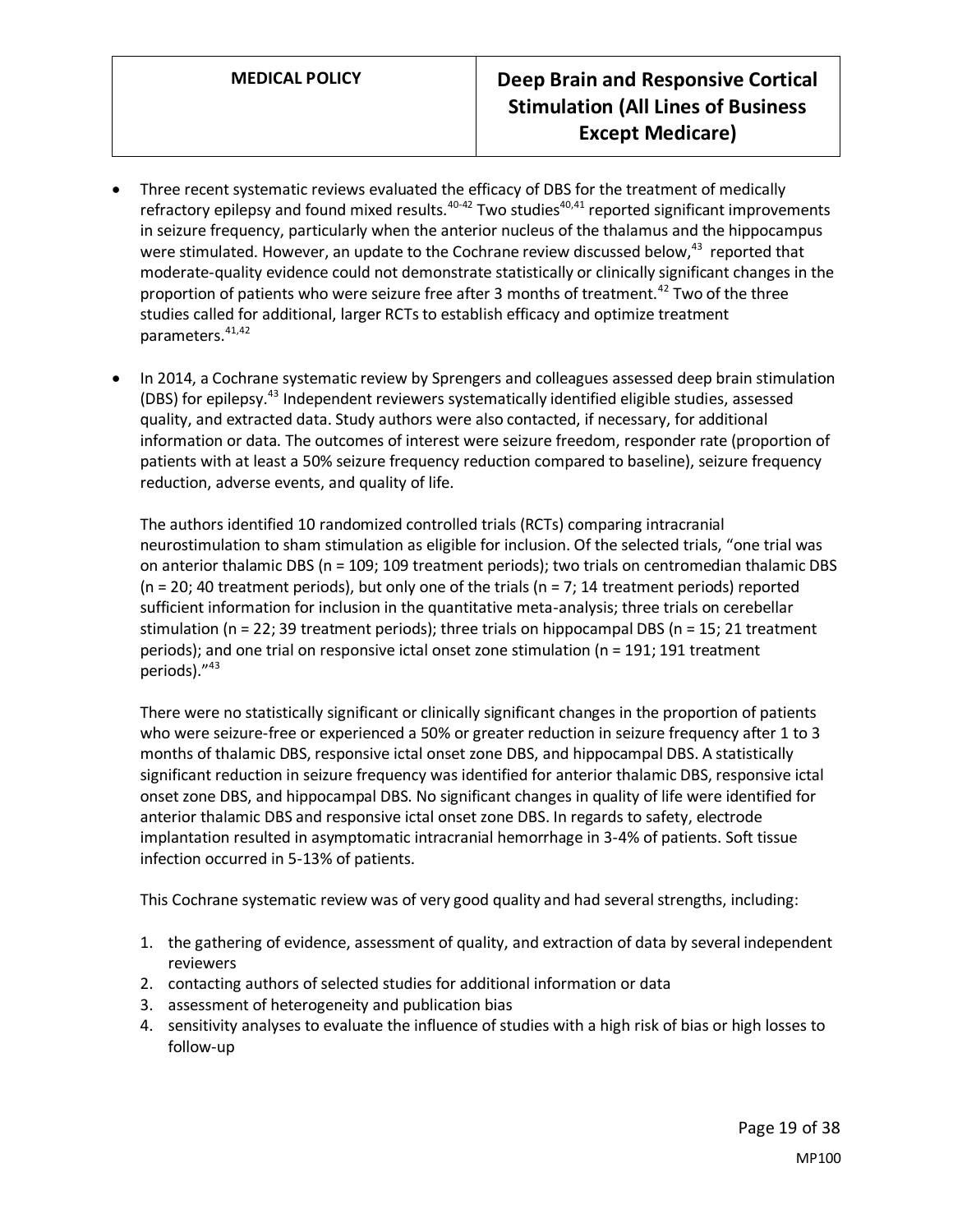Limitations of this systematic review include the discrepancies in available data, low methodological quality of some included studies, and the heterogeneity between studies. The authors concluded that more, large and well-designed RCTs are needed in order to validate and optimize the efficacy and safety of invasive intracranial neurostimulation treatments for epilepsy.

# *Randomized Controlled Trials (RCTs)*

- In 2017, Cukiert and colleagues conducted an RCT evaluating the efficacy of hippocampal DBS in patients with refractory temporal lobe epilepsy.<sup>44</sup> In total, 16 patients who were refractory to at least three medications were randomized to either active or sham stimulation. Follow-up was 6 months. The primary outcome of interest was ≥50% reduction in seizure frequency. In the active group (n=8), 4 patients became seizure-free; 7 of 8 were considered responders and 1 was a non-responder. Limitations include the small sample size and short-term follow-up. Investigators concluded that hippocampal DBS significantly reduced seizure frequency in the active group compared to the control group, but called for further studies to better define treatment parameters.
- In 2015, Salanova and colleagues reported the long-term safety and efficacy data from their semi-randomized trial evaluating DBS of the anterior nucleus of the thalamus (ANT) for treatment of localization-related epilepsy.<sup>45</sup> The outcomes of interest were seizure frequency, determined using daily seizure diaries, Liverpool Seizure Severity Scale, and quality of life (QOL). Long-term data were available for 110 subjects who experienced at least 6 partial or secondarily generalized seizures per month and who had failed at least 3 antiepileptic drugs. The median percent seizure reduction from baseline was 69% at 5-year follow-up. At 5 years, 68% of patients had ≥50% reduction in seizure frequency, and 16% of subjects were seizure-free for at least 6 months. Limitations include the lack of blinding, lack of comparator group and several authors' conflict of interest with a DBS device manufacturer. Investigators classified results as constituting Class IV evidence (i.e. high risk of bias) that ANT stimulation is associated with a 69% reduction in seizure frequency at 5 years.
- Two additional RCTs were identified in the evidence review that evaluated deep brain stimulation for the treatment of epilepsy.<sup>46,47</sup> However, both studies were included in the systematic review described above so they will not be reviewed further.

#### Depression

# *Systematic Reviews*

• In 2021, Wu and colleagues conducted a systematic review and meta-analysis evaluating the efficacy of DBS in patients with treatment-resistant depression (TRD).<sup>48</sup> Independent investigators searched the literature through January 2019, identified eligible studies, assessed study quality, extracted data and pooled results. Outcomes of interest included response, remission, recurrence, and adverse events (AEs) rates, and were reported as the rate ratio (RR) or pooled estimate with a 95% confidence interval (95% CI). Heterogeneity was measured by an I-square test and a sensitive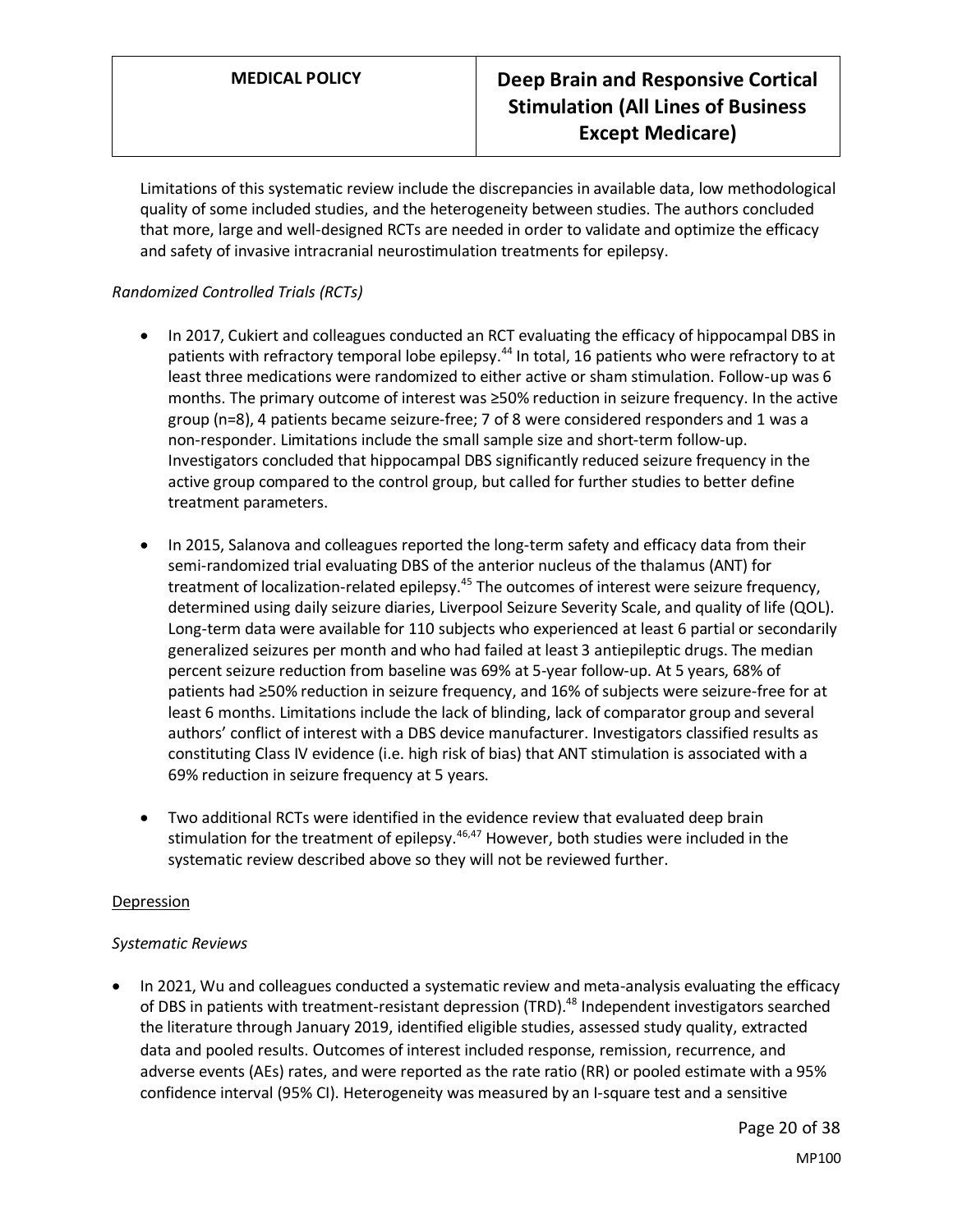analysis. In total, 17 studies involving 7 DBS targets were included. For efficacy, DBS treatment was statistically beneficial for TRD, and the response, remission, and recurrence rates were 56% (ranging from 43 to 69%), 35% (ranging from 27 to 44%), and 14% (ranging from 4 to 25%), respectively. However, only two randomized-controlled trials (RCTs) considered the invalidity of DBS (RR = 1.45, 95% CI = 0.50–4.21). The adverse event rate was 67% (ranging from 54 to 80%). Authors concluded that DBS for TRD is promising, but that additional well-designed and large sample studies are needed to reach better understanding on the mechanisms of action and optimal targeted structure.

- In 2018, Zhou and colleagues conducted a systematic review and meta-analysis evaluating the efficacy of DBS in patients with treatment-resistant depression (TRD).<sup>49</sup> Independent investigators searched the literature through February 2017, identified eligible studies, assessed study quality, extracted data and pooled results. Outcomes of interest were Hamilton depression rating scale (HDRS) scores and Montgomery-Asberg depression rating scale (MARDS) scores compared at baseline levels and after DBS. In total, 14 studies of DBS were included for review (n= 3 to 25). Interventions targeted the subcallosal cingulate gyrus (SCG), ventral capsule/ventral striatum (VC/VS), medial forebrain bundle (MFB), and nucleus accumbens (NAcc). Investigators reported significant reduction in HDRS in these four regions at up to 12 months' follow-up. Limitations included the small sample sizes of included studies and inadequate follow-up. Investigators concluded that while DBS may significantly alleviate depressive symptoms in TRD patients, additional larger trials were required to better establish treatment efficacy and patient selection criteria.
- In 2012 (updated 2016; archived 2017), Hayes published an evidence review evaluating the utility of deep brain stimulation (DBS) for treatment-resistant depression (TRD).<sup>50</sup> The review included five studies (all prospective, uncontrolled, open-label studies) evaluating the safety and efficacy of DBS for TRD. Follow-up times ranged from 1 to 6 years and sample sizes varied from 10 to 21 patients, with a total of 86 patients. Outcomes of interest included depressive symptom rating scales, response rate (a 50% reduction in depression scores from baseline), and cognitive function.

The results of 2 studies suggested that DBS in the striatum/nucleus accumbens area improves depressive symptoms. Another study that placed the DBS in the ventral anterior internal capsule/ventral striatum (VC/VS) reported decreased depressive symptoms throughout 12 months' follow-up. The results of one study also reported reduced depressive symptoms through 48 months in patients that were treated with DBS in the core region of the nucleus accumbens (NAcc), shell region of the nucleus accumbens (NAcSh), ventral anterior internal capsule (VC), and medial internal capsule (MC). Of the selected studies, three reported response rate which varied from 29% to 45%.

Hayes rated the overall quality of evidence to be low due to, "lack of randomization, lack of control/sham or comparator groups, small sample size, lack of blinding, and the financial involvement of the manufacturer of the DBS equipment were all factors limiting the quality of the evidence."<sup>50</sup> The Hayes review concluded, "there is some evidence that deep brain stimulation (DBS) may reduce depressive symptoms of patients with treatment-resistant depression (TRD), and may increase remission rates. However, the evidence should be considered preliminary since all of the studies lacked a control group, and sample sizes were small across studies. In addition, the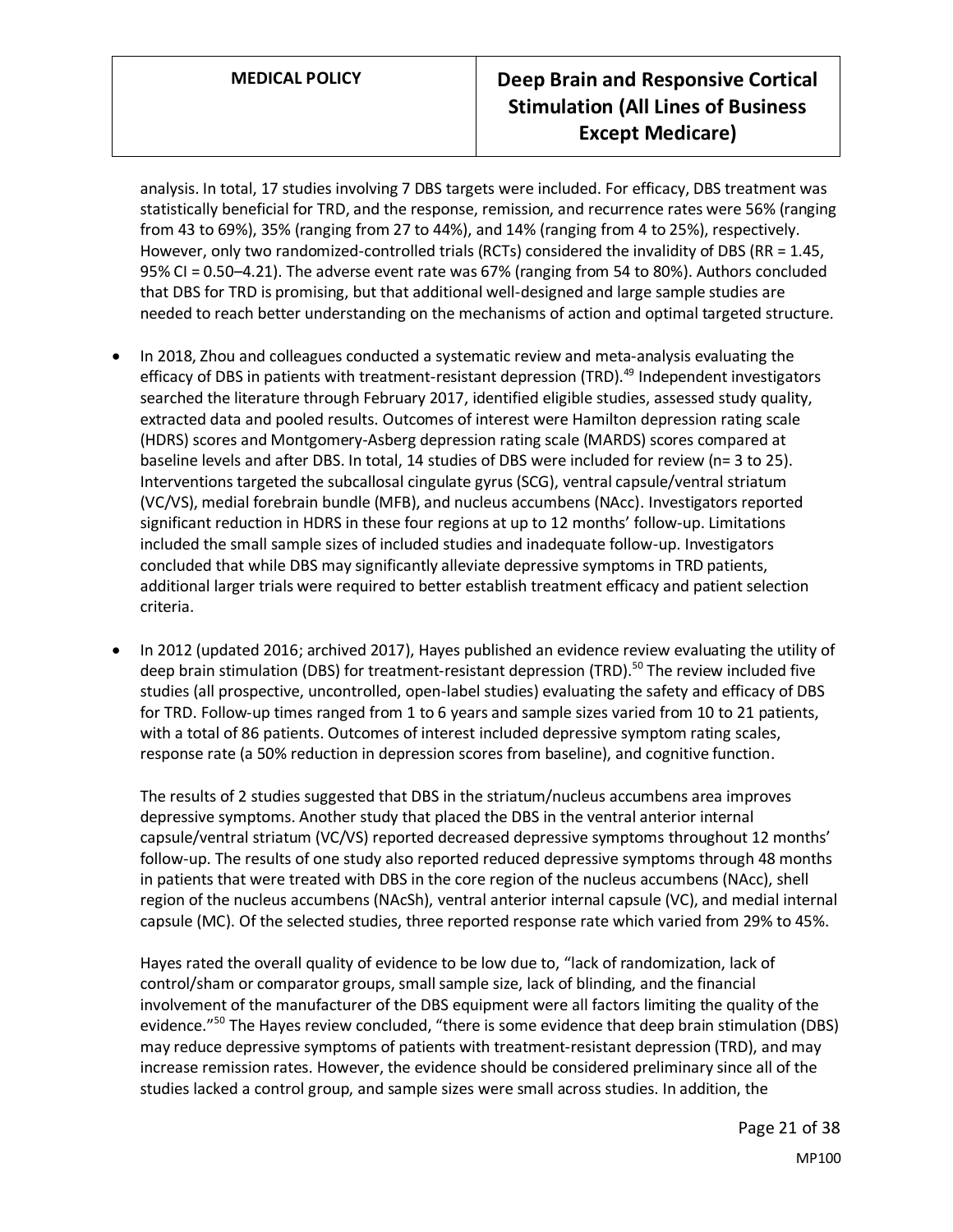manufacturer of the DBS equipment supported most of the studies, and individual authors had financial relationships with the manufacturer in several studies." $50$ 

# *Randomized Controlled Trials (RCTs)*

No RCTs were identified in the evidence review that evaluated deep brain stimulation for depression. A search of clinicaltrials.gov indicated no new or upcoming RCTs.

# Obsessive Compulsive Disorder (OCD)

#### *Systematic Reviews*

- In 2020, Vicheva and colleagues published results of a systematic review of DBS for obsessivecompulsive disorder randomized controlled trials.<sup>51</sup> The primary outcomes included Yale-Brown Obsessive-Compulsive Scale (Y-BOCS), adverse events (AE), and quality of life. Amongst 8 studies, 80 patients were evaluated. The authors considered each study individually and pooled data. They reported a pooled mean reduction in Y-BOCS of 38.68 %. Five severe surgery-related AE were identified including intracerebral haemorrhage in three patients and infection in two. Mood-related serious AE were one completed suicide, three suicide attempts in two patients, and suicidal thoughts and depression in four. Given the small samples sizes, additional well designed trials are warranted to fully elucidate the safety and efficacy of DBS for treatment-resistant OCD.
- In 2017, Vazquez-Bourgon and colleagues conducted a systematic review evaluating the efficacy of DBS for patients with treatment-resistant obsessive compulsive disorder (OCD). Independent investigators systematically searched the literature through December 2016, identified eligible studies, assessed study quality and extracted data. In total, 20 articles were included for review (n=162). Investigators reported some efficacy of DBS but judged results to insufficient to establish definitive treatment parameters and patient selection criteria. Findings' validity was further limited by the sample sizes of individual studies included for review (n=2 to 26). Investigators called for additional large, controlled studies with long-term follow-up to further establish efficacy and treatment parameters.<sup>52</sup>
- In 2015, Alonso and colleagues published a systematic review and meta-analysis of treatment outcomes and predictors of response to evaluate deep brain stimulation (DBS) for obsessive compulsive disorder (OCD).<sup>53</sup> Independent reviewers systematically identified eligible studies, assessed quality, and extracted data. The outcomes of interest included the Yale-Brown Obsessive Compulsive Scale (Y-BOCS), response rate (a 35% reduction in Y-BOCS scores from baseline), and quality of life.

After systematic review, 31 studies were identified as eligible for inclusion; thus producing a sample size of 116 patients. A total of 83 subjects were implanted in the striatal area, 27 in the subthalamic nucleus, and six in the inferior thalamic peduncle regions of the brain. In regards to the Y-BOCS score changes, 13 studies (n=66 patients) indicated a 45.1% improvement in the DBS patients; however, the confidence interval of this parameter was very wide (29.4-60.8%). Data was available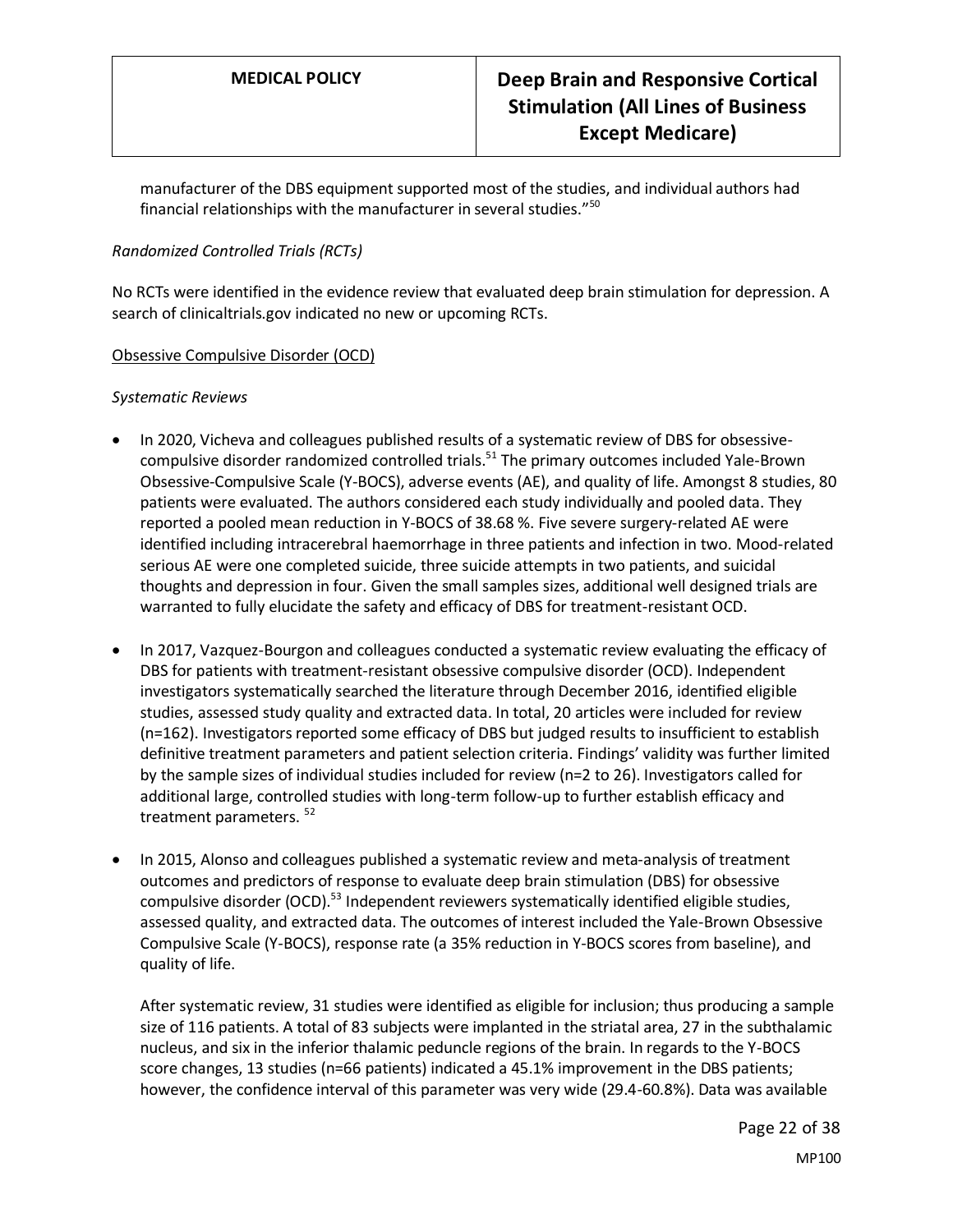from 12 studies to evaluate response rate, and estimated the percentage of responders to be 60%. A total of three studies reported improvement in quality of life in DBS patients; however, this pooled data only included 29 patients.

Strengths of this systematic review include the gathering of evidence, assessment of quality, and extraction of data by several independent reviewers, inclusion of a large number of studies, and assessment of heterogeneity. However, the validity of this systematic review is severely limited due to significant limitations; including, the poor methodological quality of selected studies (small sample sizes, lack of randomization, and lack of control groups) and the reported heterogeneity between studies. The authors concluded, "well-controlled, randomized studies with larger samples are needed to establish the optimal targeting and stimulation conditions and to extend the analysis of clinical predictors of outcome."<sup>53</sup>

• Another systematic review and meta-analysis by Kisely et al. (2014) was identified that evaluated deep brain stimulation for treatment of obsessive compulsive disorder.<sup>54</sup> All selected studies were also included in the more recent systematic review described above by Alonso et al.; therefore, it will not be reviewed further.

# *Randomized Controlled Trials (RCTs)*

Three RCTs were identified in the evidence review that evaluated deep brain stimulation for the treatment of obsessive compulsive disorder.<sup>55-57</sup> However, all studies were included in the systematic review described above and will not be further reviewed.

#### Tourette's syndrome

#### *Systematic Reviews*

No systematic reviews were identified for the evaluation of DBS for the treatment of Tourette syndrome.

# *Randomized Controlled Trials (RCTs)*

In 2017, Welter and colleagues conducted a double-blind RCT evaluating the safety and efficacy of anterior pallidal DBS for the treatment of Tourette's syndrome (TS).<sup>58</sup> In total, 7 patients received active stimulation and 9 received sham stimulation. No significant difference was noted between groups in the Yale Global Tic Severity Scale at baseline or 3-month follow-up. Notably, 15 serious adverse events occurred in 13 patients. Investigators concluded that 3 months of DBS was insufficient to decrease tic severity, and that future research was needed to establish the efficacy of DBS for patients over longer periods with optimal stimulation parameters.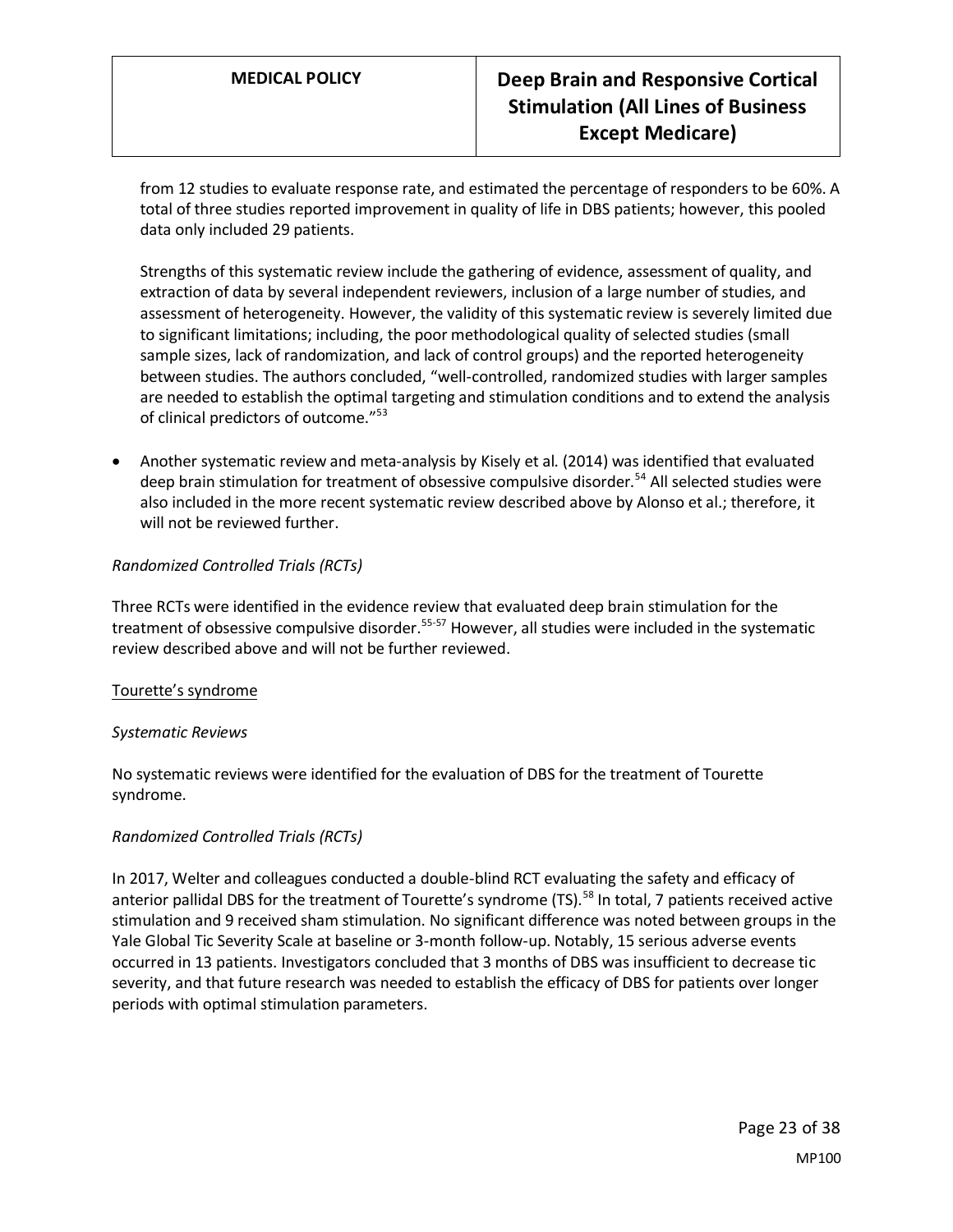# *Non-randomized controlled trials*

In 2018, Martinez-Ramirez and colleagues conducted a retrospective cohort study to assess the efficacy and safety of DBS for the treatment of Tourette syndrome across 31 institutions in 10 countries worldwide.<sup>59</sup> Patients with medically refractory symptoms received DBS implantation in the centromedian thalamic region (93 of 163 [57.1%]), the anterior globus pallidus internus (41 of 163 [25.2%]), the posterior globus pallidus internus (25 of 163 [15.3%]), and the anterior limb of the internal capsule (4 of 163 [2.5%]). Among 171 patients (134 males), the mean total Yale Global Tic Severity Scale score improved from 75.01 (18.36) at baseline to 41.19 (20.00) at 1 year after DBS implantation (*p* < .001). The mean (SD) motor tic sub-score improved from 21.00 (3.72) at baseline to 12.91 (5.78) after 1 year (*p* < .001), and the mean (SD) phonic tic sub-score improved from 16.82 (6.56) at baseline to 9.63 (6.99) at 1 year (*p* < .001). The overall adverse event rate was 35.4% (56 of 158 patients), with dysarthria and paresthesia as the most common adverse effects. Study limitations include the use of a multinational registry and database, which included data from all a large, descriptive, unblinded study. The registry also lacks standardized inclusion criteria. While DBS was associated with symptomatic improvement in patients (with important adverse events), investigators called for larger, comparative studies with patients receiving DBS across multiple targets to further refine treatment parameters.

### **Responsive Cortical Stimulation**

### *Systematic Reviews*

In 2018, ECRI conducted a systematic review evaluating the safety and efficacy of NeuroPace RNS Systems for the treatment of drug-resistant epilepsy.<sup>60</sup> Searching the literature through August 2018, investigators reviewed the texts of two systematic reviews and two case series, as well as the abstract of one nonrandomized comparative study (n=742). Outcomes of interest included seizure frequency, cognitive function, quality of life and adverse events.

One systematic review included the pivotal RCT of the RNS and its single-arm extension (n=191). Investigators reported decreases in Beck's Depression Inventory I and II scores of 15.2% and 17.9% at 1 and 2 years of follow-up, respectively. For Profile of Mood States (POMS) there was an insignificant decrease of 17.1% between baseline and 1 year but a significant decrease of 20.8% at 2 years. The second systematic review reported that RNS benefits were similar to those achieved by vagus nerve stimulation at 6-year follow-up in both reduction of seizure frequency and quality of life. All randomized controlled trials included in both systematic reviews reported significant reductions in seizure frequency among RNS patients and quality of life. The generalizability of the pivotal RCT, however, may be limited as most patients evaluated suffered specifically from temporal lobe epilepsy.

On the basis on low-to-moderate quality evidence, ECRI concluded the RNS system effectively reduces epileptic seizure frequency at up to 6-year follow-up. Limitations included a lack of RCTs with long-term follow-up, manufacturer conflicts of interest, the lack of studies comparing RNS to both ablative surgery and other neurostimulation approaches to validate long-term RNS benefits and to assess whether these benefits translate into QOL improvements. Investigators called for additional comparative studies of RNS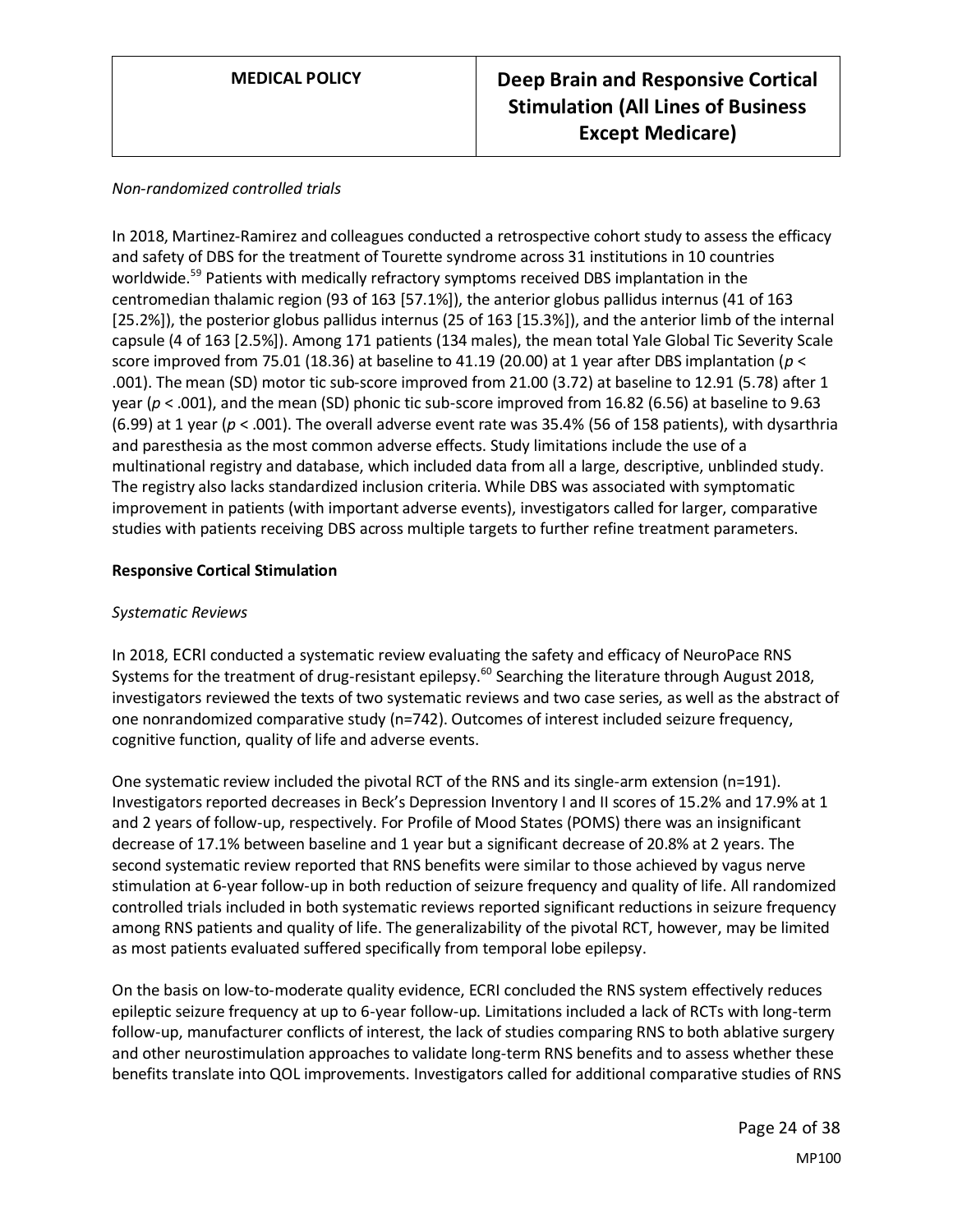and alternative neurostimulation and surgical ablation methods to determine superiority and validate treatment parameters.

# *Randomized Controlled Trials*

No randomized controlled trials evaluating the responsive cortical stimulation have been published since ECRI conducted its systematic searches in August 2018. Several RCT's $^{61-63}$  were assessed via two systematic reviews as part of the ECRI review.<sup>60</sup>

# <span id="page-24-0"></span>**EVIDENCE SUMMARY**

Evidence supports the use of deep brain stimulation in patients with severely disabling and refractory Parkinson's disease, essential tremor, or dystonia. There is not enough evidence to conclude deep brain stimulation is efficacious for the treatment of chronic pain, multiple sclerosis, epilepsy, depression, obsessive compulsive disorder, or Tourette's syndrome. Future, long-term studies of good methodological quality are required in order to establish the effectiveness and safety of this technology for these conditions. Also, there are no FDA-approved DBS devices indicated for these conditions; therefore, this would be an off-label use of the device.

Evidence from several moderate-quality RCTs indicates that responsive neurostimulation (e.g. NeuroPace) effectively improves patients' seizure frequency, quality of life and mood at up to 6-year follow-up. While additional comparative studies of RNS are necessary to determine the treatment's superiority compared to alternative neurostimulation and surgical ablation methods, RNS appears to be an effective option in refractory epilepsy for patients who are not candidates for potentially curative surgery.

# **CLINICAL PRACTICE GUIDELINES**

# **Responsive Cortical Stimulation**

No relevant clinical practice guidelines were identified addressing the use of responsive cortical stimulation (e.g. NeuroPace) for the treatment of epilepsy.

# **Deep Brain Stimulation**

*Parkinson's disease*

# Congress of Neurological Surgeons (CNS)

In 2018, the Congress of Neurological Surgeons (CNS) conducted a systematic review of evidence in support of its guidance on the efficacy of DBS for the treatment of PD.<sup>64</sup> Investigators assessed the overall quality of evidence to be "moderate" and concluded that evidence in support of DBS was "mixed" compared to standard care. Despite calling for more research to definitively establish the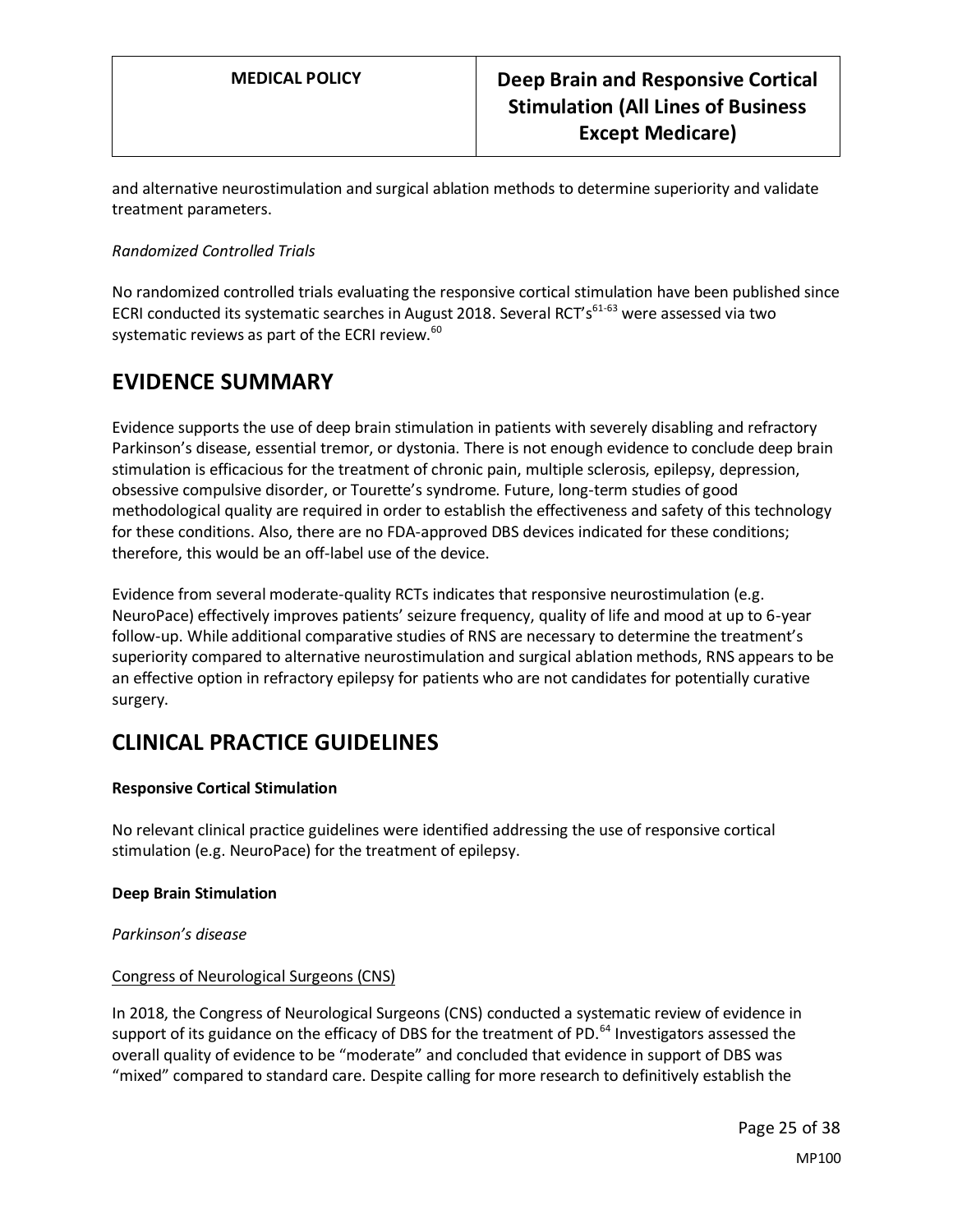treatment's efficacy, CNS recommended DBS for people with advanced PD with symptoms refractory to best medical therapy.

## Canadian Agency for Drugs and Technologies in Health (CADTH)

In 2018, the Canadian Agency for Drugs and Technologies in Health (CADTH) conducted a systematic review and cost-effectiveness analysis in support of its guidance of the efficacy of DBS for the treatment of PD.<sup>65</sup> Investigators assessed the overall clinical effectiveness findings to be "mixed" and "inconsistent" depending on the outcome examined. CADTH nonetheless concluded that DBS may be a clinically effective means to treat patients with PD.

### National Institute for Health and Care Excellence (NICE)

The 2017 NICE evidence-based clinical practice guideline on managing Parkinson's disease recommended DBS for patients with advanced PD whose symptoms are not adequately controlled by standard care.<sup>66</sup>

#### American Academy of Neurology (AAN)

The 2006 AAN evidence-based practice parameter for the treatment of Parkinson's disease with motor fluctuations and dyskinesia stated, "deep brain stimulation (DBS) of the subthalamic nucleus (STN) may be considered to improve motor function and reduce off time, dyskinesia, and medication usage (Level C- possibly effective). $^{167}$  The practice parameter also concluded, "insufficient evidence to support or refute the efficacy of DBS of the globulus pallidus internus (GPi) or ventralis intermedius (VIM) nucleus of the thalamus in reducing off time, dyskinesia, or medication usage, or to improve motor function."<sup>67</sup>

# *Essential Tremor*

# American Academy of Neurology (AAN)

The 2005 (revised 2011) AAN evidence-based clinical practice guideline for the treatment of essential tremor (ET) recommended chronic thalamic deep brain stimulation (DBS) of the ventral intermediate nucleus to reduce limb tremor associated with ET (recommendation level C- possibly effective).<sup>68</sup>

#### *Primary Dystonia*

#### National Institute for Health and Care Excellence (NICE)

The 2006 NICE evidence-based clinical practice guideline evaluating deep brain stimulation for tremor and dystonia (excluding Parkinson's disease) stated the, "current evidence on the safety and efficacy of deep brain stimulation for tremor and dystonia (excluding Parkinson's disease) appears adequate to support the use of this procedure, provided that the normal arrangements are in place for consent, audit and clinical governance."<sup>69</sup> The guideline also recommended that, "patient selection and management should be carried out in the context of a multidisciplinary team specializing in the longterm care of patients with movement disorders."<sup>69</sup>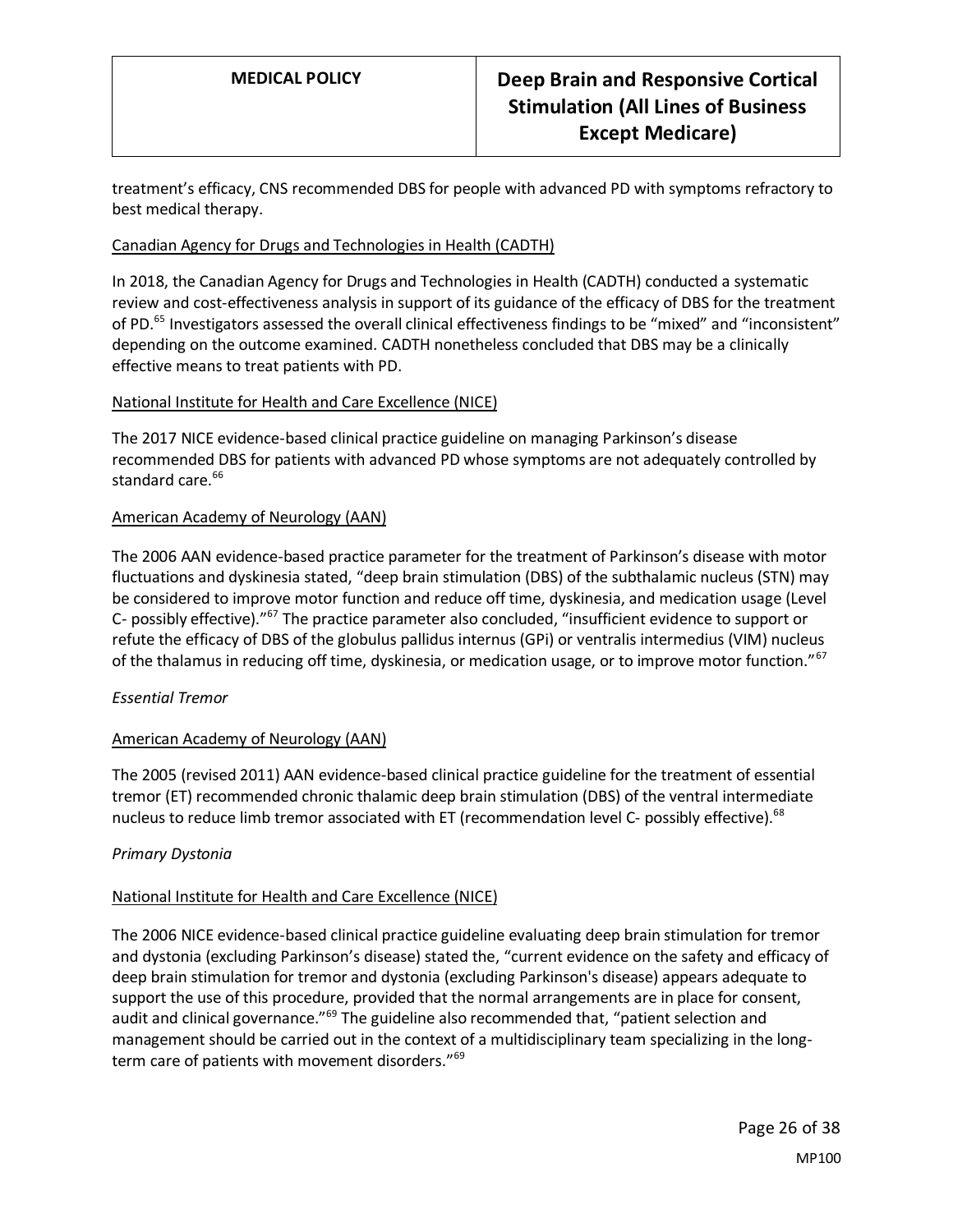### *Chronic Pain*

In 2016, the European Academy of Neurology (EAN) conducted a systematic review and meta-analysis in support of its guidelines on central neurostimulation therapy for the treatment of various chronic pain conditions. Having assessed seven case series (n=163), the EAN judged the evidence base for DBS to be "inconclusive." Limitations in studies to date included studies' retrospective design, poor selection criteria, heterogeneous methodological approaches and targeted structures. Investigators called for large RCTs to establish efficacy, and define treatment parameters and patient selection criteria.<sup>70</sup>

#### *Multiple Sclerosis*

No CPGs were identified for the use of DBS in patients with MS.

#### *Epilepsy*

### National Institute for Health and Care Excellence (NICE)

The 2012 NICE evidence-based guideline evaluating deep brain stimulation for refractory epilepsy stated "the evidence on the efficacy of deep brain stimulation (DBS) for refractory epilepsy is limited in both quantity and quality. The evidence on safety shows that there are serious but well-known side effects."<sup>71</sup>

#### *Major Depressive Disorder*

#### American Psychiatric Association (APA)

The 2010 APA evidence-based clinical practice guideline did not provide a recommendation regarding deep brain stimulation for the treatment of major depressive disorder. The guideline stated, "electroconvulsive therapy remains the treatment of best established efficacy against which other stimulation treatments (e.g., VNS, deep brain stimulation, transcranial magnetic stimulation, other electromagnetic stimulation therapies) should be compared."<sup>72</sup>

#### *Obsessive Compulsive Disorder (OCD)*

# American Psychiatric Association (APA)

• In 2014, the Congress of Neurological Surgeons conducted a systematic review of evidence in support of their guidance on DBS for the treatment of obsessive compulsive disorder. On the basis of 7 studies, investigators reported that there is Level I evidence for the use of bilateral subthalamic nucleus DBS OCD; Level II evidence for the use of bilateral nucleus accumbens DBS; and insufficient evidence FOR the use of unilateral DBS. Investigators concluded that bilateral DBS is a "reasonable therapeutic option" for patients with severe treatment-refractory OCD. Limitations include the conflicts of interest of several investigators with DBS device manufacturers.<sup>73</sup>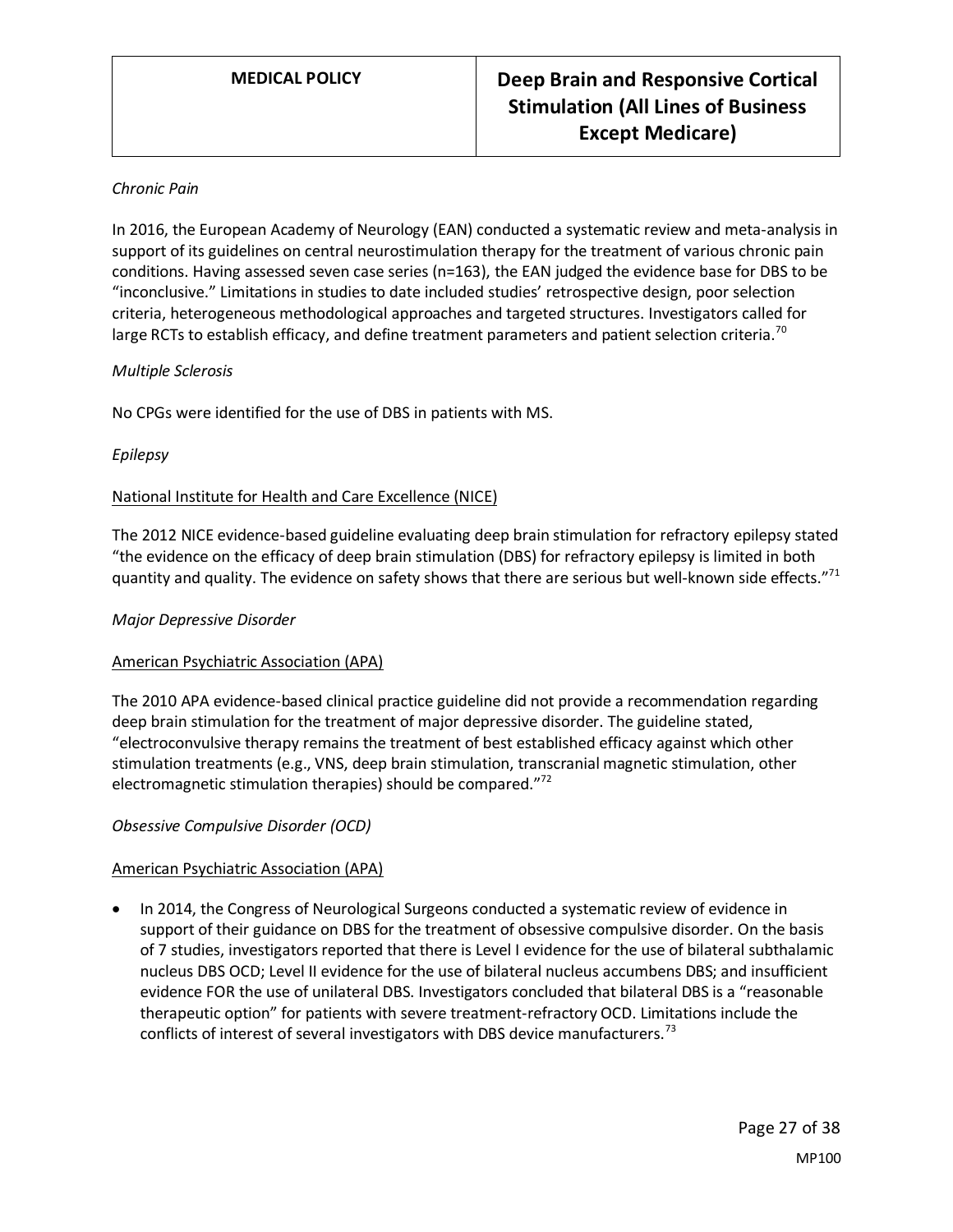• The 2013 APA evidence-based clinical practice guideline for the treatment of patients with obsessive-compulsive disorder stated there are new studies available on deep brain stimulation but the overall strength of evidence for the treatment remains low.<sup>74</sup>

# *Tourette's Syndrome*

### European Society for the Study of Tourette Syndrome

In 2011, the European Society for the Study of Tourette Syndrome conditionally endorsed DBS as a "very promising treatment option in adult, treatment resistant, severely affected TS patients," but called for additional large RCTs to corroborate available results from case studies.<sup>75</sup>

# **INSTRUCTIONS FOR USE**

Company Medical Policies serve as guidance for the administration of plan benefits. Medical policies do not constitute medical advice nor a guarantee of coverage. Company Medical Policies are reviewed annually and are based upon published, peer-reviewed scientific evidence and evidence-based clinical practice guidelines that are available as of the last policy update. The Companies reserve the right to determine the application of Medical Policies and make revisions to Medical Policies at any time. Providers will be given at least 60-days notice of policy changes that are restrictive in nature. The scope and availability of all plan benefits are determined in accordance with the applicable coverage agreement. Any conflict or variance between the terms of the coverage agreement and PHP Medical Policy will be resolved in favor of the coverage agreement.

# **REGULATORY STATUS**

# U.S. Food and Drug Administration (FDA)

# **FDA-Approved Responsive Cortical Stimulation for Epilepsy**

**Note:** The list of devices below may not be conclusive. Additionally, approved indications and contraindications may change before the policy is annually reviewed. For the most current information of approved devices and supplemental approval order statements, please refer to the U.S. Food and Drug Administration's Premarket [Approval \(PMA\)](https://www.accessdata.fda.gov/scripts/cdrh/cfdocs/cfPMA/pma.cfm) website (product code: PFN).

| <b>Device Name</b>                          | <b>Indications for Use</b>                                                                                                                                                                                                                                                                 | <b>Contraindications for Use</b>                                                                                                                                                                         |  |  |
|---------------------------------------------|--------------------------------------------------------------------------------------------------------------------------------------------------------------------------------------------------------------------------------------------------------------------------------------------|----------------------------------------------------------------------------------------------------------------------------------------------------------------------------------------------------------|--|--|
| RNS <sup>®</sup> System<br>(NeuroPace) $76$ | The RNS <sup>®</sup> System is an adjunctive<br>therapy in reducing the frequency of<br>seizures in individuals 18 years of age<br>or older with partial onset seizures<br>who have undergone diagnostic<br>testing that localized no more than 2<br>epileptogenic foci, are refractory to | Patients at high risk for surgical<br>complications such as active<br>systemic infection, coagulation<br>disorders (such as the use of anti-<br>thrombotic therapies) or platelet<br>count below 50,000. |  |  |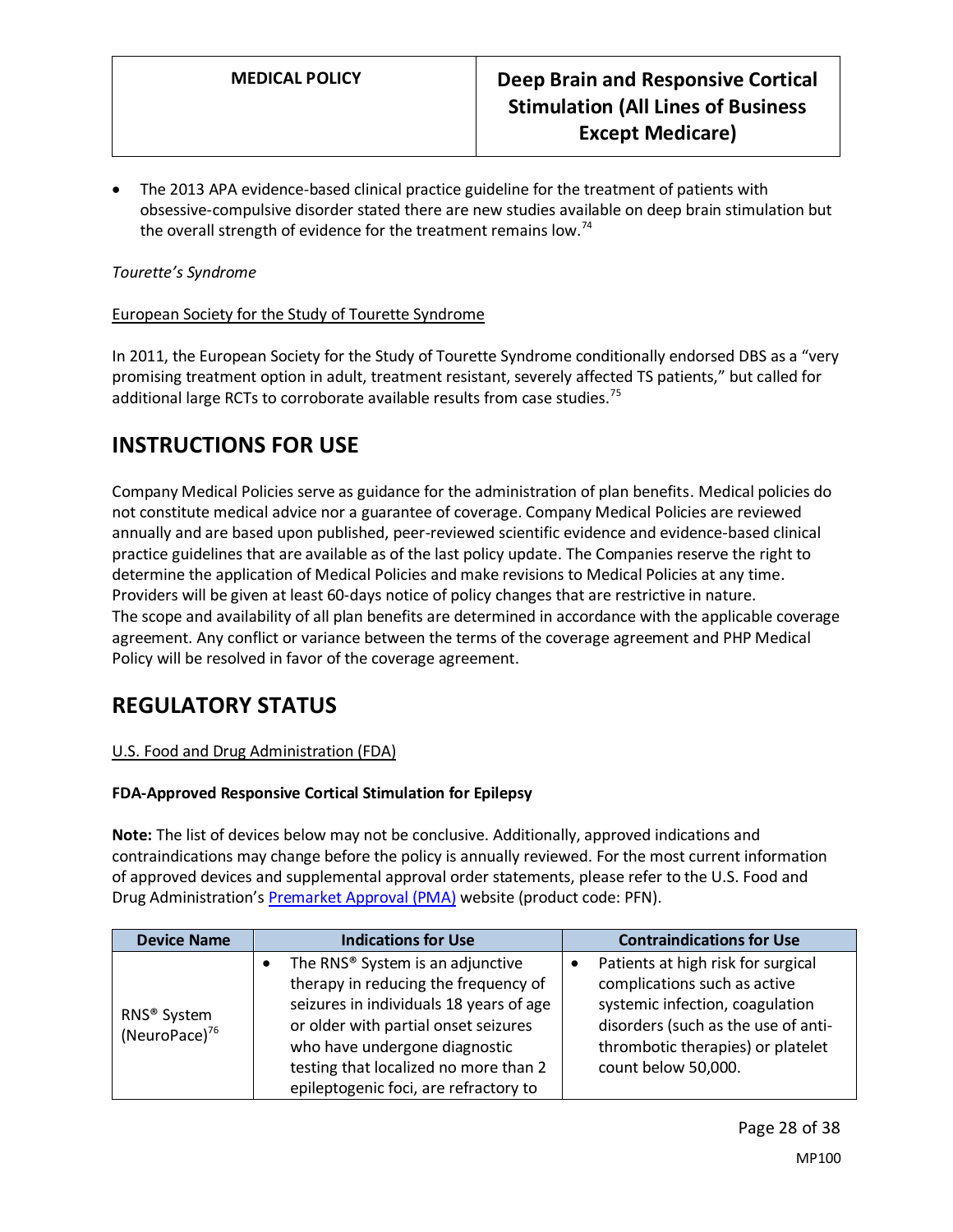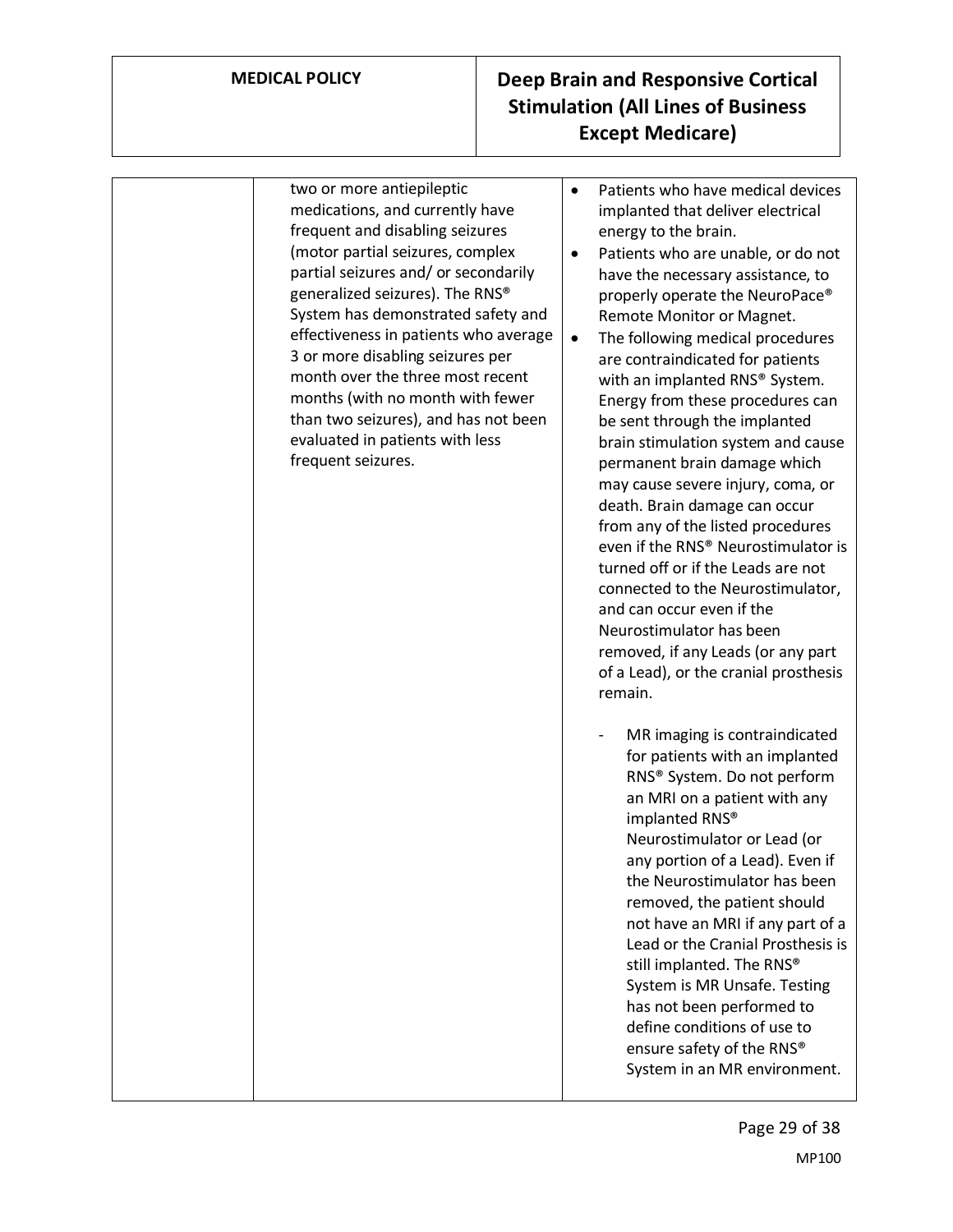|  | Diathermy procedures are<br>contraindicated in patients<br>implanted with an RNS®<br>Neurostimulator and<br>associated Leads. (Diathermy is<br>any treatment that uses high-<br>frequency electromagnetic<br>radiation, electric currents, or<br>ultrasonic waves to produce<br>heat in body tissues.) Patients<br>absolutely CANNOT be treated<br>with any type of shortwave,<br>microwave, or therapeutic<br>ultrasound diathermy device<br>whether or not it is used to<br>produce heat. These<br>treatments should not be<br>applied anywhere on the body. |
|--|----------------------------------------------------------------------------------------------------------------------------------------------------------------------------------------------------------------------------------------------------------------------------------------------------------------------------------------------------------------------------------------------------------------------------------------------------------------------------------------------------------------------------------------------------------------|
|  | Electroconvulsive Therapy<br>(ECT) is contraindicated for<br>patients with an implanted<br>RNS® System.                                                                                                                                                                                                                                                                                                                                                                                                                                                        |
|  | <b>Transcranial Magnetic</b><br>Stimulation (TMS) is<br>contraindicated for patients<br>with an implanted RNS®<br>System.                                                                                                                                                                                                                                                                                                                                                                                                                                      |

# **FDA-Approved Deep Brain Stimulation Devices for Parkinson's Disease and Essential Tremor**

A search of the U.S. Food & Drug Administration (FDA) Medical Devices Database identified two FDAapproved DBS devices for Parkinson's disease and essential tremor.

**Note:** The list of devices below may not be conclusive. Additionally, approved indications and contraindications may change before the policy is annually reviewed. For the most current information of approved devices and supplemental approval order statements, please refer to the U.S. Food and Drug Administration's Premarket [Approval \(PMA\)](https://www.accessdata.fda.gov/scripts/cdrh/cfdocs/cfPMA/pma.cfm) website (product code: MHY).

| <b>Device Name</b>                           | <b>Indications for Use</b>                                                                                     | <b>Contraindications for Use</b>                              |
|----------------------------------------------|----------------------------------------------------------------------------------------------------------------|---------------------------------------------------------------|
| Activa <sup>®</sup> Tremor<br>Control System | Unilateral thalamic stimulation for<br>the suppression of tremor in the<br>upper extremity in patients who are | Patients who are unable to operate<br>$\bullet$<br>the system |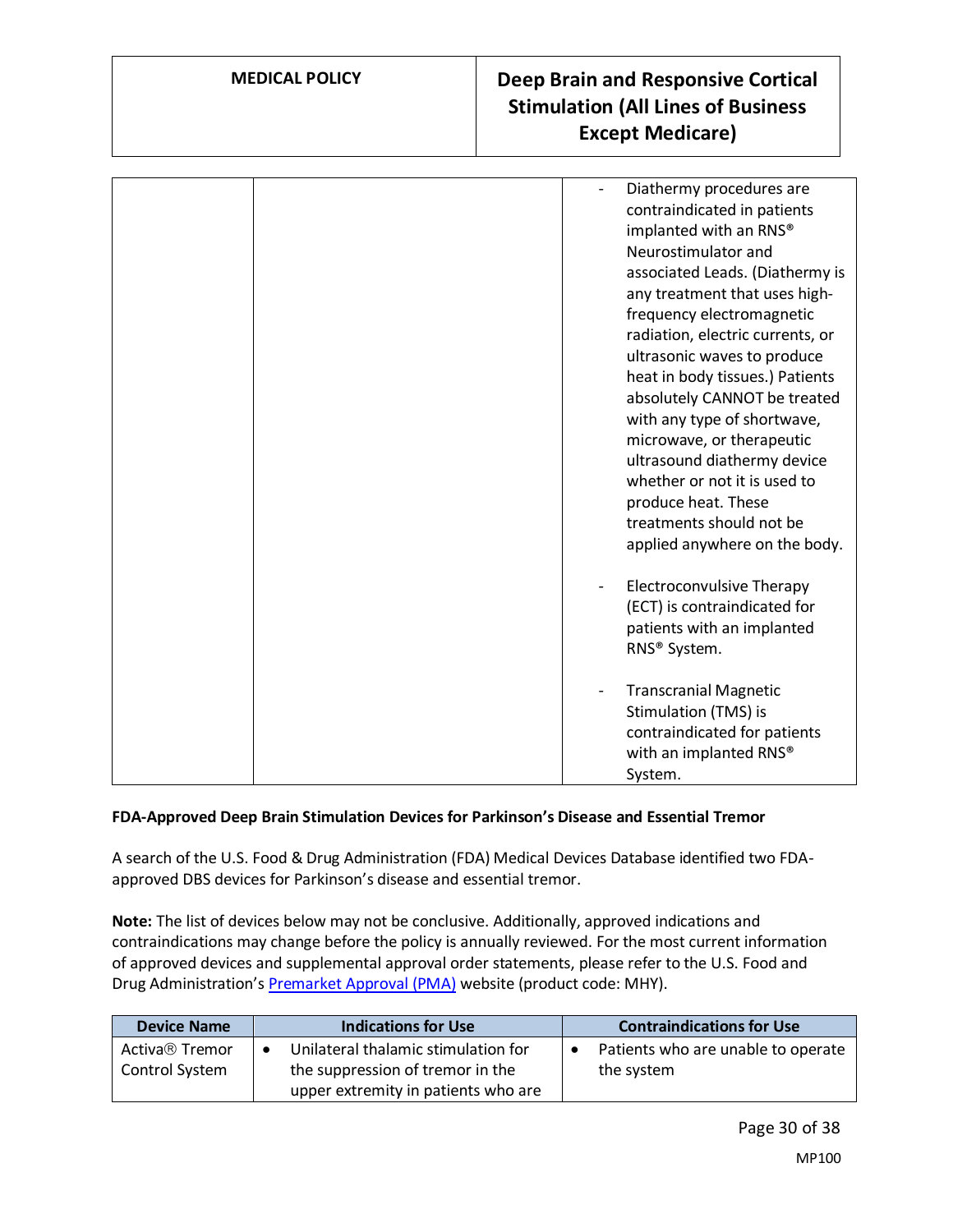| by Medtronic,<br>Inc. <sup>77</sup>                                                                                     | diagnosed with essential tremor or<br>Patients who have unsuccessful<br>$\bullet$<br>Parkinsonian tremor not adequately<br>test stimulation<br>controlled by medication and where<br>The following procedures are<br>$\bullet$<br>the tremor constitutes a significant<br>contraindicated for patients with<br>functional disability.<br><b>DBS</b><br>Diathermy<br>$\circ$<br>Electroshock therapy and<br>$\circ$<br>transcranial magnetic<br>stimulation<br><b>Not MRI compatible</b><br>$\bullet$                                                                                                                                                                                                                                                                                                                                                                                                                                                                                                      |
|-------------------------------------------------------------------------------------------------------------------------|-----------------------------------------------------------------------------------------------------------------------------------------------------------------------------------------------------------------------------------------------------------------------------------------------------------------------------------------------------------------------------------------------------------------------------------------------------------------------------------------------------------------------------------------------------------------------------------------------------------------------------------------------------------------------------------------------------------------------------------------------------------------------------------------------------------------------------------------------------------------------------------------------------------------------------------------------------------------------------------------------------------|
| Brio Family of<br>Deep Brain<br>Stimulation<br>Systems<br>by St. Jude™<br>Medical $^{78}$                               | Bilateral stimulation of the<br>$\bullet$<br>subthalamic nucleus (STN) as an<br>adjunctive therapy to reduce some of<br>Patients who are unable to operate<br>$\bullet$<br>the symptoms of advanced levodopa-<br>the system<br>responsive Parkinson's disease that is<br>Patients who have unsuccessful<br>$\bullet$<br>not adequately controlled by<br>test stimulation<br>medications.<br>The following procedures are<br>$\bullet$<br>Unilateral or bilateral stimulation of<br>contraindicated for patients with<br>$\bullet$<br>the ventral intermediate nucleus<br><b>DBS</b><br>(VIM) of the thalamus for the<br>Diathermy<br>$\circ$<br>suppression of disabling upper<br>Electroshock therapy and<br>$\circ$<br>extremity tremor in adult essential<br>transcranial magnetic<br>tremor patients whose tremor is not<br>stimulation<br>adequately controlled by medications<br><b>Not MRI compatible</b><br>$\bullet$<br>and where the tremor constitutes a<br>significant functional disability. |
| <b>Vercise Deep</b><br><b>Brain Stimulation</b><br>(DBS) System<br>by Boston<br>Scientific<br>Corporation <sup>79</sup> | Bilateral stimulation of the<br>Patient Incapability<br>$\bullet$<br>$\bullet$<br>subthalamic nucleus (STN) as an<br>Poor Surgical Candidates<br>$\bullet$<br>adjunctive therapy in reducing some<br><b>Unsuccessful Test Stimulation</b><br>$\bullet$<br>of the symptoms of moderate to<br>The following procedures are<br>$\bullet$<br>advanced levodopa-responsive<br>contraindicated for patients with<br>Parkinson's disease that are not<br>DBS:<br>adequately controlled with<br>o Diathermy<br>medication<br>Electroshock therapy and<br>$\circ$<br>transcranial magnetic<br>stimulation<br><b>Magnetic Resonance</b><br>$\circ$<br>Imaging (MRI)                                                                                                                                                                                                                                                                                                                                                 |

# **FDA-Approved Deep Brain Stimulation Device for Dystonia:**

The Activa® Dystonia Therapy System (Medtronic, Inc.) is the only FDA-approved deep brain stimulation device for dystonia.<sup>80</sup>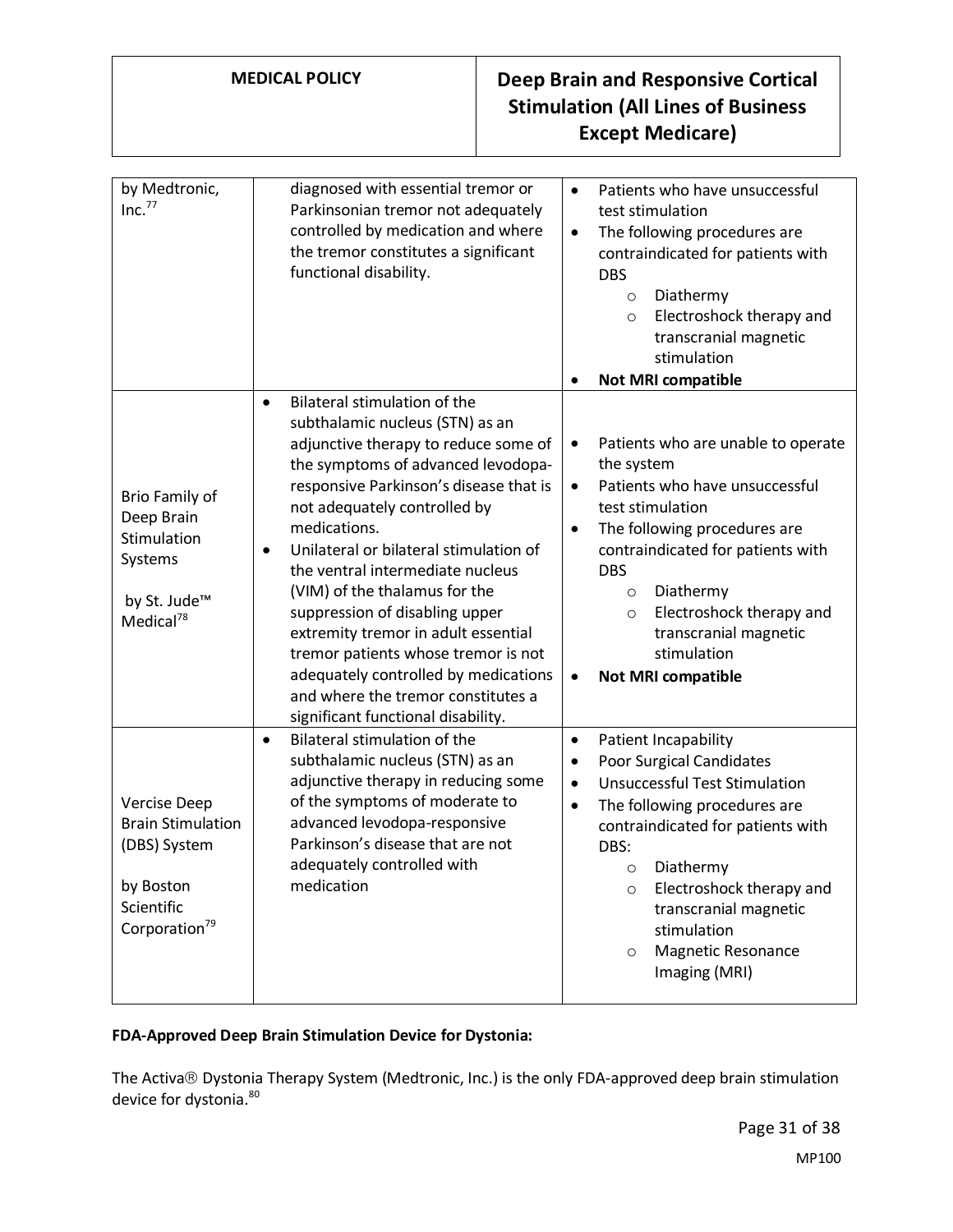**Note:** The list of devices below may not be conclusive. Additionally, approved indications and contraindications may change before the policy is annually reviewed. For the most current information of approved devices and supplemental approval order statements, please refer to the U.S. Food and Drug Administration's Premarket [Approval \(PMA\)](https://www.accessdata.fda.gov/scripts/cdrh/cfdocs/cfPMA/pma.cfm) website (product code: MHY).

| <b>Device Name</b>                                                      | <b>Indications for Use</b>                                                                                                                                                                                                                                                                                                                                                          |                                     | <b>Contraindications for Use</b>                                                                                                                                                                                                                                                                                        |
|-------------------------------------------------------------------------|-------------------------------------------------------------------------------------------------------------------------------------------------------------------------------------------------------------------------------------------------------------------------------------------------------------------------------------------------------------------------------------|-------------------------------------|-------------------------------------------------------------------------------------------------------------------------------------------------------------------------------------------------------------------------------------------------------------------------------------------------------------------------|
| Activa <sup>®</sup> Dystonia<br>Therapy System<br>by Medtronic,<br>Inc. | Unilateral or bilateral stimulation of<br>$\bullet$<br>the internal globus pallidus (GPi) or<br>the subthalamic nucleus (STN) to aid<br>in the management of chronic,<br>intractable (drug refractory) primary<br>dystonia, including generalized<br>and/or segmental dystonia,<br>hemidystonia, and cervical dystonia<br>(torticollis) in patients seven years of<br>age or above. | $\bullet$<br>$\bullet$<br>$\bullet$ | Patients who are unable to operate<br>the system<br>Patients who have unsuccessful<br>test stimulation<br>The following procedures are<br>contraindicated for patients with<br><b>DBS</b><br>Diathermy<br>Ω<br>Electroshock therapy and<br>$\circ$<br>transcranial magnetic<br>stimulation<br><b>Not MRI compatible</b> |

The Activa<sup>®</sup> Dystonia Therapy System received approval in 2003 under the Humanitarian Device Exemption (HDE) process.*81,82*

HDE is a special FDA approval that allows a device to be marketed on a limited basis provided that:

- 1. The device is used to treat or diagnose a disease or condition that affects or is manifested in fewer than 4,000 individuals in the United States per year
- 2. The device would not be available to a person with such a disease or condition unless the exemption is granted
- 3. No comparable device is available to treat or diagnose the disease or condition; and
- 4. The device will not expose patients to an unreasonable or significant risk of illness or injury, and the probable benefit to health from using the device outweighs the risk of injury or illness from its use, taking into account the probable risks and benefits of currently available devices or alternative forms of treatment

HDE applications are not required to contain the results of scientifically valid clinical investigations demonstrating that the device is effective for its intended purpose. The application, however, must contain sufficient information for FDA to determine that the device does not pose an unreasonable or significant risk of illness or injury. The labeling must also indicate that the effectiveness of the device for the specific indication has not been demonstrated.

Humanitarian use devices may only be used in facilities that have obtained an institutional review board (IRB) approval to oversee the usage of the device in the facility, and after an IRB has approved the use of the device to treat or diagnose the specific rare disease. The HDE holder (defined as the person who or entity that obtains the approval of an HDE from FDA) is responsible for ensuring that a device approved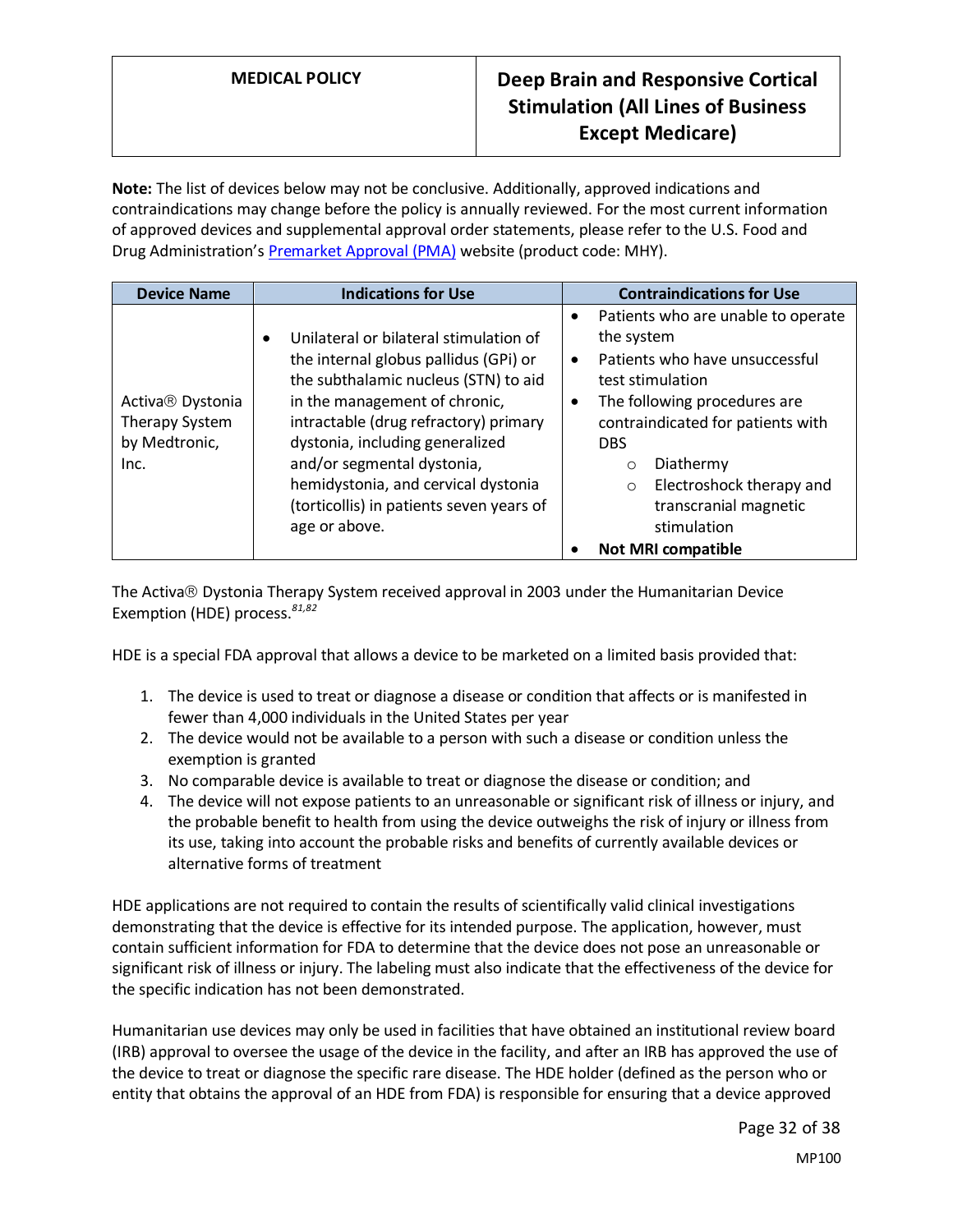under an HDE is administered only in facilities having an IRB constituted and acting in accordance with the FDA's regulation governing IRBs (21 CFR Part 56), including continuing review of use of the device.

# Mental Health Parity Statement

Coverage decisions are made on the basis of individualized determinations of medical necessity and the experimental or investigational character of the treatment in the individual case. In cases where medical necessity is not established by policy for specific treatment modalities, evidence not previously considered regarding the efficacy of the modality that is presented shall be given consideration to determine if the policy represents current standards of care.

# **REFERENCES**

- 1. The Deep-Brain Stimulation for Parkinson's Disease Study Group. Deep-Brain Stimulation of the Subthalamic Nucleus or the Pars Interna of the Globus Pallidus in Parkinson's Disease. *New England Journal of Medicine.* 2001;345(13):956-963. <https://www.nejm.org/doi/full/10.1056/NEJMoa000827>
- 2. Zakaria R, Vajramani G, Westmoreland L, et al. Tremor reduction and quality of life after deep brain stimulation for multiple sclerosis-associated tremor. *Acta neurochirurgica.*  2013;155(12):2359-2364; discussion 2364.
- 3. Kupsch A, Benecke R, Muller J, et al. Pallidal deep-brain stimulation in primary generalized or segmental dystonia. *The New England journal of medicine.* 2006;355(19):1978-1990.
- 4. Hassan A, Ahlskog JE, Rodriguez M, Matsumoto JY. Surgical therapy for multiple sclerosis tremor: a 12-year follow-up study. *European journal of neurology.* 2012;19(5):764-768.
- 5. Hayes Inc. Deep Brain Stimulation for Parkinson's Disease and Essential Tremor. [https://www.hayesinc.com/subscribers/displaySubscriberArticle.do?articleId=1888&&sectionSe](https://www.hayesinc.com/subscribers/displaySubscriberArticle.do?articleId=1888&§ionSelector=ExecutiveSummary) [lector=ExecutiveSummary.](https://www.hayesinc.com/subscribers/displaySubscriberArticle.do?articleId=1888&§ionSelector=ExecutiveSummary) Published 2004 (archived 2009). Accessed last: 7/6/2017.
- 6. Hosseini H, Mandat T, Waubant E, et al. Unilateral thalamic deep brain stimulation for disabling kinetic tremor in multiple sclerosis. *Neurosurgery.* 2012;70(1):66-69.
- 7. Hayes Inc. Neuropace RNS System (Neuropace Inc.) for Treatment of Drug-Resistant Epilepsy. [https://evidence.hayesinc.com/report/earb.neuropace4823.](https://evidence.hayesinc.com/report/earb.neuropace4823) Published 2019 (archived 2021). Accessed 12/20/2021.
- 8. Peng L, Fu J, Ming Y, Zeng S, He H, Chen L. The long-term efficacy of STN vs GPi deep brain stimulation for Parkinson disease: A meta-analysis. *Medicine.* 2018;97(35):e12153.
- 9. ECRI Institute. Activa SC, RC, and PC Neurostimulators (Medtronic plc) for Treating Parkinson's Disease. 2018.<https://www.ecri.org/components/ProductBriefs/Pages/25752.aspx?tab=2>
- 10. ECRI Institute. Infinity Deep Brain Stimulation System (Abbott Laboratories) for Treating Advanced Parkinson's Disease. 2018. <https://www.ecri.org/components/ProductBriefs/Pages/25753.aspx?tab=2>

11. ECRI Institute. Vercise Deep Brain Stimulation System (Boston Scientific Corp.) for Treating Advanced Parkinson's Disease. Updated 6/10/2019. [https://www.ecri.org/components/ProductBriefs/Pages/25751.aspx.](https://www.ecri.org/components/ProductBriefs/Pages/25751.aspx) Published 2019. Accessed 12/20/2021.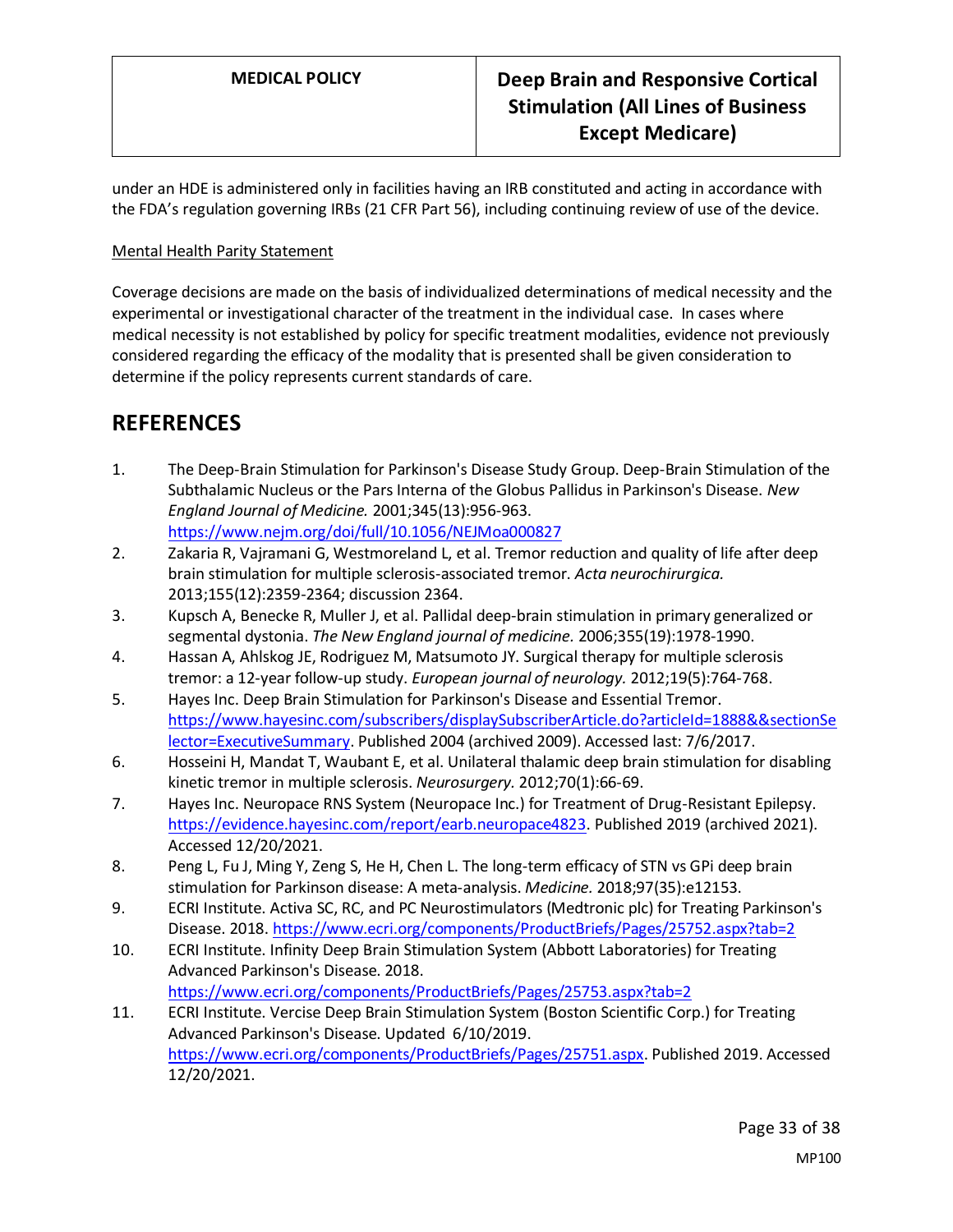- 12. ECRI Institute. Overview of Three Deep Brain Stimulators for Treating Parkinson's Disease. June 2019[. https://www.ecri.org/components/ProductBriefs/Documents/C5754.pdf.](https://www.ecri.org/components/ProductBriefs/Documents/C5754.pdf) Published 2019. Accessed 12/20/2021.
- 13. Perestelo-Perez L, Rivero-Santana A, Perez-Ramos J, Serrano-Perez P, Panetta J, Hilarion P. Deep brain stimulation in Parkinson's disease: meta-analysis of randomized controlled trials. *Journal of neurology.* 2014;261(11):2051-2060.
- 14. Xie CL, Shao B, Chen J, Zhou Y, Lin SY, Wang WW. Effects of neurostimulation for advanced Parkinson's disease patients on motor symptoms: A multiple-treatments meta-analysas of randomized controlled trials. *Scientific reports.* 2016;6:25285.
- 15. Tan ZG, Zhou Q, Huang T, Jiang Y. Efficacies of globus pallidus stimulation and subthalamic nucleus stimulation for advanced Parkinson's disease: a meta-analysis of randomized controlled trials. *Clinical interventions in aging.* 2016;11:777-786.
- 16. Odekerken VJ, van Laar T, Staal MJ, et al. Subthalamic nucleus versus globus pallidus bilateral deep brain stimulation for advanced Parkinson's disease (NSTAPS study): a randomised controlled trial. *The Lancet Neurology.* 2013;12(1):37-44.
- 17. Deuschl G, Schade-Brittinger C, Krack P, et al. A randomized trial of deep-brain stimulation for Parkinson's disease. *The New England journal of medicine.* 2006;355(9):896-908.
- 18. Timmermann L, Jain R, Chen L, et al. Multiple-source current steering in subthalamic nucleus deep brain stimulation for Parkinson's disease (the VANTAGE study): a non-randomised, prospective, multicentre, open-label study. *The Lancet Neurology.* 2015;14(7):693-701.
- 19. Weaver FM, Follett KA, Stern M, et al. Randomized trial of deep brain stimulation for Parkinson disease: thirty-six-month outcomes. *Neurology.* 2012;79(1):55-65.
- 20. Zappia M, Albanese A, Bruno E, et al. Treatment of essential tremor: a systematic review of evidence and recommendations from the Italian Movement Disorders Association. *Journal of neurology.* 2013;260(3):714-740.
- 21. Flora ED, Perera CL, Cameron AL, Maddern GJ. Deep brain stimulation for essential tremor: a systematic review. *Movement disorders : official journal of the Movement Disorder Society.*  2010;25(11):1550-1559.
- 22. Schuurman PR, Bosch DA, Bossuyt PM, et al. A comparison of continuous thalamic stimulation and thalamotomy for suppression of severe tremor. *The New England journal of medicine.*  2000;342(7):461-468.
- 23. Becker J, Barbe MT, Hartinger M, et al. The Effect of Uni- and Bilateral Thalamic Deep Brain Stimulation on Speech in Patients With Essential Tremor: Acoustics and Intelligibility. *Neuromodulation : journal of the International Neuromodulation Society.* 2017;20(3):223-232.
- 24. Warren HF, Reynolds JL, Lipham JC, et al. Multi-institutional outcomes using magnetic sphincter augmentation versus Nissen fundoplication for chronic gastroesophageal reflux disease. *Surgical endoscopy.* 2016;30(8):3289-3296.
- 25. Rodrigues FB, Duarte GS, Prescott D, Ferreira J, Costa J. Deep brain stimulation for dystonia. *The Cochrane database of systematic reviews.* 2019;1:Cd012405.
- 26. Ravindran K, Ganesh Kumar N, Englot DJ, Wilson TJ, Zuckerman SL. Deep Brain Stimulation Versus Peripheral Denervation for Cervical Dystonia: A Systematic Review and Meta-Analysis. *World neurosurgery.* 2019;122:e940-e946.
- 27. Moro E, LeReun C, Krauss JK, et al. Efficacy of pallidal stimulation in isolated dystonia: a systematic review and meta-analysis. *European journal of neurology.* 2017;24(4):552-560.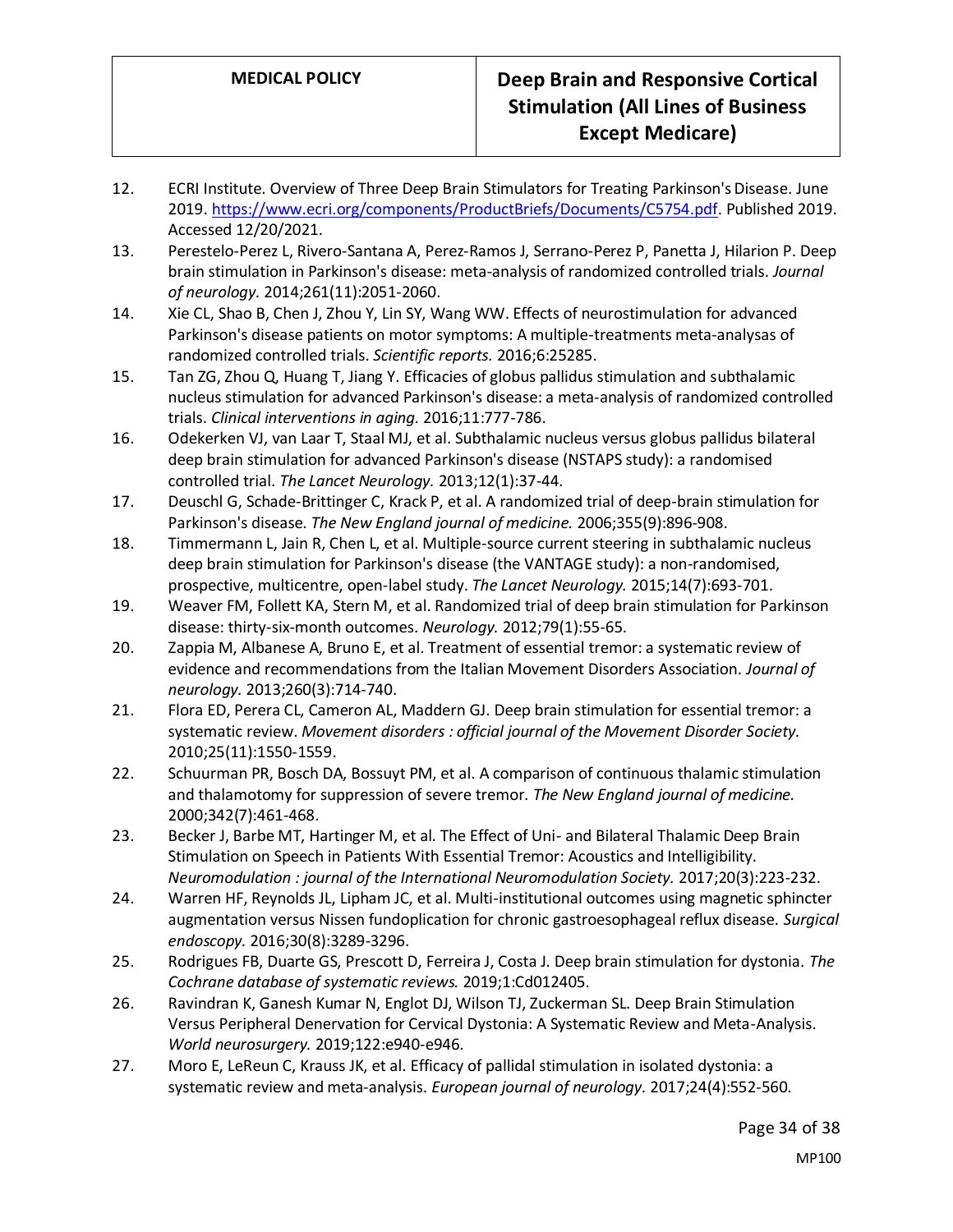- 28. Volkmann J, Mueller J, Deuschl G, et al. Pallidal neurostimulation in patients with medicationrefractory cervical dystonia: a randomised, sham-controlled trial. *The Lancet Neurology.*  2014;13(9):875-884.
- 29. Frizon LA, Yamamoto EA, Nagel SJ, Simonson MT, Hogue O, Machado AG. Deep Brain Stimulation for Pain in the Modern Era: A Systematic Review. *Neurosurgery.* 2019.
- 30. Lempka SF, Malone DA, Jr., Hu B, et al. Randomized clinical trial of deep brain stimulation for poststroke pain. *Annals of neurology.* 2017;81(5):653-663.
- 31. Falowski SM. Deep brain stimulation for chronic pain. *Current pain and headache reports.*  2015;19(7):27.
- 32. Pereira EA, Aziz TZ. Neuropathic pain and deep brain stimulation. *Neurotherapeutics.*  2014;11(3):496-507.
- 33. Oliveria SF, Rodriguez RL, Bowers D, et al. Safety and efficacy of dual-lead thalamic deep brain stimulation for patients with treatment-refractory multiple sclerosis tremor: a single-centre, randomised, single-blind, pilot trial. *The Lancet Neurology.* 2017;16(9):691-700.
- 34. Mandat T, Koziara H, Tutaj M, Rola R, Bonicki W, Nauman P. Thalamic deep brain stimulation for tremor among multiple sclerosis patients. *Neurologia i neurochirurgia polska.* 2010;44(6):542- 545.
- 35. Thevathasan W, Schweder P, Joint C, et al. Permanent tremor reduction during thalamic stimulation in multiple sclerosis. *Journal of neurology, neurosurgery, and psychiatry.*  2011;82(4):419-422.
- 36. Schuurman PR, Bosch DA, Merkus MP, Speelman JD. Long-term follow-up of thalamic stimulation versus thalamotomy for tremor suppression. *Movement disorders : official journal of the Movement Disorder Society.* 2008;23(8):1146-1153.
- 37. Hyam JA, Aziz TZ, Bain PG. Post-deep brain stimulation--gradual non-stimulation dependent decrease in strength with attenuation of multiple sclerosis tremor. *Journal of neurology.*  2007;254(7):854-860.
- 38. Hayes Inc. Deep Brain Stimulation of the Anterior Nucleus of the Thamlamus for Treatment of Refractory Epilepsy[. https://evidence.hayesinc.com/report/dir.dbsthalamus4679.](https://evidence.hayesinc.com/report/dir.dbsthalamus4679) Published 2021. Accessed 12/20/2021.
- 39. Hayes Inc. NeuroPace RNS System (NeuroPace Inc.) for Treatment of Drug-Resistant Epilepsy. [https://evidence.hayesinc.com/report/eer.neuropace4823.](https://evidence.hayesinc.com/report/eer.neuropace4823) Published 2021. Accessed 12/20/2021.
- 40. Chang B, Xu J. Deep brain stimulation for refractory temporal lobe epilepsy: a systematic review and meta-analysis with an emphasis on alleviation of seizure frequency outcome. *Child's Nervous System.* 2018;34(2):321-327.
- 41. Zhou JJ, Chen T, Farber SH, Shetter AG, Ponce FA. Open-loop deep brain stimulation for the treatment of epilepsy: a systematic review of clinical outcomes over the past decade (2008– present). *Neurosurgical focus.* 2018;45(2):E5.
- 42. Sprengers M, Vonck K, Carrette E, Marson AG, Boon P. Deep brain and cortical stimulation for epilepsy. *The Cochrane database of systematic reviews.* 2017;7:Cd008497.
- 43. Sprengers M, Vonck K, Carrette E, Marson AG, Boon P. Deep brain and cortical stimulation for epilepsy. *The Cochrane database of systematic reviews.* 2014(6):Cd008497.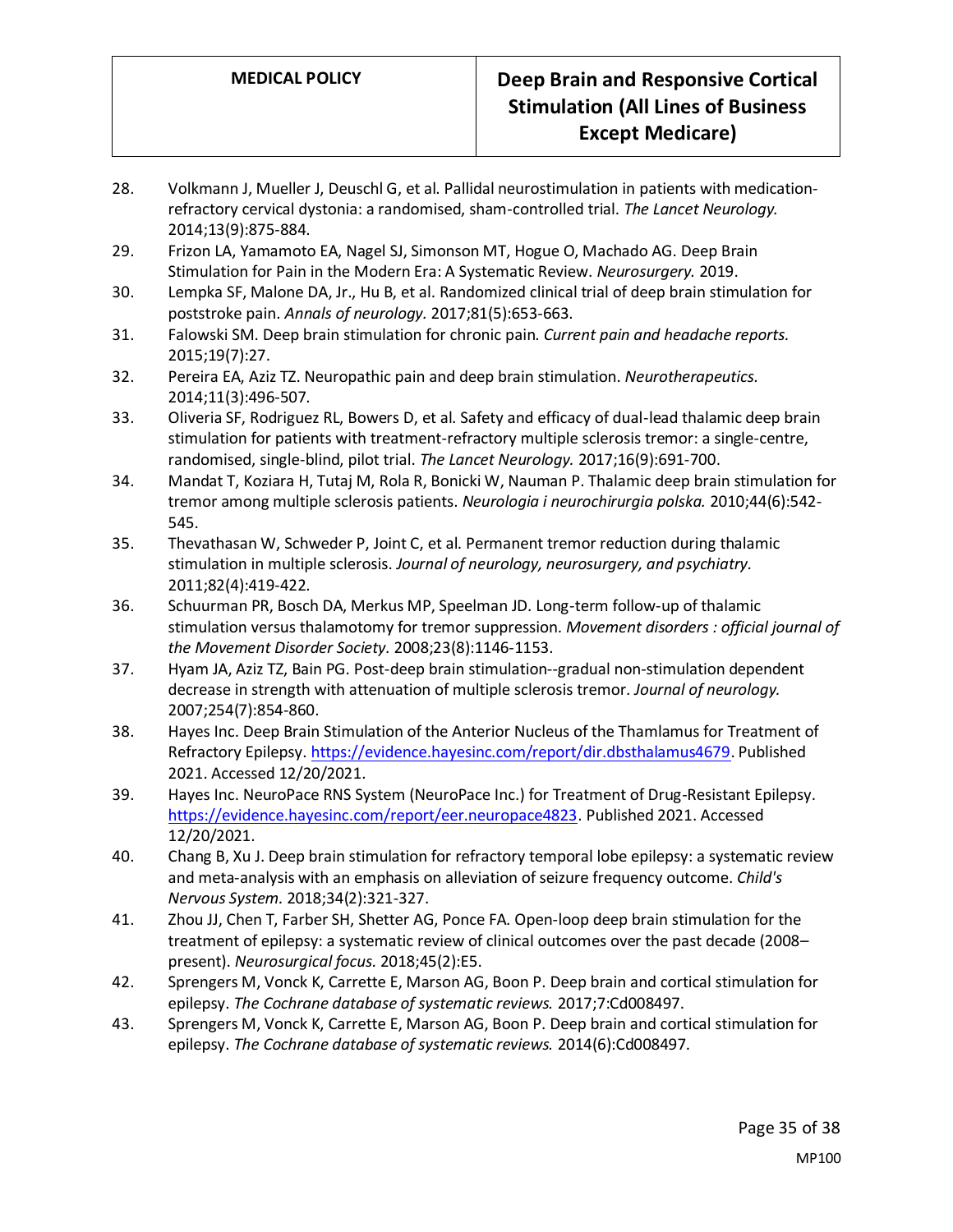- 44. Cukiert A, Cukiert CM, Burattini JA, Mariani PP, Bezerra DF. Seizure outcome after hippocampal deep brain stimulation in patients with refractory temporal lobe epilepsy: A prospective, controlled, randomized, double-blind study. *Epilepsia.* 2017;58(10):1728-1733.
- 45. Salanova V, Witt T, Worth R, et al. Long-term efficacy and safety of thalamic stimulation for drug-resistant partial epilepsy. *Neurology.* 2015;84(10):1017-1025.
- 46. Boon P, Vonck K, De Herdt V, et al. Deep brain stimulation in patients with refractory temporal lobe epilepsy. *Epilepsia.* 2007;48(8):1551-1560.
- 47. Wiebe S, Blume WT, Girvin JP, Eliasziw M. A randomized, controlled trial of surgery for temporal-lobe epilepsy. *New England Journal of Medicine.* 2001;345(5):311-318.
- 48. Wu Y, Mo J, Sui L, et al. Deep Brain Stimulation in Treatment-Resistant Depression: A Systematic Review and Meta-Analysis on Efficacy and Safety. *Front Neurosci.* 2021;15:655412.
- 49. Zhou C, Zhang H, Qin Y, et al. A systematic review and meta-analysis of deep brain stimulation in treatment-resistant depression. *Progress in Neuro-Psychopharmacology and Biological Psychiatry.* 2018;82:224-232.
- 50. Hayes Inc. Deep Brain Stimulation For Treatment-Resistant Depression. [https://evidence.hayesinc.com/report/dir.deep1188.](https://evidence.hayesinc.com/report/dir.deep1188) Published 2016 (archived 2017). Accessed 12/20/2021.
- 51. Vicheva P, Butler M, Shotbolt P. Deep brain stimulation for obsessive-compulsive disorder: A systematic review of randomised controlled trials. *Neurosci Biobehav Rev.* 2020;109:129-138. <https://www.ncbi.nlm.nih.gov/pubmed/31923474>
- 52. Vazquez-Bourgon J, Martino J, Sierra Pena M, et al. Deep brain stimulation and treatmentresistant obsessive-compulsive disorder: A systematic review. *Revista de psiquiatria y salud mental.* 2019;12(1):37-51.
- 53. Alonso P, Cuadras D, Gabriels L, et al. Deep Brain Stimulation for Obsessive-Compulsive Disorder: A Meta-Analysis of Treatment Outcome and Predictors of Response. *PloS one.*  2015;10(7):e0133591.
- 54. Kisely S, Hall K, Siskind D, Frater J, Olson S, Crompton D. Deep brain stimulation for obsessivecompulsive disorder: a systematic review and meta-analysis. *Psychological medicine.*  2014;44(16):3533-3542.
- 55. Denys D, Mantione M, Figee M, et al. Deep brain stimulation of the nucleus accumbens for treatment-refractory obsessive-compulsive disorder. *Archives of general psychiatry.*  2010;67(10):1061-1068.
- 56. Mallet L, Polosan M, Jaafari N, et al. Subthalamic nucleus stimulation in severe obsessivecompulsive disorder. *The New England journal of medicine.* 2008;359(20):2121-2134.
- 57. Goodman WK, Foote KD, Greenberg BD, et al. Deep brain stimulation for intractable obsessive compulsive disorder: pilot study using a blinded, staggered-onset design. *Biological psychiatry.*  2010;67(6):535-542.
- 58. Welter ML, Houeto JL, Thobois S, et al. Anterior pallidal deep brain stimulation for Tourette's syndrome: a randomised, double-blind, controlled trial. *The Lancet Neurology.* 2017;16(8):610- 619.
- 59. Martinez-Ramirez D, Jimenez-Shahed J, Leckman JF, et al. Efficacy and Safety of Deep Brain Stimulation in Tourette Syndrome: The International Tourette Syndrome Deep Brain Stimulation Public Database and RegistryEfficacy and Safety of Deep Brain Stimulation in Tourette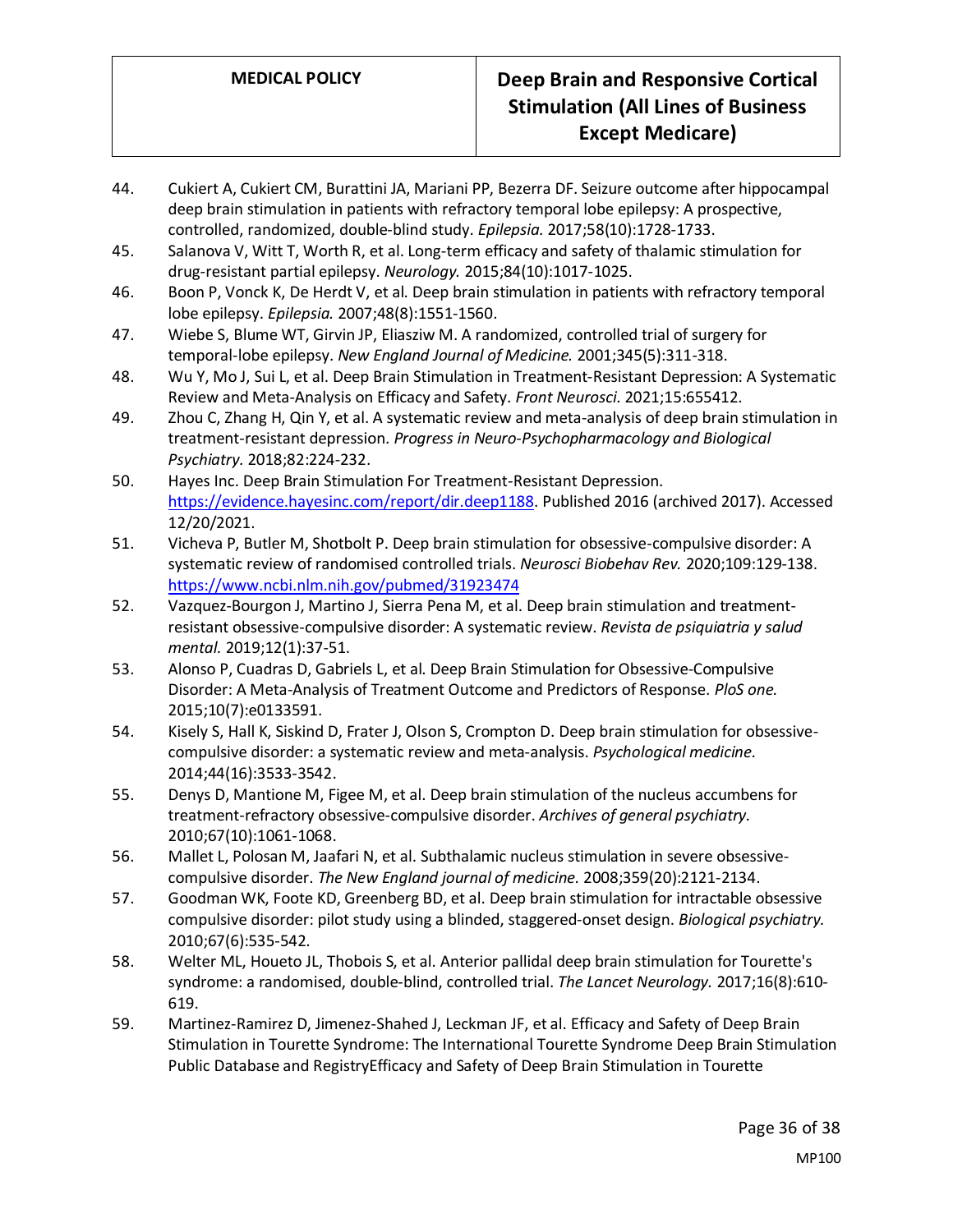SyndromeEfficacy and Safety of Deep Brain Stimulation in Tourette Syndrome. *JAMA Neurology.*  2018;75(3):353-359[. https://doi.org/10.1001/jamaneurol.2017.4317](https://doi.org/10.1001/jamaneurol.2017.4317)

- 60. ECRI Institute. Neuropace RNS Systems (Neuropace, Inc.) for Treating Epilepsy. [https://www.ecri.org/components/ProductBriefs/Pages/26328.aspx.](https://www.ecri.org/components/ProductBriefs/Pages/26328.aspx) Published 2018. Accessed 12/20/2021.
- 61. Morrell MJ. Responsive cortical stimulation for the treatment of medically intractable partial epilepsy. *Neurology.* 2011;77(13):1295-1304.
- 62. Heck CN, King‐Stephens D, Massey AD, et al. Two‐year seizure reduction in adults with medically intractable partial onset epilepsy treated with responsive neurostimulation: final results of the RNS System Pivotal trial. *Epilepsia.* 2014;55(3):432-441.
- 63. Bergey GK, Morrell MJ, Mizrahi EM, et al. Long-term treatment with responsive brain stimulation in adults with refractory partial seizures. *Neurology.* 2015;84(8):810-817.
- 64. Rughani A, Schwalb JM, Sidiropoulos C, et al. Congress of Neurological Surgeons Systematic Review and Evidence-Based Guideline on Subthalamic Nucleus and Globus Pallidus Internus Deep Brain Stimulation for the Treatment of Patients With Parkinson's Disease: Executive Summary. *Neurosurgery.* 2018;82(6):753-756.
- 65. Lachance C, Spry C, MacDougall D. CADTH Rapid Response Reports. *Deep Brain Stimulation for Parkinson's Disease: A Review of Clinical Effectiveness, Cost-Effectiveness, and Guidelines.* 2018.
- 66. National Institute for Health and Care Excellence (NICE). Parkinson's disease in adults. [https://www.nice.org.uk/guidance/ng71.](https://www.nice.org.uk/guidance/ng71) Published 2017. Accessed 12/20/2021.
- 67. Pahwa R, Factor SA, Lyons KE, et al. Practice Parameter: treatment of Parkinson disease with motor fluctuations and dyskinesia (an evidence-based review): report of the Quality Standards Subcommittee of the American Academy of Neurology. *Neurology.* 2006;66(7):983-995.
- 68. National Guideline C. Evidence-based guideline update: treatment of essential tremor. Report of the Quality Standards Subcommittee of the American Academy of Neurology. 2011. <https://www.guideline.gov/summaries/summary/34838>
- 69. National Institute for Health and Care Excellence (NICE). Deep brain stimulation for tremor and dystonia (excluding Parkinson's disease). [https://www.nice.org.uk/guidance/ipg188/chapter/1-](https://www.nice.org.uk/guidance/ipg188/chapter/1-Guidance) [Guidance.](https://www.nice.org.uk/guidance/ipg188/chapter/1-Guidance) Published 2006. Accessed 12/20/2021.
- 70. Cruccu G, Garcia-Larrea L, Hansson P, et al. EAN guidelines on central neurostimulation therapy in chronic pain conditions. *European journal of neurology.* 2016;23(10):1489-1499.
- 71. National Institute for Health and Care Excellence (NICE). Deep brain stimulation for refractory epilepsy in adults[. https://www.nice.org.uk/guidance/ipg678.](https://www.nice.org.uk/guidance/ipg678) Published 2020. Accessed 12/20/2021.
- 72. American Psychiatric Association. Practice Guideline for the Treatment of Patients With Major Depressive Disorder. [http://psychiatryonline.org/pb/assets/raw/sitewide/practice\\_guidelines/guidelines/mdd.pdf.](http://psychiatryonline.org/pb/assets/raw/sitewide/practice_guidelines/guidelines/mdd.pdf) Published 2010. Accessed 12/20/2021.
- 73. Hamani C, Pilitsis J, Rughani AI, et al. Deep brain stimulation for obsessive-compulsive disorder: systematic review and evidence-based guideline sponsored by the American Society for Stereotactic and Functional Neurosurgery and the Congress of Neurological Surgeons (CNS) and endorsed by the CNS and American Association of Neurological Surgeons. *Neurosurgery.*  2014;75(4):327-333; quiz 333.
- 74. American Psychiatric Association. Guideline Watch (March 2013):